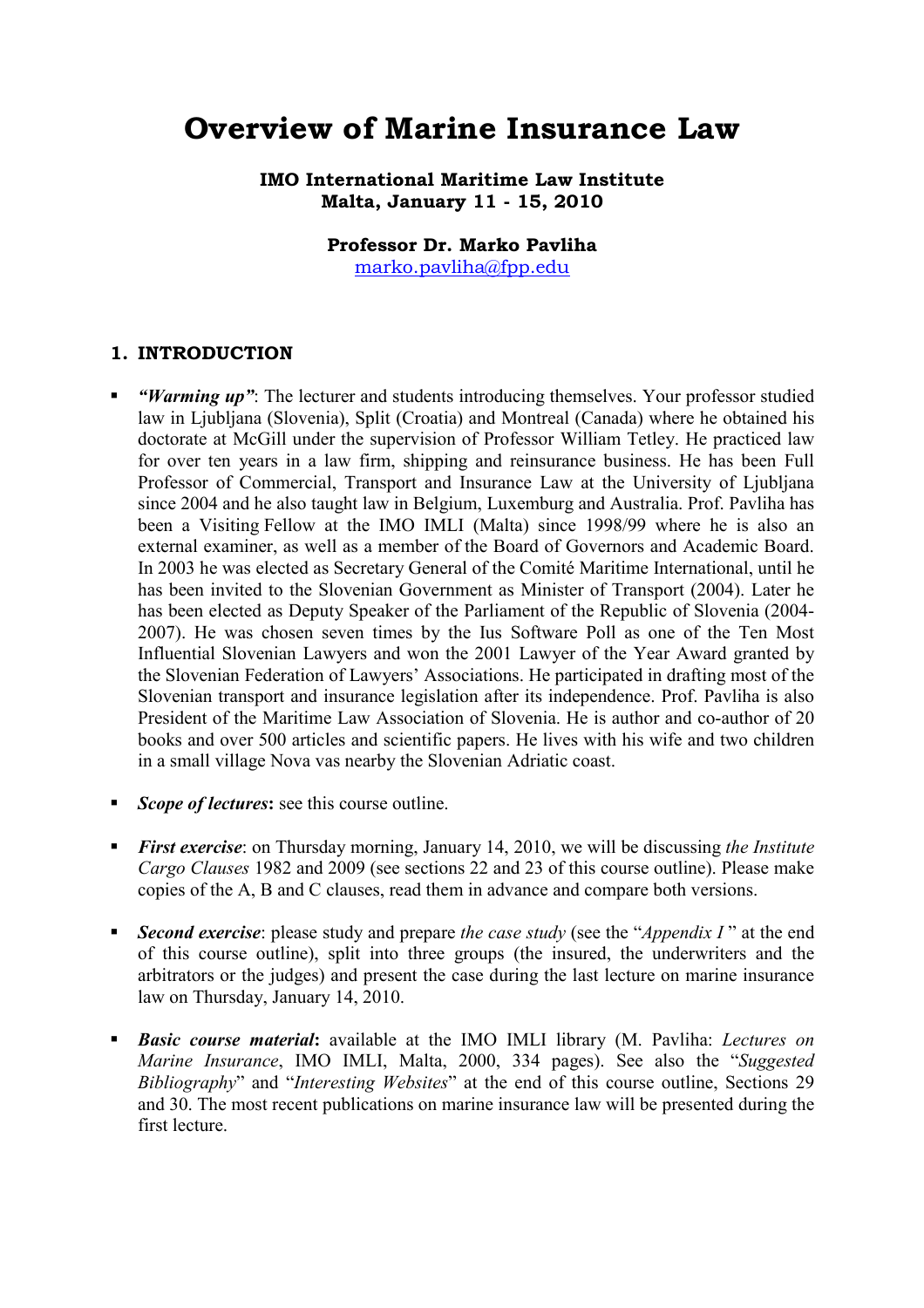# **2. DEFINITION OF INSURANCE AND THE CLASSIC LONDON INSURANCE MARKET DIVISION OF INSURANCE**

- *Introduction to risk management*: (1) identification of risks, (2) evaluation of risks, (3) control of risks, (4) finance the risks: *insurance*, bank deposits, captives, other.
- *What is insurance***:** the primary function of *insurance* is risk transference and distribution. By effecting insurance, the insured transfers the risk of economic losses to the insurer, who in turn redistributes the risk through investment and reinsurance arrangements *Contract of insurance* is a contract under which one person (the insurer) is legally bound to pay a sum of money or its equivalent to another person (the insured), upon the happening of a specified event involving some element of uncertainty as to time or likelihood of occurrence, which affects the insured's interest in the subject-matter of the insurance (F. Marks & A. Balla). The insured is actually buying his "peace of mind", the "invisible product".

#### *Non-marine insurance***:**

- *insurance of persons*: it deals with the life, physical integrity or health of the insured and is divided into individual insurance and group insurance.
- *damage insurance*: property insurance and liability insurance.
- **Marine insurance:** the object is to indemnify the insured against losses incident to marine adventure.
- Identical division of insurance in continental markets and *civil codes* (e.g. France, Italy).
- Another possible division of insurance (e.g. under the EU directives): *life insurance* and *non-life insurance* (including marine insurance).
- *World insurance at the beginning of third millennium*: In 2007, worldwide insurance premiums amounted to USD 4.061 billion (USD 2.393 billion life insurance and USD 1.668 billion non-life insurance). Total premium volume grew by 5% in real terms and in 2008, it rose to USD 4.270 billion. *See Swiss Re, sigma No.3/2008* and *Appendix II* of this outline.

The first half of 2006 has created new milestones for the insurance-linked securities (ILS) sector with issuance from January to August already surpassing year-end levels for 2005 by 53%. New issuance was nearly USD 3.3 billion in the non-life sector and over USD 3.6 billion in the life sector. This brings total 2006 new issuance to nearly USD 7.0 billion, surpassing 2005 new issuance of USD 5.7 billion. The primary driver of such a dramatic increase in non-life new issuance was the US wind capacity constraint in the traditional reinsurance market. Due to the constraint, many new sponsors looked to the capital markets for additional capacity. See *Insurance-linked securities market update*, October 2006, http://www.swissre.com .

In September 2008 when a traditional reinsurance Monte Carlo meeting was held no one could imagine that one week later the Lehman Brothers would become the world's largest bankruptcy and the American International Group (AIG) would be nationalized in the 80 billion USD bailout. Life and non-life insurers alike have been affected by the financial crisis, not least because the value of their assets and their own share prices have fallen.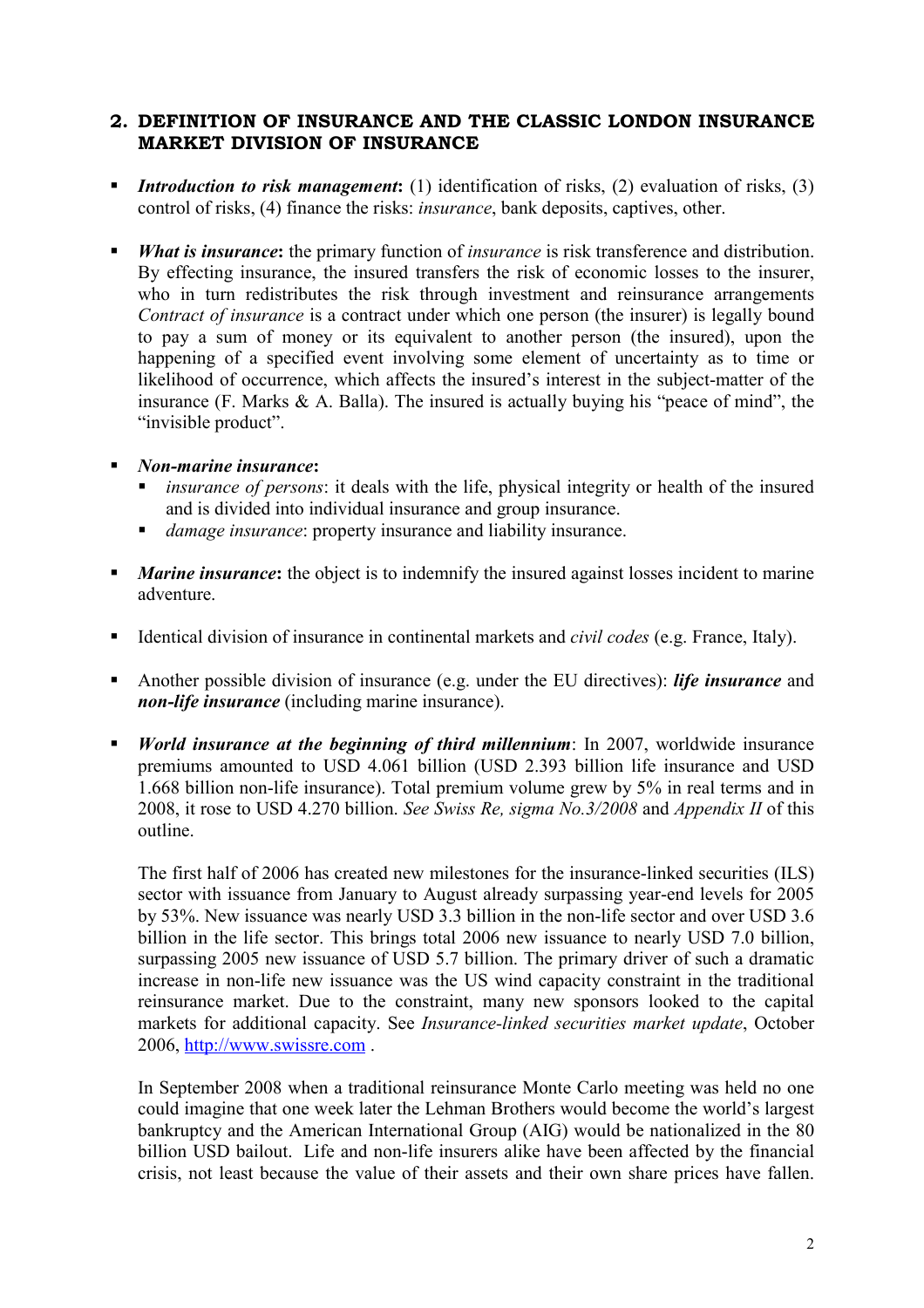Overall, the financial guarantee insurers are likely to be the worst hit, with potential losses of up to 75% of their capital. Mortgage guarantee insurers follow close behind due to their high exposure to subprime assets. See *Financial Crisis: The Client Markets View, http://www.swissre.com/expertise/financial\_crisis/the\_clientmarkets\_view/clientmarkets\_v iew.html*

- *Marine insurance markets*: The 2005 hurricane season was the worst on record, with 14 hurricanes causing billions of dollars in insured losses and around three million claims. Possible future developments: (1) the return to co-insurance practices, (2) the achievement of market internationalization, (3) the search for alternative risk financing tools. See a comprehensive report on marine insurance markets in http://www.brs-paris.com and *Appendix III* of this outline.
- *Lloyd's of London***:** Lloyd's is the world's leading insurance *market* (it is not a company!) with a capacity to write about £15.95 billion in 2008. It is a society of members, both corporate and individual, who underwrite in syndicates on whose behalf professional underwriters accept risks. Supporting capital is provided by investment institutions, specialist investors, international insurance companies and individuals. In 2008, Lloyd's was home to 46 managing agents and 75 syndicates. In 2008, there were 176 firms of brokers working at Lloyd's, many of whom specialize in particular risk categories. Lloyd's is regulated by the Financial Services Authority. Those bringing capital to the Lloyd's market include 1017 corporate members (private companies) and 1124 individual members (within this number are those with unlimited liability "Names" and individuals underwriting via limited liability companies). Lloyd's is licensed to underwrite business in 79 territories and can accept risks proposed from over 200 countries and territories in accordance with local laws and regulation. Lloyd's licences offer broad access to major direct and reinsurance markets worldwide. The year 2007 was a strong year for Lloyd's where profit before tax rose to £3.8 billion. These positive results stem from an appetite for risk and an ability to turn risk into reward. While the number of catastrophic events was higher than in 2006, the year was relatively benign when considering insured losses. It's strong balance sheet has yielded significant investment returns which, together with prior year releases, have made a substantial contribution to these results. See http://www.lloydsoflondon.com.

# **3. DEFINITION OF MARINE INSURANCE**

- *Definition*: the contract of marine insurance is a special (insurance) *contract of indemnity* which protects against physical and other losses to moveable property and associated interests, as well as against liabilities occurring or arising during the course of a sea voyage (R. Thomas). S. 1 of MIA 1906: A contract of marine insurance is a contract whereby the insurer undertakes to *indemnify* the assured, in manner and to the extent thereby agreed, against marine losses, that is to say, the losses incident to marine adventure.
- *Contract of indemnity*: "The great principle of the law of insurance is that it is a contract for indemnity. The underwriter does not stipulate, under any circumstances, to become the purchaser of the subject-matter insured; it is not supposed to be in his contemplation: he is to indemnify only." – *per* Lord Ellenborough in *Brotherston v. Barber* (1816) 5 M & S 418 at p. 425. Ideally, the insured should be compensated only to the extent of his loss. In practice, however, this is not always easy to attain (e.g. underinsurance, deductible,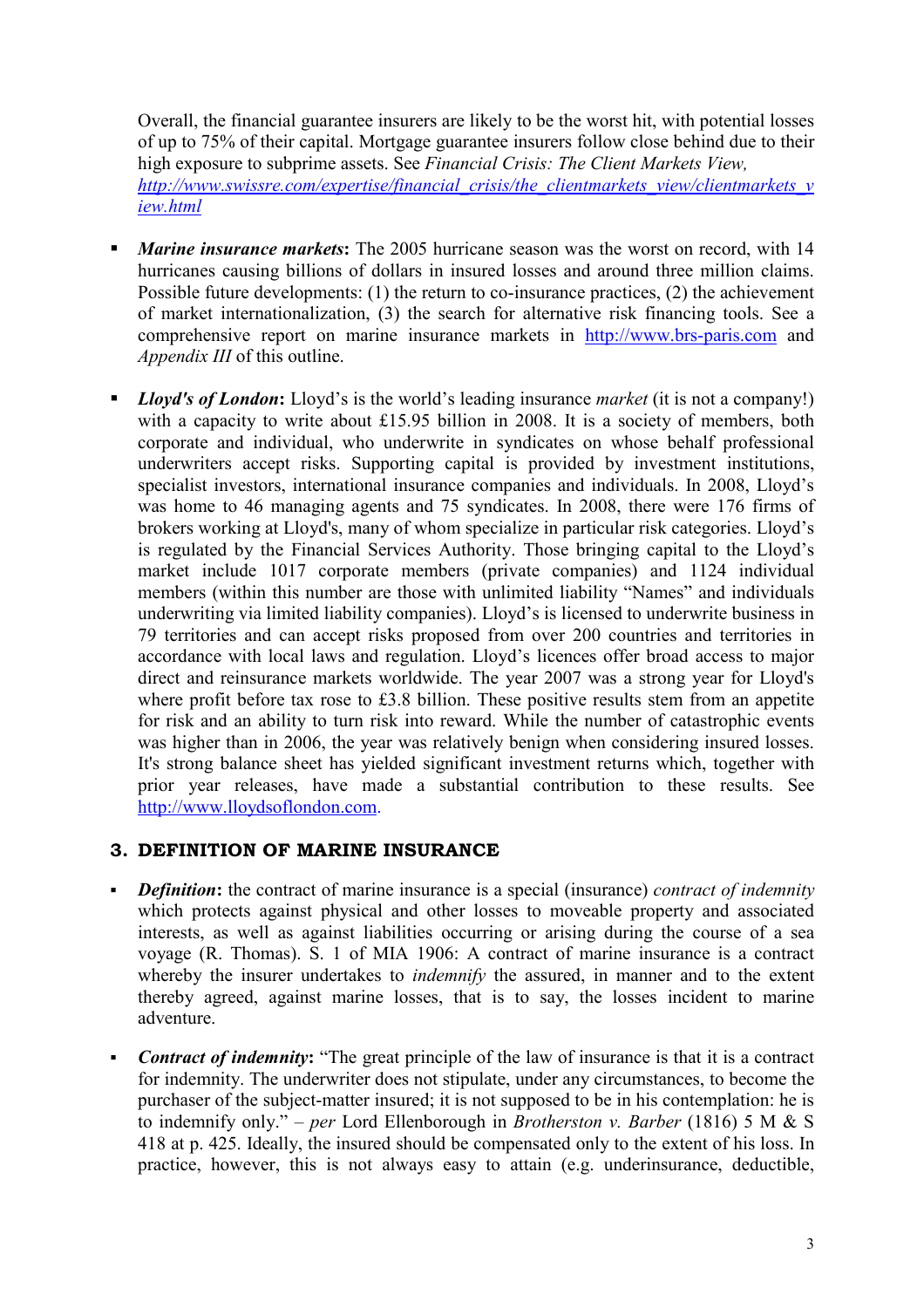franchise).Thus, a policy of insurance is not a perfect contract of indemnity. See *Irving v. Manning* (1847) 1 HLC 287.

- *Common law and civil law definitions of marine insurance***:** they are very similar.
- *Terminology of marine insurance in a nutshell***:** *the insured* (assured, policyholder), *the insurer* (underwriter, assurer, insurance company), *the subject-matter insured* and many other terms peculiar to marine insurance, which will be explained throughout the course.
- *Lawful marine adventure***:** one where any ship, goods or other movables are exposed to maritime perils; the earning or acquisition of any freight etc., any third party liability etc.
- *Maritime perils*: (1) *Perils of the seas* = fortuitous accidents or casualties of the sea (heavy weather, sinking, stranding, collision, contact), not including the ordinary actions of the winds and waves. (2) *Fire, war perils, pirates, rovers, thieves, barratry* etc. See *The Captain Panagos DP* [1985] 1 Lloyd's Rep. 625. The element of *fortuity* is of crucial importance. Also: (3) *The Inchmaree clause* = the scope of this clause is to cover loss or damage to the subject matter insured caused by the bursting of boilers, breakage of shaft or any latent defect in the machinery or hull; negligence of the master, officers, crew or pilot; negligence of repairers or charterers, provided they are not insured under the policy; and barratry of master, officers, or crew. See *Thames & Mersey Marine Insurance v. Hamilton (The Inchmaree)* (1887)12 AC 484. (4) *Pollution hazards***.** (5) *Collision liability (The Running Down Clause)*.
- A contract of marine insurance may cover *mixed sea and land or sea and inland waters risks* (e.g. the *Transit Clause* under the Institute Cargo Clauses: "warehouse to warehouse").
- Difference between *insurance law* and other legal branches, e.g. *maritime law.* Example of a typical marine cargo claim.

# **4. ORIGINS**

- *9 th century B.C.***:** *Lex Rhodia de iactu* (the birth of "modern" *general average* = an extraordinary sacrifice or expenditure which is intentionally and reasonably made or incurred, for the common safety, for the purpose of preserving from peril the property involved in a common maritime adventure).
- $\blacksquare$  *7<sup>th</sup>* century **B.C.**: *Phoenician maritime law*, e.g. general average and marine insurance (traces to be found in the Talmuds of Jerusalem and of Babylon at the beginning of our era).
- *384 322 B.C.***:** *the shipping loan* (*foenus nauticum*) of Greek and Roman origin (the oldest texts are to be found in certain pleadings of Demosthenes). If the loan was based on the ship (*bottomry*), the borrower had to repay it with high interest only in the case of a successful voyage. Loan could be also based on cargo ( *respondentia*).
- *1347***:** *the oldest marine insurance policy* (Genova).
- *1370***:** *the birth of marine reinsurance.*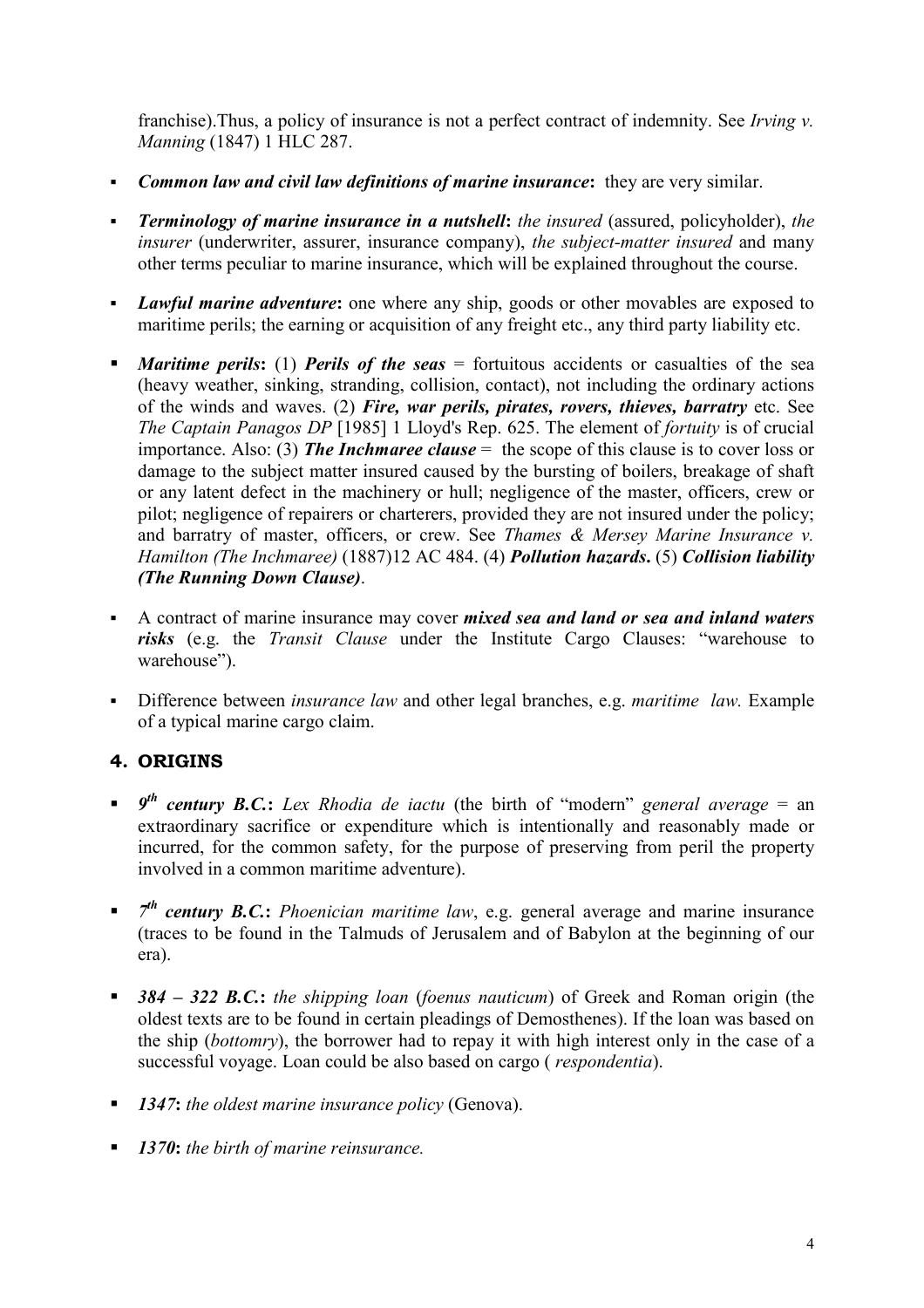- *15th 16th century***:** *fragmentary insurance regulation in medieval cities* (e.g. Barcelona, Venice, Florence).
- *1562***:** *Ordo super assecuratoribus* (Dubrovnik) probably one of the oldest insurance legislation.
- *1563***:** *the King Philip II Ordinance on Marine Insurance* (Belgium).
- *End of 16th century***:** *Le Guidon de la Mer* (private collection of marine customs).
- *1681***:** *The Marine Ordinances of Louis XIV* (also received with great respect in the courts of England and the United States).
- *1688***:** first mention of *Edward Lloyd's* Coffee House in Tower Street, London.
- *1779***:** Lloyd's standard marine policy *the SG (Ships and Goods) Policy*.
- *1808***:** *Code de Commerce* (France).
- *1859***:** *The Antwerp Marine Insurance Policy*.
- *1871***:** *The Norwegian Marine Insurance Plan*.
- *1884***:** *The Institute of London Underwriters.*
- *1906***:** *The Marine Insurance Act 1906* (U.K. Sir Mackenzie Chalmers). The "mother of all marine statutes".
- *1919***:** *The German General Rules of Marine Insurance (ADS)*.
- *Modern era***:** the Institute Clauses (1982, 1983, 1995, 2003, 2009), the Antwerp Marine Policy, the new policy form MAR (1982, 1991), the American Clauses, the UNCTAD Clauses (1984), the German Clauses (DTV Cargo 2000), the CMI attempts to unify the law, etc.

### **5. TYPES OF MARINE INSURANCE**

- *Hull insurance*: insurance of the vessel with its gear.
- **Cargo insurance:** insurance of goods carried by sea.
- **Insurance against the liability of the carrier;** protection and indemnity (P & I Clubs); *compulsory insurance* (e.g. CLC 1992, HNS 1996, Bunker 2001, Athens 2002, etc.); *voluntary insurance* (e.g. liability for cargo).
- *Other types of marine insurance*: e.g. freight, salvage expenses, general average contributions.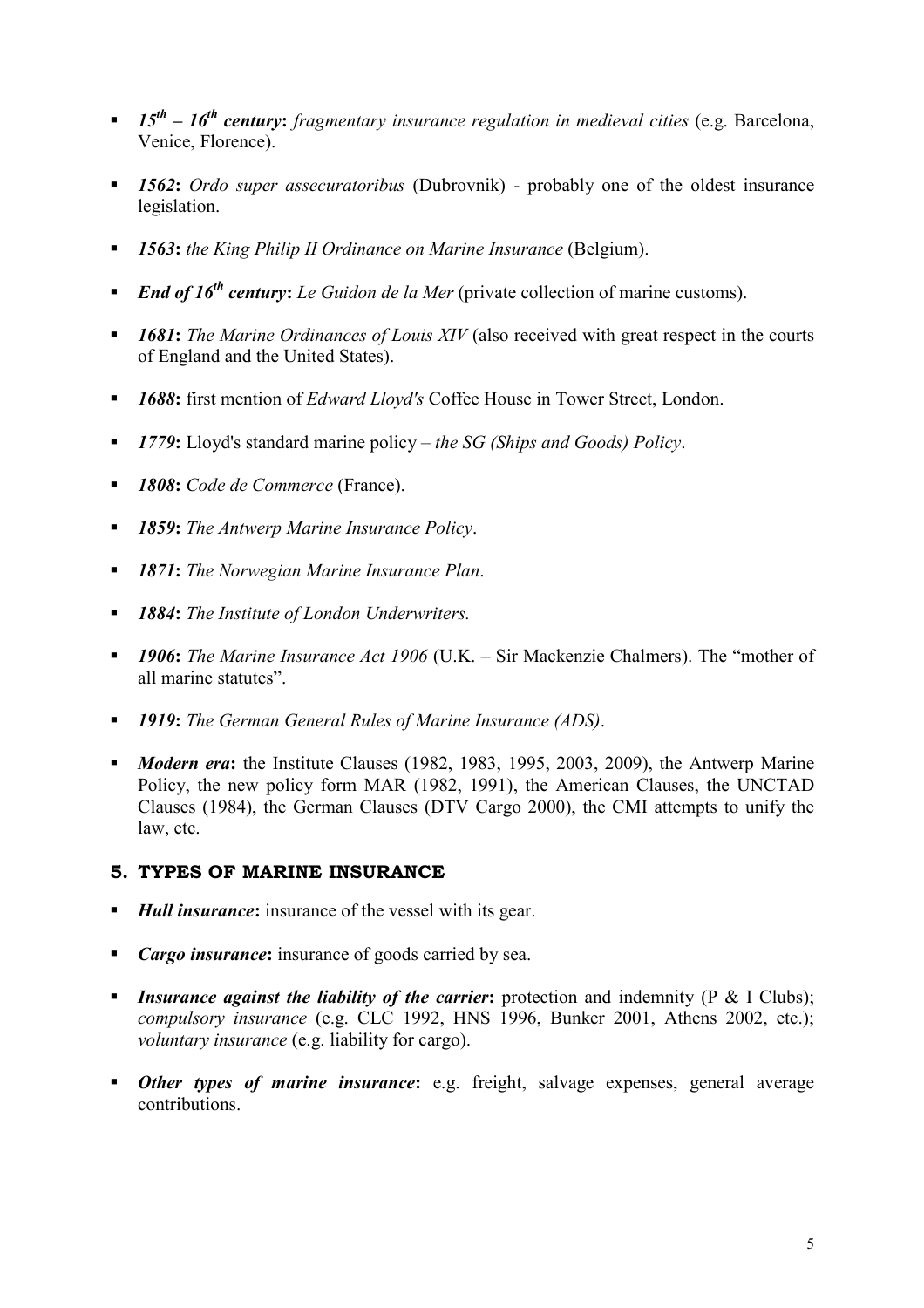# **6. SOURCES OF LAW**

- **Lack of international law**: no international convention on marine insurance.
- **Recent attempts to unify the law:** The CMI International Working Group has identified non-disclosure, good faith, alternation of risk and warranties as being the most controversial areas of marine insurance. However, there is no prospect for international instrument (e.g. convention, model law).
- **Statutes:** e.g. MIA 1906. Much of the world's marine insurance business is transacted in London and is governed expressly or impliedly by English law.
- **Acquis communautaire:** the three generations of EU directives, unfortunately nothing on insurance contracts. The European Civil Code is under preparation.
- **Standard clauses:** e.g. the Institute Clauses (ICC, ITCH, IVCH, etc.) reflecting an international *lex mercatoria (*about 70% of all marine insurance contracts are based on those clauses).
- *Commercial practice***:** e.g. the Lloyd's slip placing system.
- *Court decisions (case law)***:** especially in the common law countries (e.g. England, USA, Canada, Australia).
- *Arbitration decisions.*
- *Doctrine***:** articles, books, etc. written by eminent scholars.

### **7. EXAMPLES OF MARINE INSURANCE LEGISLATION**

- *Law on companies* ("status" law) and *contract law***.**
- *Belgian marine insurance legislation, August 21<sup>st</sup>, 1879;* the statute became a part of the *Code of Commerce*, sections 191-250.
- *German Commercial Code 1897 (HGB)*: including rules on marine insurance (§§ 778- 900).
- *The U.K. Marine Insurance Act 1906 (MIA 1906)***: "the mother of all marine insurance statutes"** (94 sections + First Schedule (Form of Policy: Lloyd's S.G. policy + Rules for Construction of Policy) + Second Schedule (Enactments Repealed). It came into force on 1<sup>st</sup> January, 1907.
- The Australian *Marine Insurance Act 1909* (based on MIA 1906).
- The Canadian *Marine Insurance Act 1993* (based on MIA 1906).
- The French *Code des Assurances* (including Law No. 67-522 of July 3, 1967 and Decree No. 68-64 of January 19, 1968 which comprise marine insurance).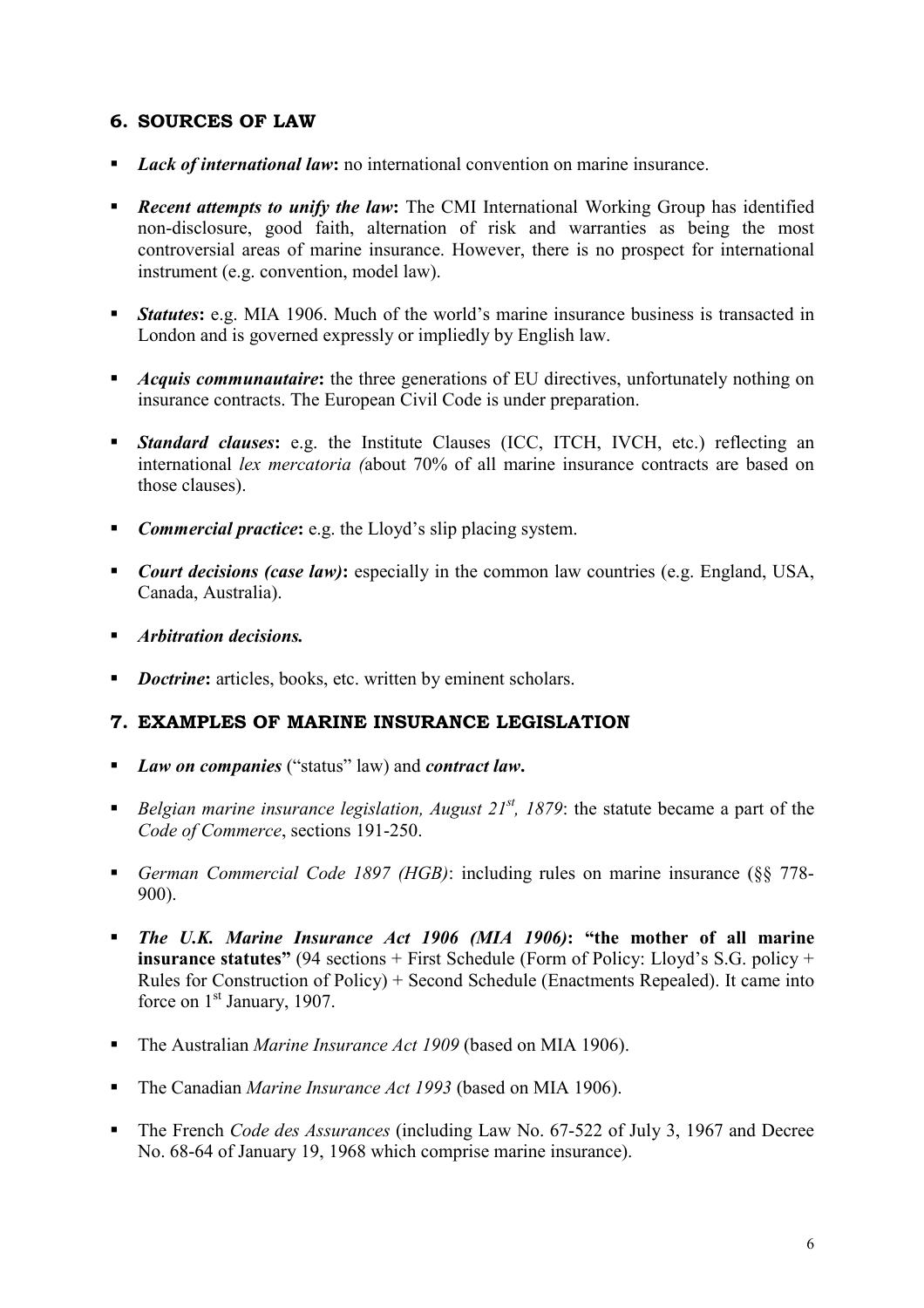- *Civil Code of Quebec 1991*, Articles 2505 2628.
- Other legislation.

# **8. WHO PROVIDES MARINE (RE)INSURANCE?**

- *Insurance companies***:** stock/shareholding companies, mutual companies.
- *Reinsurance companies***:** marine reinsurance and retrocession. See Section 28.
- *Lloyd's of London*: it is a market, not a company. See Section 2.
- *The role of insurance brokers and insurance agents***:** the agent the insurer, the broker the insured. However, there may also be the possibility of the broker acting also on behalf of the insurer. In fact, there is an element of uncertainty as to the law regarding insurance brokers where they are acting in a dual capacity as brokers for the assured and the insurer, in that a conflict of interests may sometimes arise between the broker's duties to the assured and those to the insurer. At Lloyd's as in other areas of the insurance market, codes of practice exist, and a code of practice exists for Lloyd's brokers, which was issued by the council of Lloyds on November 1<sup>st</sup>, 1988 to regulate any potential conflicts of interest. It is very important to determine in law, exactly for whom a particular broker is acting for. Dual agency may arise when a broker performs functions on behalf of the insurer as well as the assured. See *Woolcot v. Excess Insurance (*1978) 1LLR 633. Dual agency is permitted provided that there is no conflict of interests.
- *Protection and Indemnity Clubs (P & I Clubs)***:** liability insurance. See Section 27.
- *Insurance and reinsurance pools***:** for huge risks (e.g. oil rigs, aviation, nuclear plants), based on co-insurance (joint and several liability of the members).

### **9. CONCLUDING AND ENFORCING MARINE INSURANCE CONTRACTS: THE LONDON MARKET**

- **Consensus ad idem:** a marine contract is deemed to be concluded when the proposal of the insured is accepted by the insurer.
- *Brokers*: they play a central and dominant role. See Lord Diplock in *American Airlines Inc.* v. *Hope* [1974] 2 Lloyd's Rep. 301 at 304.
- *The slip placing system*: the slip sets out a brief and abbreviated statement of the subject matter of the risk and the proposed insurance conditions, as well as type of insurance, policy form, information about the insured, interest, sum insured, value, voyage, ship and premium. The slip is first presented to a lead underwriter, then to the subsequent underwriters. Amended slip = counter offer.
- The broker is directly responsible to the insurer for the premium.
- Where a slip is subscribed to by more than one underwriter, there is established a distinct and separate contract with each underwriter (*no joint or joint and several liability*).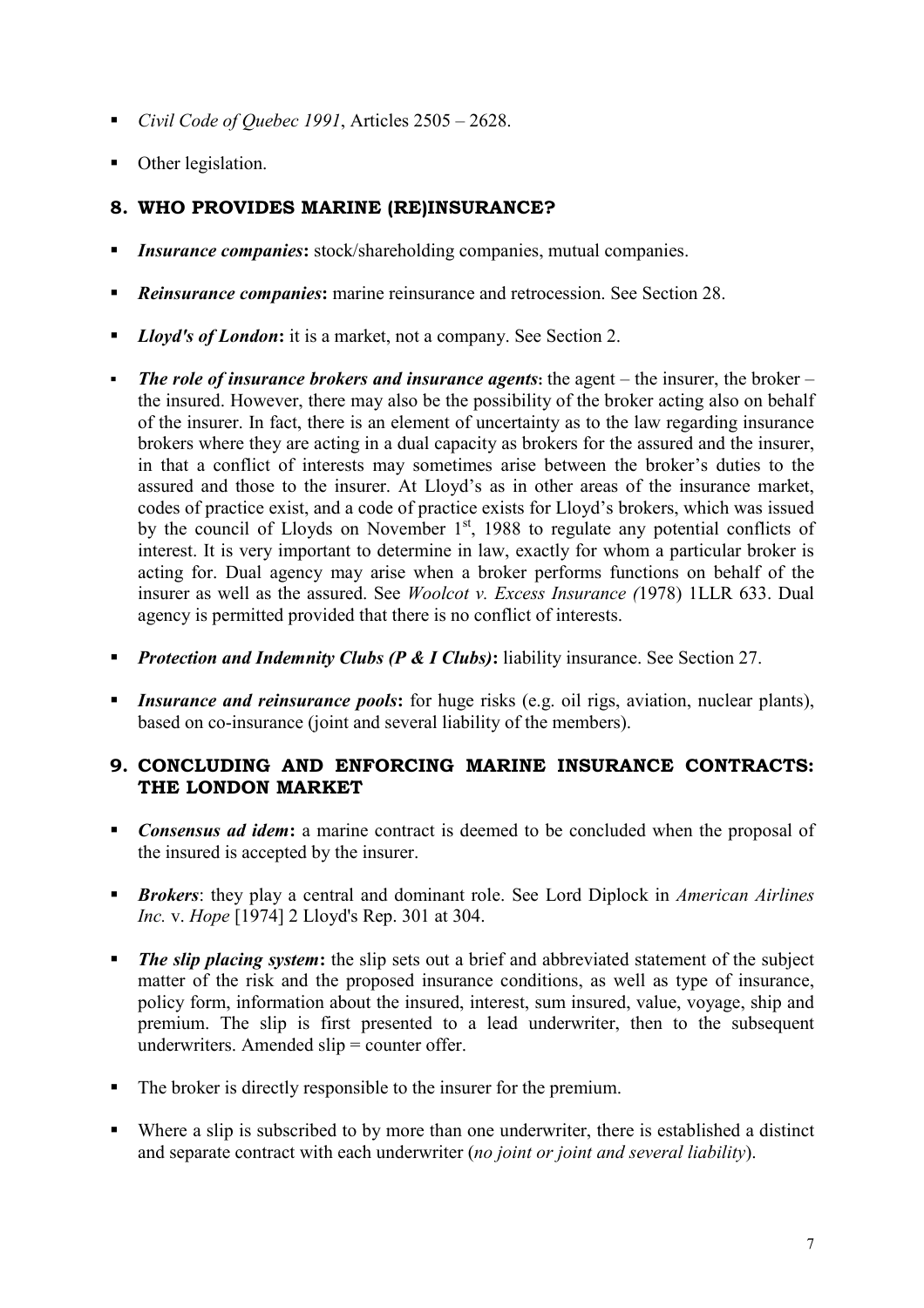- *An oversubscribed slip***:** signing down.
- *A discrepancy between the slip and the marine policy***:** *prima facie* the primary document is the slip, because it is the basis of the contract of marine insurance.

# **10. INSURABLE INTEREST**

- *The insured must show***:** (1) financial loss, (2) the loss was caused by the peril insured against, (3) the subject matter was covered by the policy, (4) insurable interest (see sections 4-15 of MIA 1906).
- **Avoidance of gaming or wagering contracts:** such contracts in marine insurance are void (e.g. a policy in P.P.I. form = Policy Proof of Interest).
- *Definition of insurable interest***:** *Lucena v. Crauford* (1806) 2 B & PNR 269 (the restricted view = legal relationship + economic interest); *Section 5 of the 1906 MIA* defines insurable interest by providing that: (1) Subject to the provisions of this Act, every person has an insurable interest who is interested in a marine adventure. (2) In particular a person is interested in a marine adventure where he stands in any legal or equitable relation to the adventure or to any insurable property at risk therein, in consequence of which he may benefit by the safety or due arrival of insurable property, or may be prejudiced by its loss, or by damage thereto, or by the detention thereof, or may incur liability in respect thereof.

*The Moonacre* [1992] 2 Lloyd's Rep. 501 (towards a broader view: was the relationship between the insured and the subject matter of the insurance efficiently close to justify his being paid in the event of its loss or damage).

- *When interest must attach***:** "at the time of the loss". Exception: "lost or not lost" (e.g. in case of the FOB contract the buyer insures his goods while they are already at sea, not being aware of damage or loss).
- **•** Defeasible or contingent interest: it is insurable. In particular, where the buyer of the goods has insured them, he has an insurable interest notwithstanding that he might, at his election, have rejected the goods, or have treated them as at the seller's risk, by reason of the latter's delay in making delivery or otherwise.
- *Partial interest***:** it is insurable.
- **Reinsurance:** the insurer has an insurable interest in his risk and may reinsure in respect of it.
- **Bottomry and respondentia:** the lender has an insurable interest in respect of the loan.
- *Master's and seamen's wages***:** the master or any member of the crew of a ship has an insurable interest in respect of his wages.
- **Advanced freight:** the person advancing the freight has an insurable interest (e.g. CIF).
- *Charges of insurance***:** the insured has an insurable interest in the charges (e.g. CIF).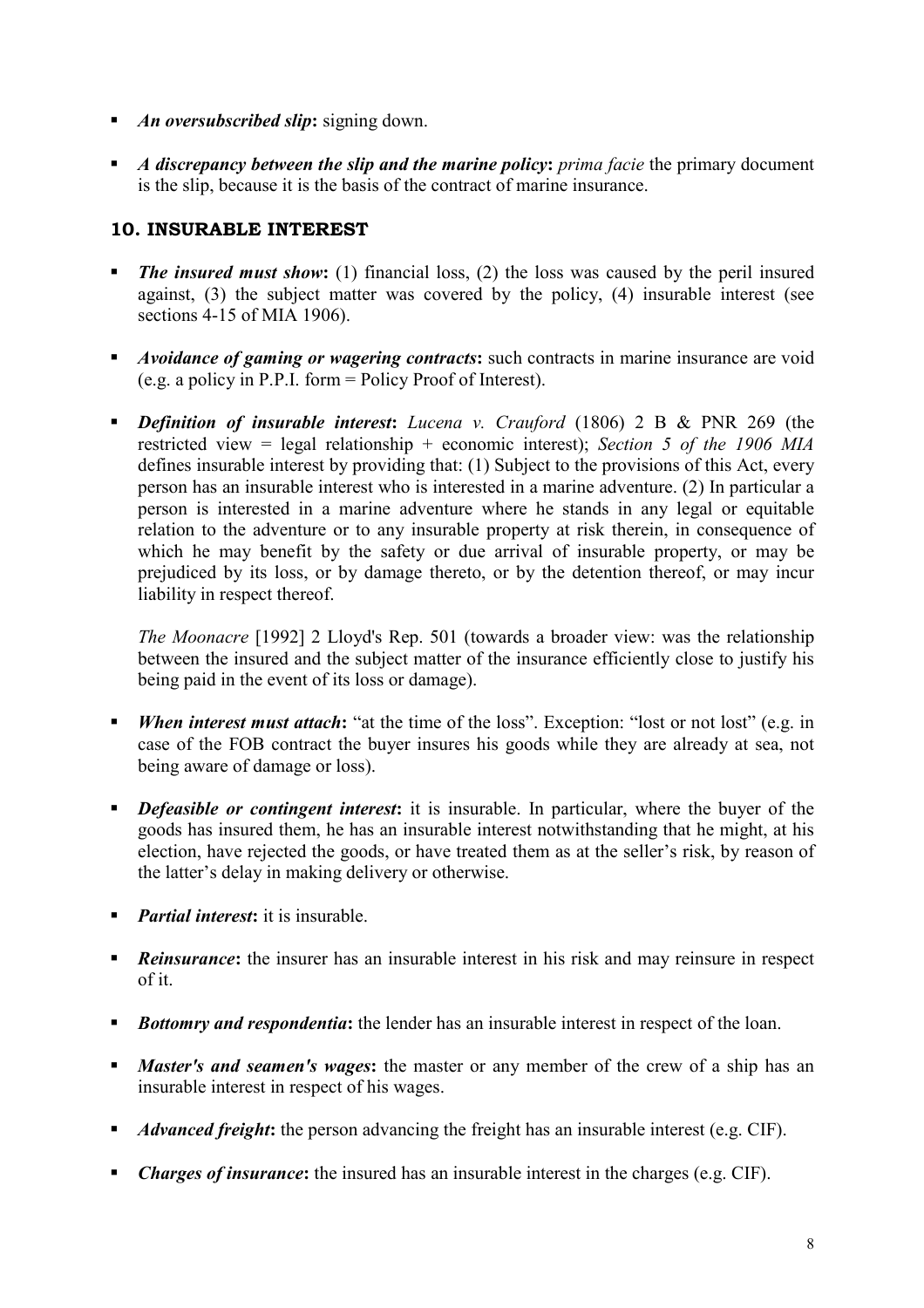- *Quantum of interest***:** the mortgagor, the mortgagee.
- *Liability interest.*
- *Assignment of interest***:** the rule prevents a mere sale of the insured subject matter from transferring the policy unless there is agreement to that effect between seller and buyer. This principle is different from the non-marine insurance. In other words, e.g. selling the property does not mean automatically transferring the policy.

# **11. DISCLOSURE AND REPRESENTATIONS – DUTY OF UTMOST GOOD FAITH**

- *The principle of utmost good faith (uberrimae fidei)***:** a contract of marine insurance is a contract based upon the utmost good faith and, if the utmost good faith be not observed by either party, the contract may be avoided by the other party (s. 17 of MIA 1906). See *Carter* v. *Boehm* (1766) 3 Burr. 1905 which made the contract void, however the MIA 1906 makes it avoidable. The principle applies prior to the conclusion of contract and also during the contract. See sections 17-21 of MIA 1906. See the "*Appendix IV* " at the end of this course outline
- *The continuing duty of utmost good faith***:** duty of utmost good faith (section 17 of the MIA) continues to apply after the conclusion of the insurance contract. Once the parties are in litigation it is the procedural rules which govern the extent of the disclosure which should be given in the litigation not s. 17 as such though s. 17 might influence the Court in the exercise of its discretion – *Manifest Shipping Co. Ltd. v. Uni-Polaris Insurance Co. Ltd. and La Réunion Européene (The Star Sea)* [2001] 1 Lloyd's Rep. 389 (HL).
- *The duty of disclosure of insureds and brokers*: every material circumstance must be disclosed; the objective test of materiality - *Pan Atlantic Insurance Co.* v. *Pine Top Insurance Co. Ltd.* [1995] 1 AC 501 (HL). The "*decisive influence test*" unfortunately rejected. Lord Mustill: A circumstance is material if it was one which would influence the judgment of a prudent insurer in fixing the premium, or determining whether he will take the risk. It is not necessary to show that the disclosure would have had a decisive or conclusive influence. A circumstance may be material even though a full and accurate disclosure of it would not in itself have had a decisive effect on a prudent underwriter's decision whether to accept the risk and if so at what premium. The insurer must also show that he was in fact induced to enter the contract on the relevant terms (the "*actual inducement test*"). In other words, the proposer must disclose not only the facts which he actually knows but rather the facts which in the ordinary course of business he ought to have known (so called *constructive knowledge*).
- **Better view:** the insurer could only escape liability if the undisclosed matter was something which would have partially induced a hypothetical prudent insurer to refuse the risk or accept it on different terms (S. Derrington).
- *Another possible solution***:** the precise questionnaires.
- *Which circumstances need not to be disclosed***:** any circumstance which diminishes the risk, which is known or presumed to be known to the insurer, etc.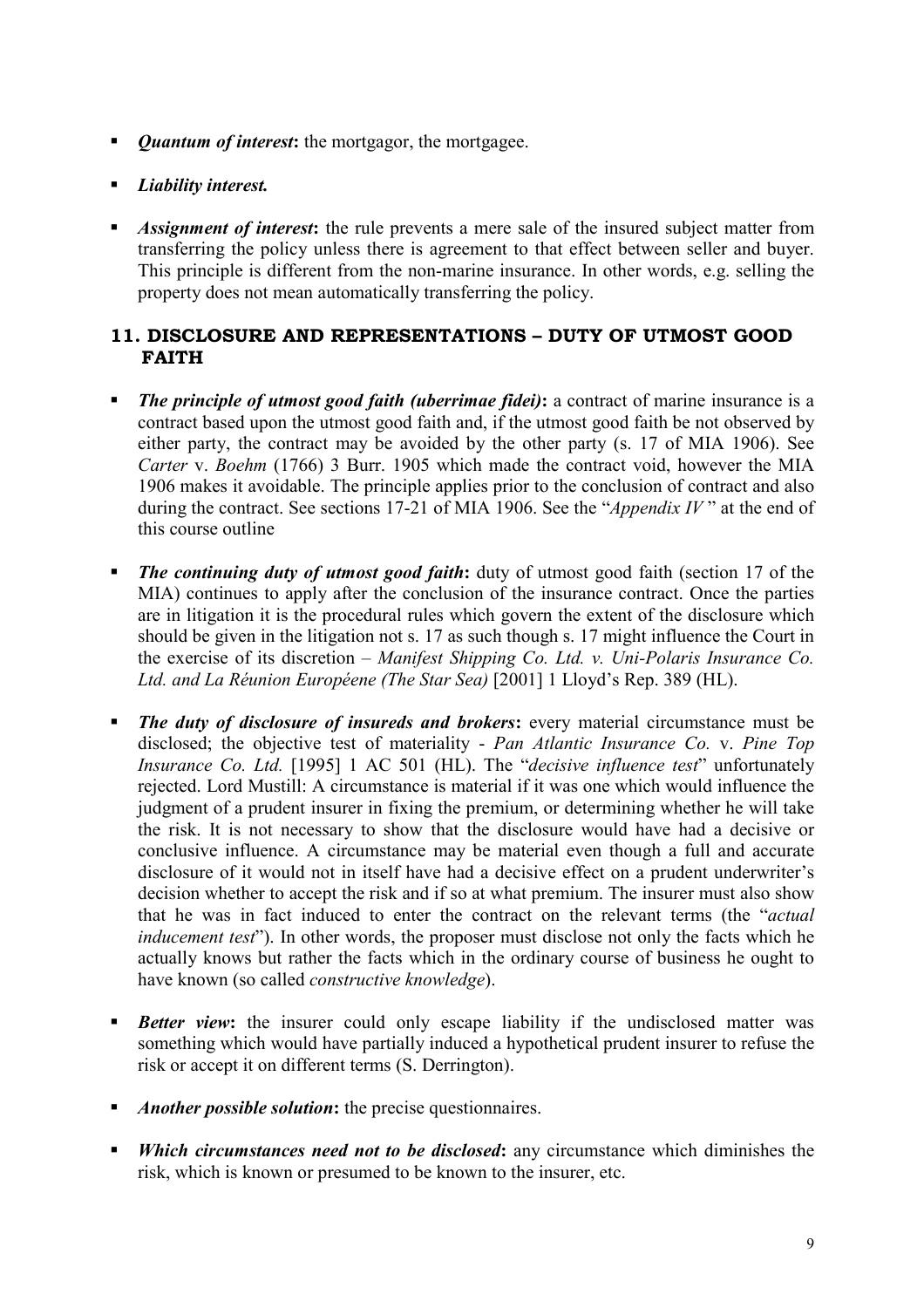- *Remedies***:** (1) *common law*: If the duty of utmost good faith is breached avoidance of the contract *ab initio*; (2) *civil law*: also possibility of increasing the premium, damages.
- *The duty of insureds and brokers not to misrepresent***:** In practice the law of misrepresentation exists in close alliance with that of non-disclosure. The difference should be abolished.
- *The duty of disclosure of insurers***:** e.g. *Banque Financiere de la Cite SA* v. *Westgate Insurance Co. Ltd.* [1991] 2 AC 249.

# **12. THE POLICY**

- *The contract must be embodied in a policy***:** the absence of a marine policy means that the contract can only operate voluntarily without the aid and remedial powers of the courts or arbitrators. See sections 22-31of MIA 1906.
- **Rules for construction of policy; see First Schedule of MIA 1906.**
- **MAR 91:** all the standard Institute Clauses may be used only with the current Lloyd's Marine Policy (MAR 91) and the Institute of London Underwriters Companies Marine Policy Form (MAR 91), both of which are subject to the "exclusive jurisdiction of the English Courts, except as may be expressly provided herein to the contrary".
- *What a policy must specify***:** the name of the insured, the subject-matter, the risks, the voyage or period of time covered by insurance, the sum insured and the name of the insurer.
- **Signature of insurer:** a marine policy must be signed by or on behalf of the insurer, provided that in the case of a corporation the corporate seal may be sufficient. Where a policy is subscribed by or on behalf of two or more insurers, each subscription, unless the contrary be expressed, constitutes a distinct contract with the insured.
- *Designation of subject matter***:** with reasonable certainty.
- **Types of policies:** time, voyage, valued, unvalued, floating, etc.
- **Time policy:** for a definite period of time; a policy may be a "mixed" time and voyage policy. A specific date for the commencement and termination of the risk must be stated in the policy. It is generally understood that a day starts from 00:00 and ends at 24:00 (or 23:59:59). A policy on ship is nowadays almost invariably insured for a period of time, whereas cargo is usually insured by a voyage policy.
	- *Extension or cancellation clause*: a policy for a period of time does not cease to be a time policy merely because the period of time may be extended or abridged pursuant to one of the policy's contractual provisions. *The Eurysthenes* [1977] 1 QB 49 (CA).
	- *The navigation clause*: see clauses 1.1., 1.2. and 1.3. of ITCH(95). Coverage "at all times", towage and salvage warranty, the use of helicopters, loading and discharging operations at sea, scrapping voyages.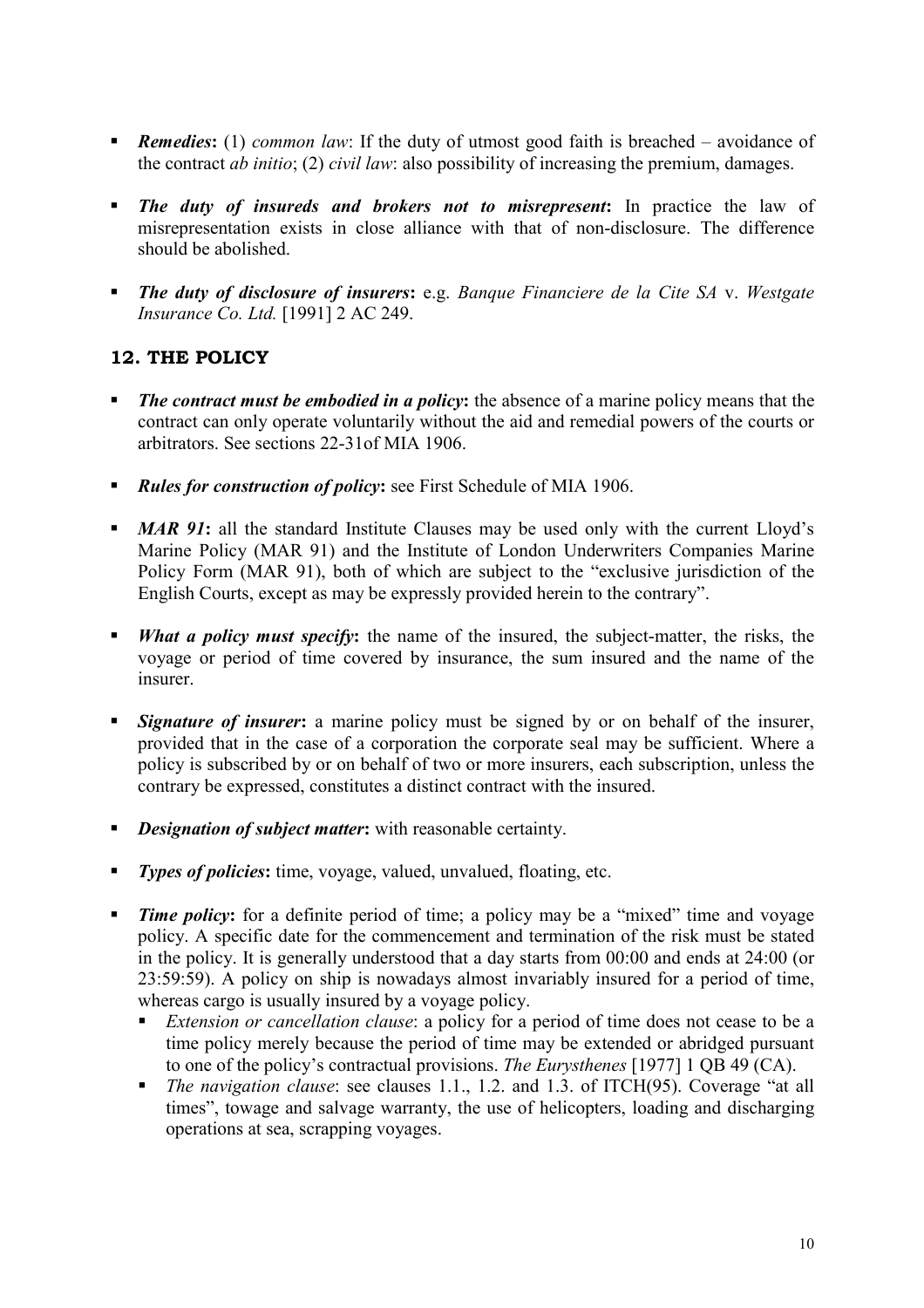- *The continuation or 'held covered' clause*: the vessel is only held covered if, at the expiry of the policy, the vessel is (1) at sea *and* in distress or missing; or (2) in port *and* in distress. See cl. 2 of ITCH(95).
- *Automatic termination*: see clauses 5.1 and 5.2. of ITCH(95). E.g. change of Classification Society; change, suspension, discontinuance, withdrawal or expiry of the ship's class; overdue periodic survey, change of ownership or flag. The "net result" of breach of warranty or termination of insurance is the same: the underwriter is freed from liability as from the date of breach. Compare to *The "Caribbean Sea"* [1980] 1 Lloyd's Rep. 338. A *pro rata* daily return of premium shall be made.
- *Voyage policy on ship*: "from" or "at and from" one place to another.
	- **Figure 1.1** From: Where the subject-matter is insured "from" a particular place, the risk does not attach until the ship starts on the voyage insured (rule 2 of the Rules for Construction of Policy, MIA 1906). With respect to "the voyage" see sections 42-49 of MIA 1906.
	- *At and from (ship)*: see rule 3. Where a ship is insured "at and from" a particular place, and she is at that place in good safety when the contract is concluded, the risk attaches immediately. With respect to "good safety" see *Parmeter v. Cousins* (1809) 2 Camp 235. The standard of "good (physical) safety" is lower that that of seaworthiness.
	- *Implied condition as to the commencement of risk*: the adventure shall be commenced within a reasonable time, otherwise the insurer may avoid the contract.
	- *Alteration of port of departure*: the risk does not attach.
	- *Sailing for different destinations*: the risk does not attach.
	- *Change of voyage*: the insurer is discharged from liability as from the time of change. Manifest intention to change the voyage is sufficient. See *Tasker v. Cunningham* (1819) 1 Bligh. 87. There must be a voluntary change of destination. See *Rikkards v. Forrestal (1942) AC 50.*
	- *Deviation*: the insurer is discharged from liability as from the time of deviation (noncontractual route).
	- *Several ports of discharge*: proceed in the order designated by the policy. If not = deviation.
	- *Delay*: the adventure must be prosecuted with reasonable despatch.
	- *Excuses for deviation or delay*: authorisation ("held covered" provisions), safety of the ship, saving human life, beyond master's control, etc.
- *Voyage policy on goods***:**
	- *cl. 8(1) of ICC*: it sets out the general rules relating to attachment and termination of the insurance (the transit clause);
	- *cl. 8(2) of ICC*: it covers the particular circumstance where a change of destination occurs after the completion of the sea voyage;
	- *cl. 8(3) of ICC*: in declaring that the insurance "shall remain in force" confirms that the events listed therein (e.g. delay beyond the control of the insured, deviation, forced discharge) will not terminate the insurance. Its purpose is to dispel any doubts which one might have as regards the continuance of the cover should any one of the enumerated events arise (S. Hodges);
	- *cl. 9 of ICC*: it relates specifically to a termination, not of the contract of insurance, but of the contract of carriage and its effects on the insurance contract;
	- *cl. 10 of ICC*: the "change of voyage" clause states that a change ordered by the insured is covered.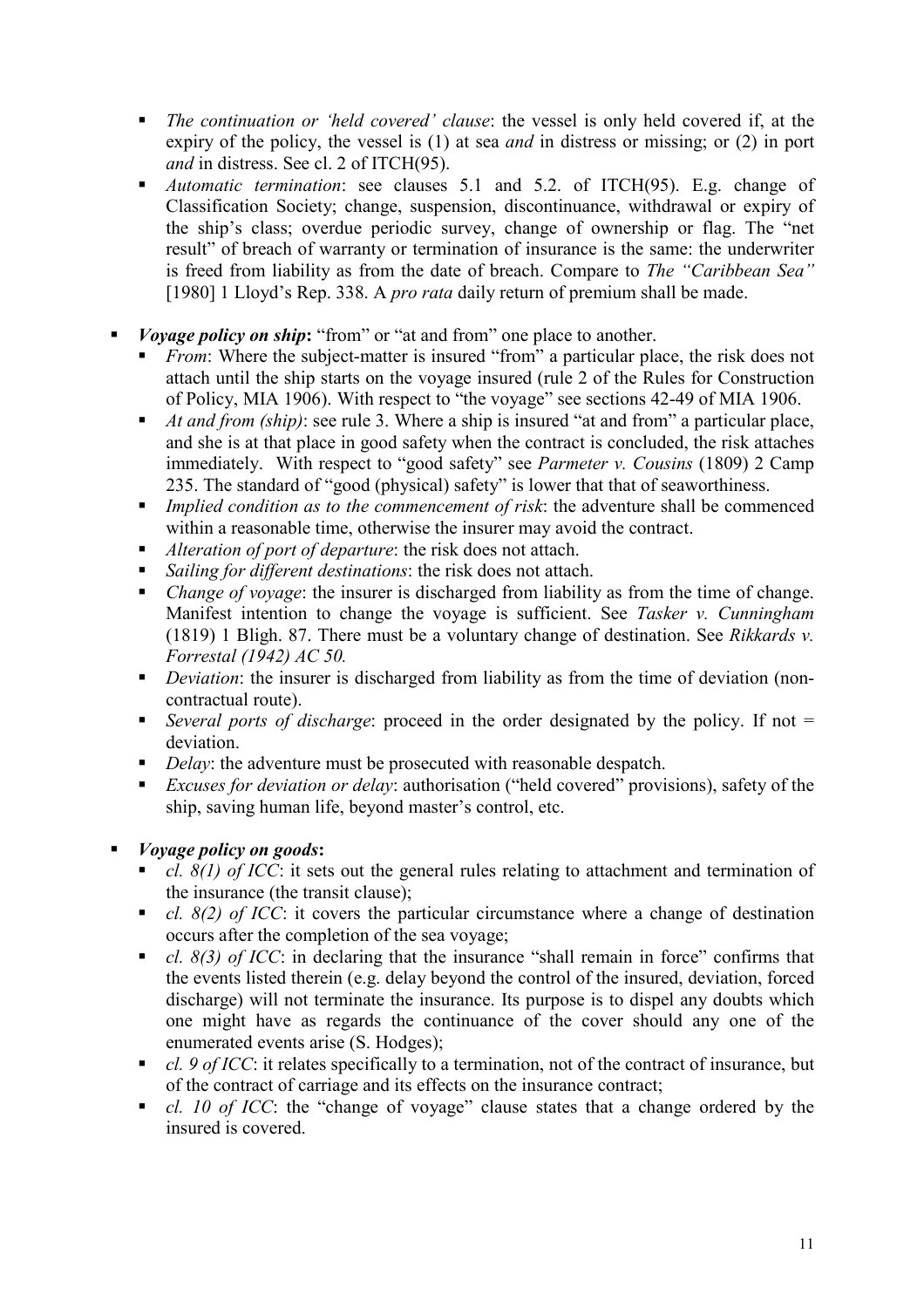- *Valued policy*: it specifies the agreed value of the subject matter, which is conclusive in the absence of fraud. Valued policies are almost universal in marine insurance. See *Irving v. Manning* (1847) 1 HL Cas 287. However, the value must not go beyond what is "reasonable and fair", and the insured is meant only to have an "indemnity", the very basis of a contract of insurance. What constitutes excessive over-valuation is a question of fact.
- *Unvalued policy*: it leaves the insurable value to be subsequently ascertained (see s. 16 of MIA 1906):
	- *insurance on ship, freight and any other subject matter other than cargo*: the insurable value is the value at the inception of the risk;
	- *insurance of goods or merchandise*: "prime cost" (price paid by the insured, e.g. CIF).
- **Floating policy by ship or ships:** it allows the insured to insure an unascertained cargo on an unspecified vessel (open covers).

# **13. CONTRACTUAL TERMS**

- *Terms defining the risk and exclusions from risk***:** general principle, all risks covers.
- *Warranties (see sections 33-41 of MIA 1906)***:**
	- *nature of warranty*: it must be strictly and exactly complied with. Upon breach, even if non-causative or immaterial, the insurer may repudiate the contract as from the date of the breach of the contract, i.e*. ex nunc*. See *Pawson v. Watson* (1778) 2 Cowp 785; *Overseas Commodities v. Style* (1958) 1 LLR 546; *Yorkshire Insurance v. Campbell* (1917) AC 218; *Vesta v. Butcher* [1989] 1 LLR 331; *John Pratt v. Aigaion Insurance Co SA* [2008] EWHC 489 (Admiralty).
	- how an underwriter's liability is *automatically* discharged for breach of warranty: *The Good Luck* [1992] 1 AC 233.
	- *when is a breach of warranty excused*: The "held covered" provision (e.g. the Breach of Warranty clause under the ITCH(95)). Notice, additional premium.
	- **express warranties.**
	- **implied warranties.**
	- warranty of neutrality.
	- no implied warranty of nationality.
	- warranty of good safety.
	- *warranty of seaworthiness of ship*: difference between time and voyage policy! In a *voyage policy* there is an implied warranty that at the commencement of the voyage the ship shall be seaworthy for the purpose of the particular adventure insured. In a *time policy*, however, there is no implied warranty that the ship shall be seaworthy at any stage of the adventure, but where, with the privity of the insured, the ship is sent to sea in an unseaworthy state, the insurer is not liable for any loss attributable to unseaworthiness. If the shipowner deliberately refrains from examining the ship in order not to gain direct knowledge of what he has reason to believe is her unseaworthy state, he is privy to the ship putting to sea in that unseaworthy state (the "blind eye" knowledge). A finding of negligence to a very high degree does not suffice for a finding of privity. See *The Star Sea* [2001] 1 Lloyd's Rep. 389 (HL).
	- no implied warranty that goods are seaworthy.
	- warranty of legality.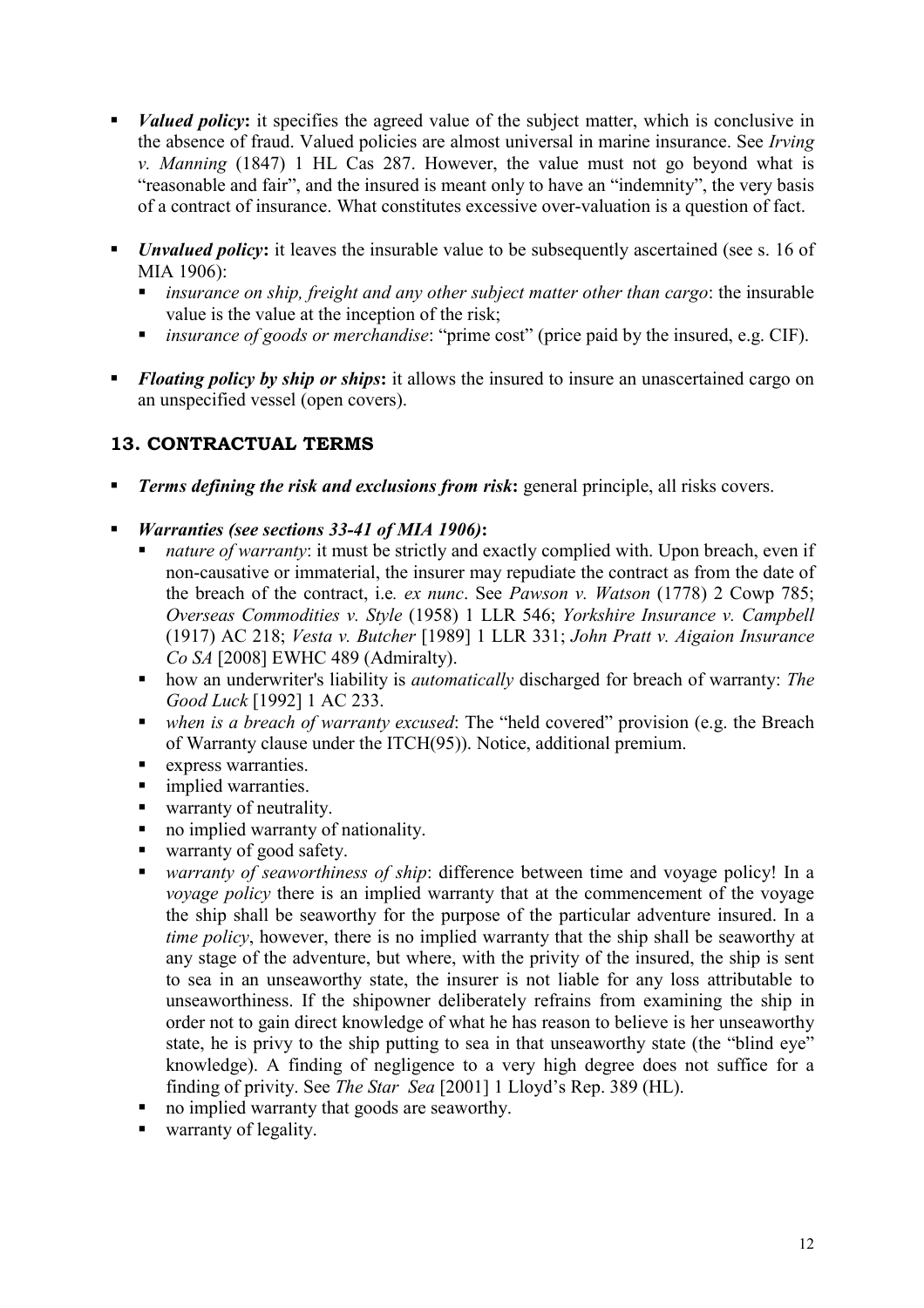- **Conditions precedent:** e.g. sections 42-48 of MIA 1906 (the voyage). Avoidance of the contract.
- **Mere conditions:** e.g. the avoidance of delay clause in the Institute Cargo Clauses; the notice of claim provisions in the Institute Time Clauses Hulls. Damages.
- *Interpretation of marine insurance policies***:** common intention. See Rules for Construction of Policy, First Schedule, MIA 1906.

# **14. ASSIGNMENT OF POLICY**

- **When and how a policy is assignable:** Marine policies, unlike other policies of indemnity, are assignable unless there are express terms to the contrary. They can be assigned before or after the loss, by endorsement or in some other customary manner. If the assignor loses insurable interest, the policy lapses and there is nothing to assign. In the converse case, where the insured assigns the policy without assigning the subject-matter, the assignee has no insurable interest and is thus unable to sue on the policy. See sections 50-51 of MIA 1906; *Lloyd v. Fleming* (1872) L.R. 7 Q.B. 299.
- **The effect of assignment:** where a marine policy has been assigned so as to pass the beneficial interest in such policy, the assignee of the policy is entitled to sue thereon in his own name (e.g. in a typical case of cargo claim). The defendant (the insurer) is entitled to make any defense arising out of the contract which he would have been entitled to make if the action had been brought in the name of the person by or on behalf of whom the policy was effected.

### **15. THE PREMIUM**

- *When is the premium payable*: unless otherwise agreed, the duty of the insured or his agent to pay the premium, and the duty of the insurer to issue the policy to the insured or his agent, are concurrent conditions, and the insurer is not bound to issue the policy until payment or tender of the premium. See sections 52-54 of MIA 1906.
- *If no arrangement is made*: a reasonable premium is payable, e.g. by reference to the market rate for the degree of risk in question (see s. 31 of MIA 1906).
- **Policy effected through a broker:** the broker is directly responsible to the insurer for the premium. It is a rule unique to marine insurance and to other policies issued by Lloyd's (R. Merkin). See *Power v. Butcher* (1829) 10 B. & C. 329 and *Universo of Milan v. Merchants Marine Insurance* [1897] 2 Q.B. 93.
- **Effect of receipt on policy:** the broker's failure to settle obliges the underwriter to look to the broker or its liquidator, and not to the insured.
- **Return of premium:** see sections 82-84 of MIA 1906 (enforcement of return, return by agreement, return for failure of consideration).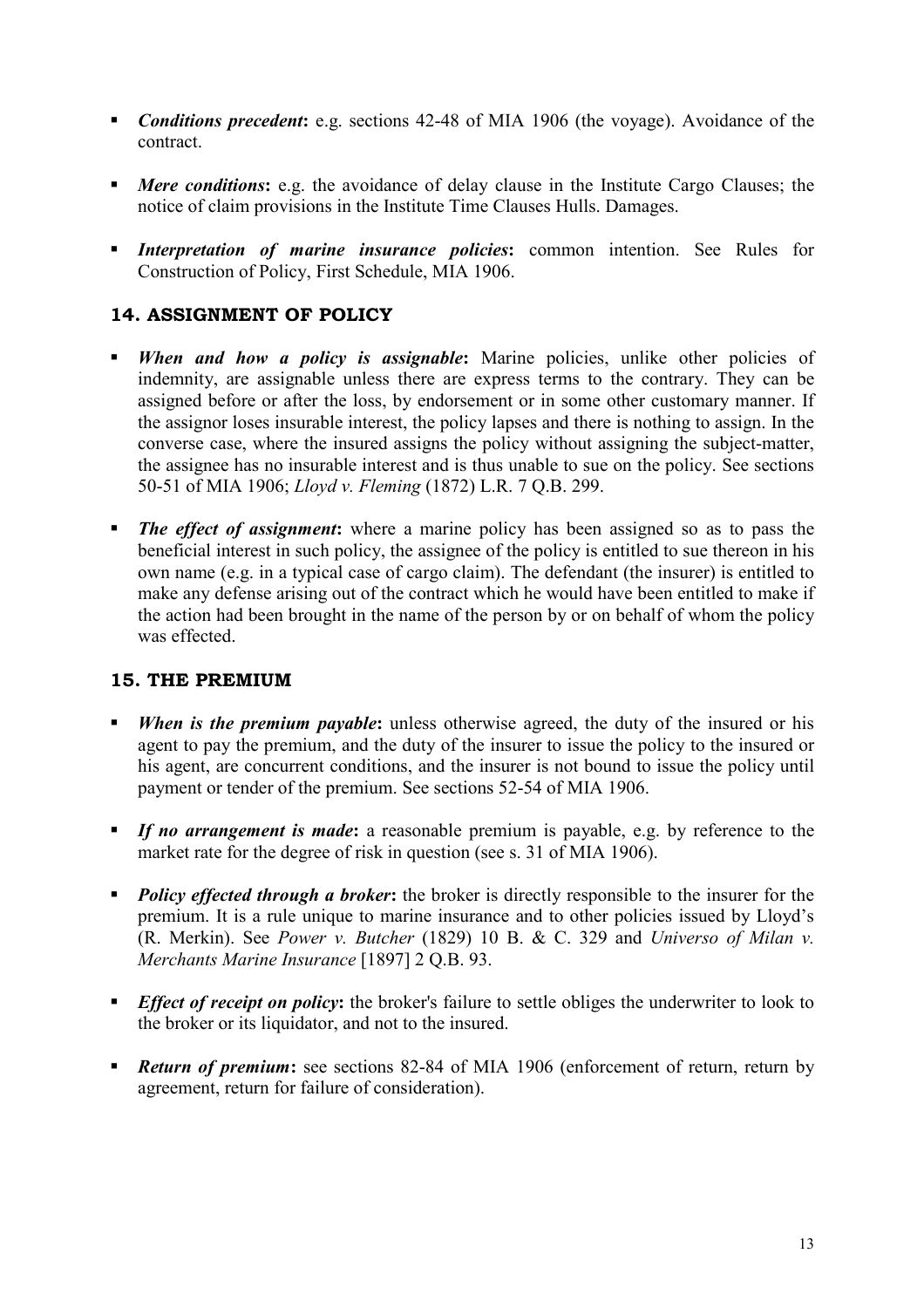# **16. MEASURE OF INDEMNITY**

- *Definition*: the measure of indemnity is the sum which the insured can recover in respect of a loss on a policy by which he is insured. See sections 67-78 of MIA 1906.
- *Extent of liability of insurer for loss***:**
	- *unvalued policy*: the insured can recover to the full extent of the insurable value.
	- *valued policy*: most policies are valued; the insured can recover to the full extent of the value fixed by the policy.
- *Total loss*: (1) valued policy = the measure of indemnity is the insurable value of the subject-matter insured, (2) unvalued policy  $=$  the measure of indemnity is the insurable value.
- **Partial loss of ship:** the reasonable cost of the repairs less the customary deductions, but not exceeding the sum insured in respect of any casualty; the reasonable depreciation arising from the unrepaired damage, but not exceeding the reasonable cost of repairing such damage (e.g. cl. 18 of ITCH(95) and cl. 16 of IVCH(95)).
- **Partial loss of freight:** the measure of indemnity is such proportion of the sum fixed by the valued policy, or of the insurable value in the case of an unvalued policy, as the proportion of freight lost by the insured bears to the whole freight at the risk of the insured under the policy.
- *Partial loss of goods, merchandise, etc.***:** see s. 71 of MIA 1906.
- *Apportionment of valuation***:** see s. 72 of MIA 1906.
- *General average contributions and salvage charges***:** see s. 73 of MIA 1906, cl. 2 of ICC(82), cl. 10 of ITCH(95) and cl. 8 of IVCH(95).
- **Liabilities to third parties:** the measure of indemnity is the amount paid or payable by the insured to the third party. E.g. cl. 8 of ITCH(95) and cl. 6 of I VCH(95).
- **Particular average warranties:** an F.P.A. warranty confines the insured to recovering for total losses only, subject to the ordinary rules concerning the recovery of general average losses and salvage charges.
- **Successive losses:** the insurer is liable for such losses even though the total amount of successive losses may exceed the sum insured.
- *Suing and labouring (sue and labour) clause***:** it covers the charges properly and reasonably incurred in pursuance of the insured's duty to minimize the loss. The sums payable under the clause are additional to the policy indemnity. See cl. 16 of ICC(82), cl. 11 of ITCH(95) and cl. 9 of IVCH(95).
- **•** *Deductible and franchise*: participation of the insured in the loss, the purpose of which is more care on the insured's side and lower premium. See cl. 12 of ITCH(95) and cl. 10 of IVCH(95). *Example*: (1) if *the deductible* is 10 and the loss is 9, the insurer does not pay anything: if the loss is 11, the insurer pays 1, etc.; (2) if *the franchise* is 10 and the loss is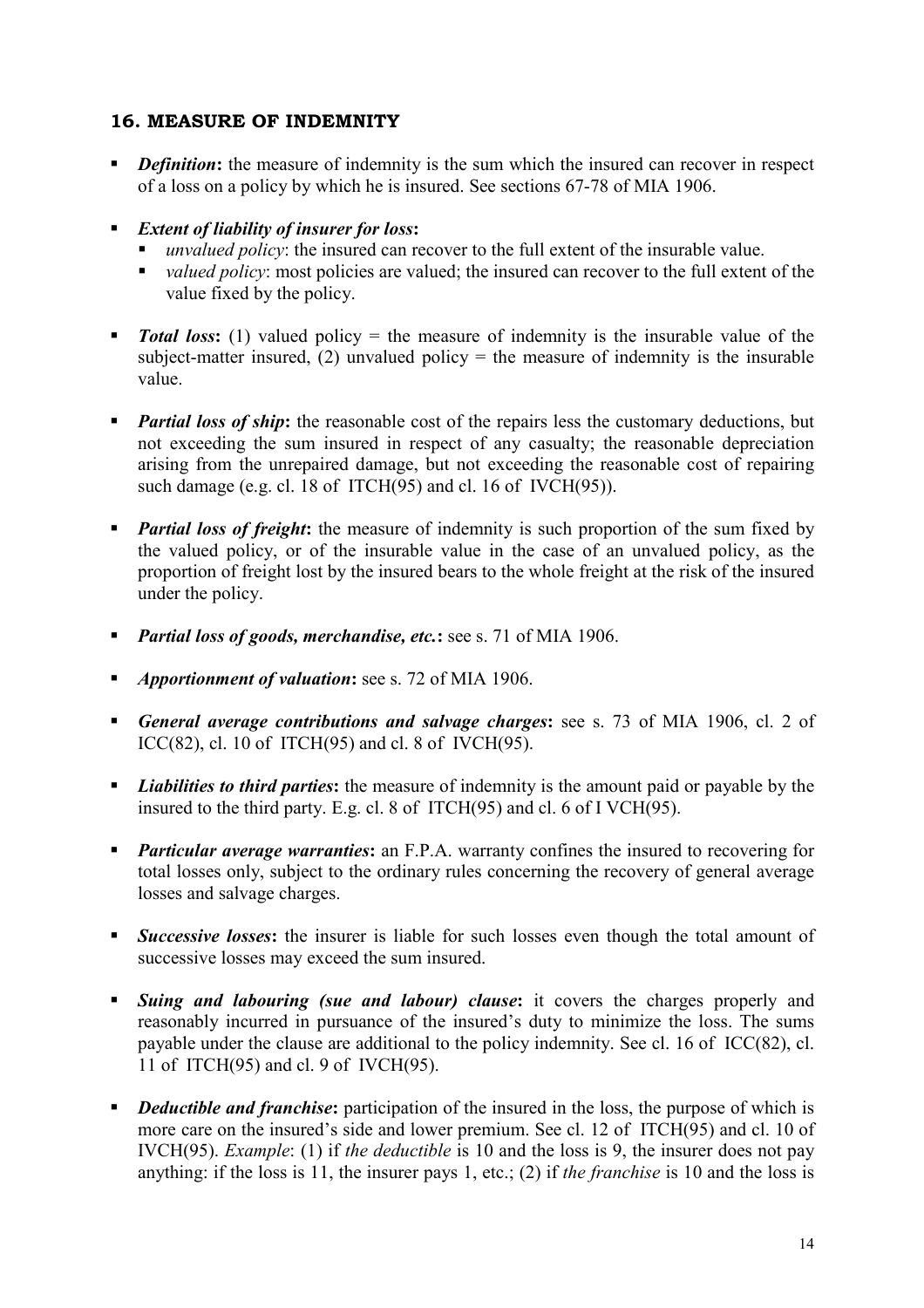9, the insurer does not pay anything: if the loss is 11, the insurer pays 11, etc. Thus, the franchise does not really motivate the insured to minimize or prevent the loss.

- *Under-insurance*: where the insured is underinsured under an unvalued policy and suffers a partial loss, he may recover only that proportion of his loss which the sum insured bears to the insurable value of the subject-matter. *Example*: if the value of the subject-matter insured is 100, the sum insured is 50 and the actual loss is 30, the insured will recover 15 only. In the case of total loss the insured will recover 50.
- *Double insurance***:** 
	- *definition*: it is over-insurance where the sums insured of two or more policies exceed the indemnity allowed, which is against the principle of indemnity. See s. 32 of MIA 1906; e.g. *The Gunford Case* [1911] AC 529 (HL);
	- **F** *consequences*: each insurer is bound to contribute rateably to the loss in proportion to the amount for which he is liable under his contract. "The assured may, at his unfettered discretion, proceed against any one or combination of insurers for the whole sum due, leaving any insurer who pays more than his rateable proportion of the loss to recover contribution from the other insurers" (Bennett, p. 425).

# **17. LOSS AND ABANDONMENT**

- **Covered losses:** the insurer is liable for any loss proximately caused by a peril insured against. See sections 55-63 of MIA 1906.
- *Proximate cause***:** *causa proxima non remota spectatur*. See *The Leyland Case* (1918) AC 350 (HL).
- **Excluded losses:** e.g. any loss attributable to the willful misconduct of the insured, delay, ordinary wear and tear.
- **Effect of transhipment:** the liability of the insurer continues.
- *Partial loss:* see above and below.
- *Total loss* **:**
	- *actual total loss*: definition, a missing ship (after the lapse of a reasonable time).
	- *constructive total loss*: reasonable abandonment (as the total loss appears to be unavoidable); the occurrence of damage which renders the vessel beyond economic repair.
- **Abandonment:** the insured must give notice; otherwise the loss can only be treated as a partial loss. However, in most cases the underwriters would not accept the notice.

# **18. PARTIAL LOSSES**

**Particular average loss:** it is a partial loss caused by a peril insured against. Particular charges are not included (recoverable under the supplementary contract in the "sue and labour" clause). In other words, with the exception of general average and particular charges, all partial losses (including salvage charges) are particular average losses.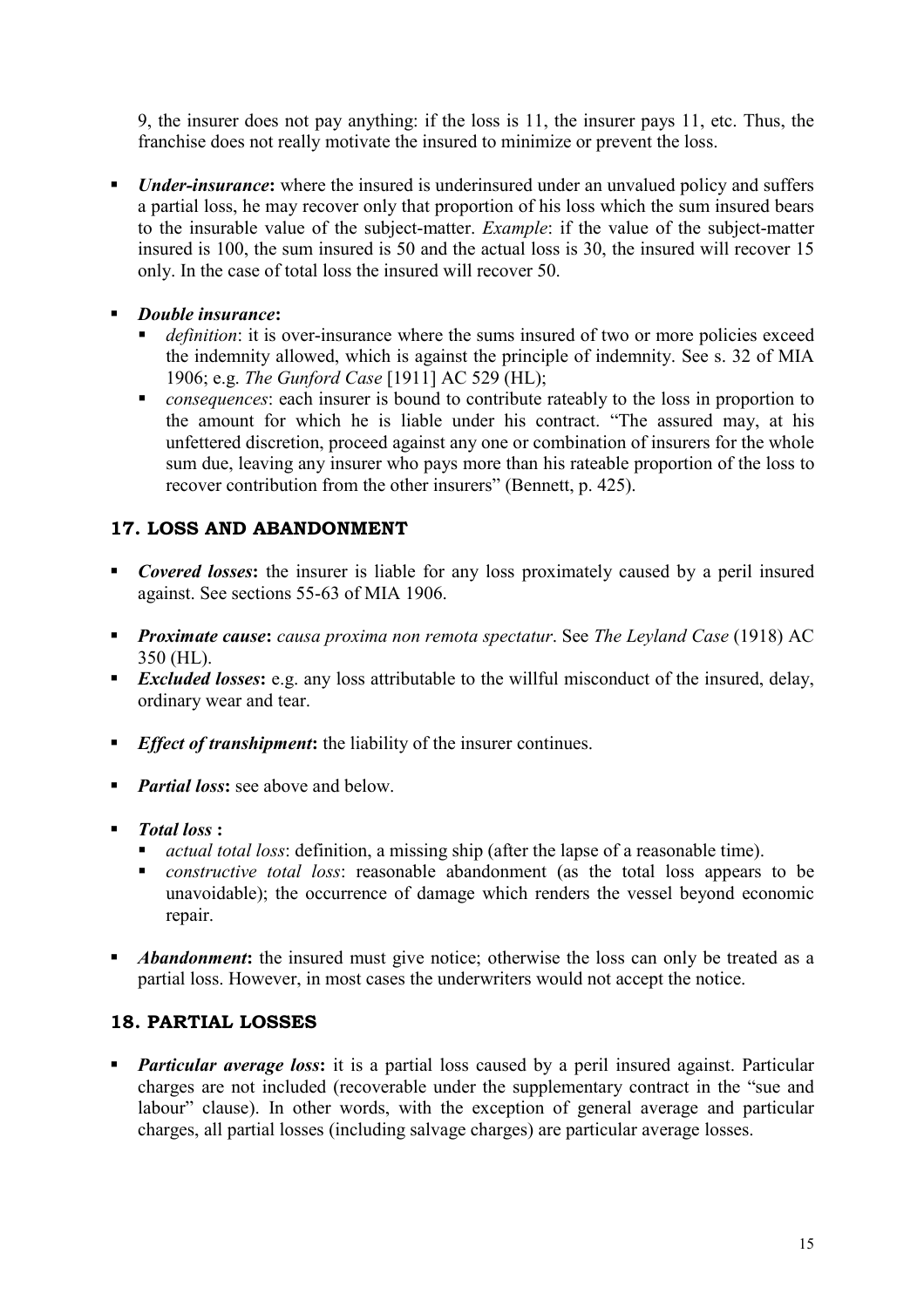- **Salvage charges:** the fundamental difference between salvage and general average is that in the case of the former, the salvage service is performed by a person who intervenes voluntarily, whereas in the latter, it is performed by a person who is specially hired or employed by the shipowner, on a *quantum meruit* basis, to save the whole adventure from a common danger (S. Hodges). See *Aitchison v. Lohre* (1879) 4 App Cas 755.
- *General average loss*: it is caused by a general average act which is any extraordinary sacrifice or expenditure voluntarily and reasonably made or incurred in time of peril for the purposes of preserving the property imperilled in the common adventure. *See Birkley v. Presgrave* (1801) 1 East 220.
- *Marine insurance* v. *general average*: "Marine insurance has made general average redundant; in fact, because of the risk involved in general average, all parties now insure against responsibility for general average contribution" … "General average should therefore be abolished and excluded from contracts …"(Tetley).

# **19. RIGHTS OF INSURER ON PAYMENT**

### *Subrogation (see s. 79 of MIA 1906)***:**

- *total loss*: where the insurer pays for a total loss, he becomes entitled to take over the interest of the insured in whatever may remain of the subject-matter insured, and he is thereby subrogated to all the rights and remedies of the insured.
- *partial loss:* the insurer acquires no title to the subject-matter insured, but he is thereupon subrogated to all rights and remedies of the insured.
- *Right of contribution and effect of under insurance***:** see sections 80-81 of MIA 1906.

### **20. LIENS FOR MARINE INSURANCE PREMIUMS**

- *The key issue*: whether the insurers or the brokers have liens on the insured's ship or cargo or insurance proceeds for unpaid insurance premiums (Tetley).
- The 1926, 1967 and 1993 *Liens and Mortgages Conventions* do not specifically provide such a lien (Tetley).
- **The 1999 Arrest Convention:** "*Maritime claim*" (in respect of which arrest of the ship is permissible) means *inter alia* a claim arising out of "insurance premiums (including mutual insurance calls) in respect of the ship, payable by or on behalf of the shipowner or demise charterer" (art. 1(q)). However. art. 9 provides that "nothing in this Convention shall be construed as creating a maritime lien".
- American maritime law grants such a lien, although no such traditional maritime lien is recognized in the U.K., Canada or France. The U.K. and Canada provide the broker with a possessory lien on the policy, while France permits the cancellation or suspension of the marine policy in the event of non-payment of the premiums (Tetley).

# **21. CONFLICT OF LAWS**

*National conflicts of laws (federal law v. state or provincial law)***:** e.g. USA, Canada.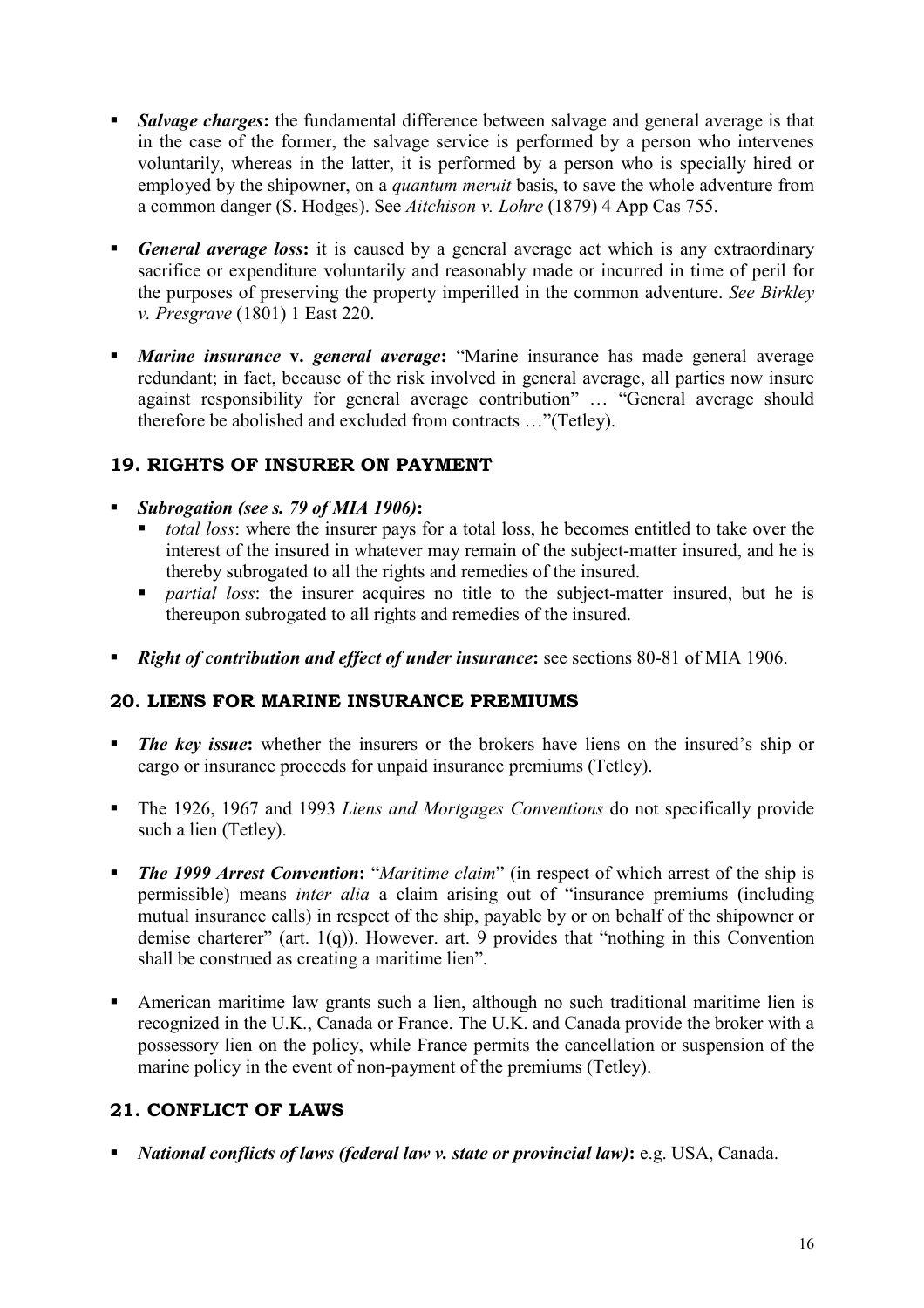- **International conflicts of laws:** according to Prof. Tetley, "the law of the marine insurance contract should be determined by studying and weighing all the contacts, especially express choice of the parties, as well as considerations of public order, mandatory rules, evasion of the law, etc., as evaluated in a *uniform methodology*".
- *The contacts used to determine the properly applicable law (Tetley)***:** express choice, the country of contracting or the place of performance, the country in which the insurer carries on its business, the insurance market with reference to which the contract was made, the place where the whole process of formation of the contract occurs, policyholders residence, location of the risk, etc.
- *European Union***:** 
	- *Second Council Directive on direct insurance other than life insurance of June 22, 1988*: "large risks"; freedom of choice of applicable law subject to mandatory rules; where no choice of law – the law of the country with which the contract is most closely connected (the most significant relationship), being either the law of the place where risk is situated or the law of the habitual residence or the central administration of the policy-holder.
	- *Third Council Directive on direct insurance other than life insurance of June 18, 1992*: it amends the Second Directive so as to widen the freedom of parties to an insurance contract to choose the law.
	- *The Rome Convention 1980*: it does not apply to marine insurance risks in the EU, but does apply to risks outside the EU and to all reinsurance; the three-stage process (express choice, implied choice and the most significant relationship). It was incorporated into EU law by the Regulation 593/2008.

# **22. INSTITUTE CARGO CLAUSES (1982)**

- **Institute of London Underwriters (ILU):** it is an organization established in 1884, representing the interests of member insurance companies, maintaining a close liaison with Lloyd's marine market. Drafting of clauses (hull, cargo, etc.) is carried out through the ILU's Technical and Clauses Committee.
- The introduction of the 1982 Clauses was *a radical step that finally liberated cargo policies from the old S.G. Policy*. Their clear and accurate drafting put the fears of possible uncertainty to rest and there has been remarkably little litigation regarding coverage.
- **Freedom of contract:** the clauses are purely illustrative and different policy conditions may be agreed.
- **English law, practice and courts:** all the standard Institute Clauses are subject to English law and practice, and may be used only with the Lloyd's Marine Policy (MAR 91) and the Institute of London Underwriters Companies Marine Policy Form (MAR 91).
- *The reform of the pre-1982 Institute Cargo Clauses***:** the ICC 1963 were offered on the basis of the old Lloyd's SG policy. The reform was driven by UNCTAD.
- **The 1982 (general) clauses:** risks covered, exclusions, duration (the "Transit Clause"), claims, benefit of insurance, minimizing losses, avoidance of delay, law and practice.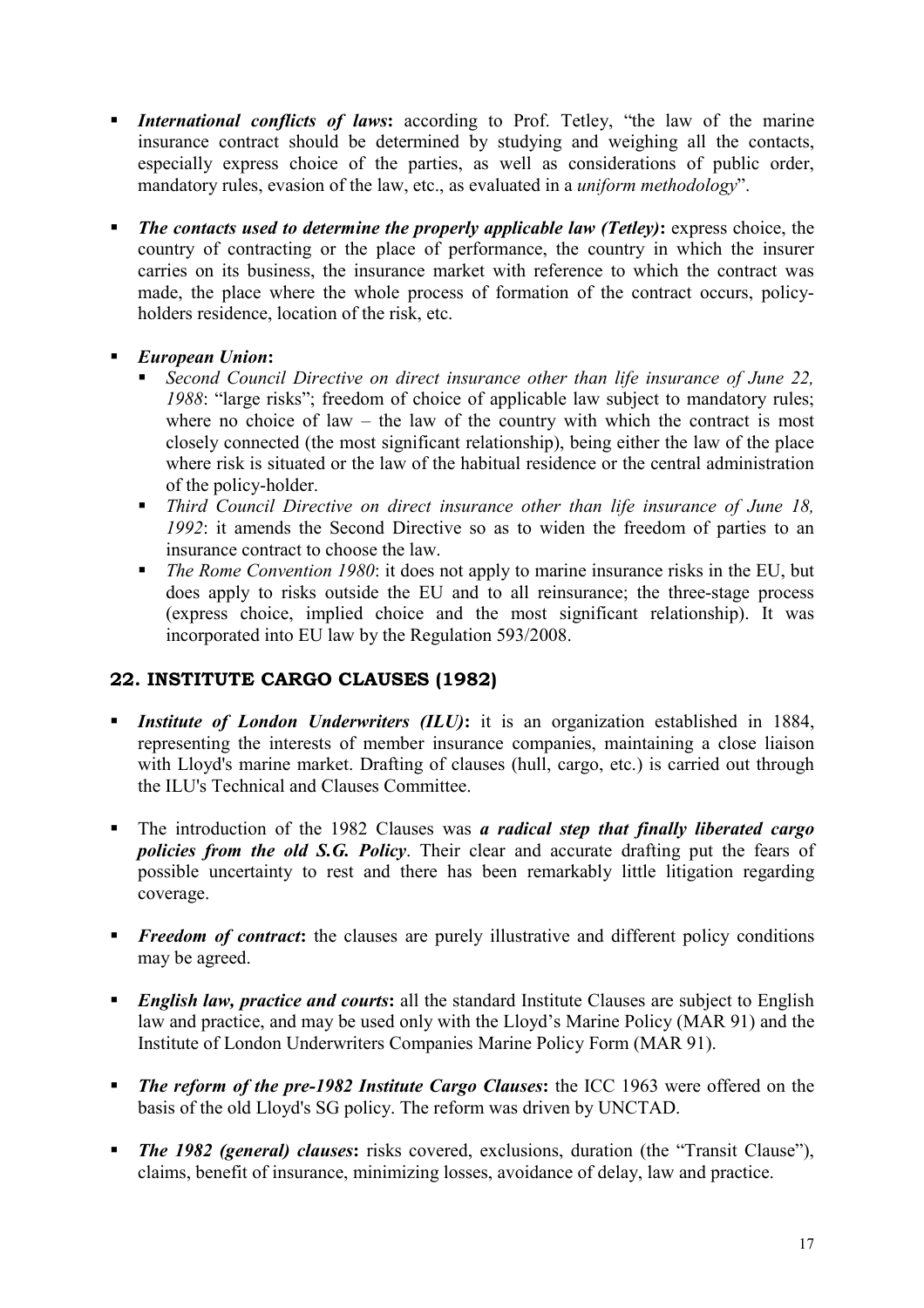- *Institute Cargo Clauses (A)***:** *all risk cover* see *Brothers v. Stevens* [1906] 2 KB 665 and *The Gaunt Case* [1921] AC 41 (HL). The insured discharges his onus by proving that the loss was caused by some event (casualty) covered by the general expression. The clauses include the "Both to Blame Collision" Clause and exclusions (e.g. wilful misconduct of the insured, ordinary leakage, unseaworthiness, war, strikes).
- *Institute Cargo Clauses* **(***B***):** *restricted (named) perils cover*. Risks covered: e.g. fire or explosion, collision, earthquake, entry of sea, lake or river water into vessel). See the "Both to Blame Collision" Clause and exclusions (e.g. wilful misconduct of the insured, ordinary leakage, unseaworthiness, war, strikes).
- *Institute Cargo Clauses* **(***C***):** *restricted (named) perils cover*. Risks covered: (there are no clauses 1.1.6., 1.2.2. (except jettison), 1.2.3. and 1.3. which can be found under the "B" cover). See also the "Both to Blame Collision" Clause and exclusions (e.g. wilful misconduct of the insured, ordinary leakage, unseaworthiness, war, strikes).
- *Institute War Clauses* (Cargo).
- *Institute Strikes Clauses* (Cargo).
- *Other clauses:* e.g. The Computer Millennium Clause, The Cargo ISM Endorsement Clause.
- *Special Institute Trade Clauses***:**
	- *Commodity Trades Clauses*: e.g. coffee, cotton, fats, metals, oil seeds, sugar;
	- *Other Trades Clauses*: e.g. coal, jute, rubber, timber.

# **23. INSTITUTE CARGO CLAUSES (2009)**

- The 1982 clauses have been reviewed and updated by the Joint Cargo Committee, made up of members of the International Underwriting Association and the Lloyds Market Association.
- The new clauses can be found on the LMA website at www.lmalloyds.com. See the comparison of the 1982 and 2009 clauses at www.rhlg.com .
- The scope of certain clauses has been narrowed and of some others widened. There are also various minor changes in terminology.

### **24. INSTITUTE TIME AND VOYAGE CLAUSES HULLS (1983, 1995, 2003)**

- *Main amendments of the 1983 Institute Time Clauses Hulls (ITCH) and Institute Voyage Clauses Hulls (IVCH)***:** they were put into effect from 1 November 1995, introducing the Classification Clause, the extension of the due diligence proviso of the Inchmaree Clause and a 12-month time limit for the notification of claims.
- **The 1995 clauses:** navigation, continuation, breach of warranty, classification, termination, perils, pollution hazard, three fourths collision liability, sistership, general average and salvage, new for old, bottom treatment, wages and maintenance, agency commission, unrepaired damage, constructive total loss, freight waiver, assignment, disbursements warranty, returns for lay-up and cancellation, war exclusion, strikes exclusion, malicious acts exclusion, radioactive contamination exclusion clause.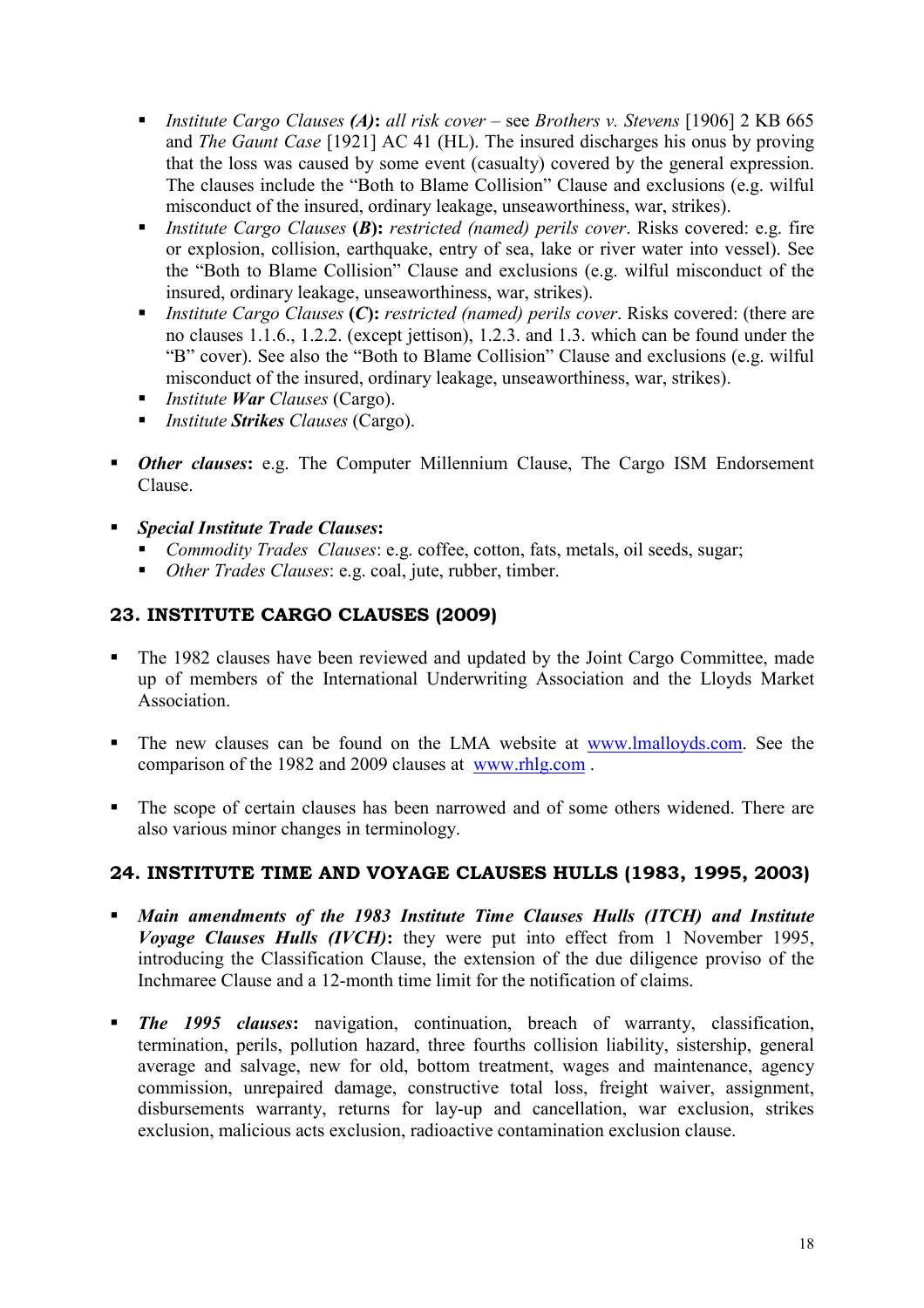- *The market has not accepted the 1995 clauses*: the shipowners still want to insure under the 1983 clauses, mostly because of the strict warranty regarding the classification, which is provided by the 1995 clauses (cl. 4.2 of ITCH(95) and 3.2. of IVCH(95)).
- *Description of certain 1995 clauses: (A. Mandaraka-Sheppard)*
	- *English law and practice (preamble)*: an express choice of English law and practice to the insurance contract has been declared; the exclusive jurisdiction of the English courts is separately provided for in the new MAR policy form.
	- *Navigation (clause 1 in both ITCH and IVCH)*: it prescribes and defines the scope of the liabilities accepted by the insurer with respect to the hull policy, within which the insured risks operate; assistance to ships in distress; "ship to ship transfer"; "scrapping voyages".
	- *Continuation clause (clause 2 ITCH)*: this is a straightforward "held covered" provision provided certain conditions exist; the insured may have the cover extended, provided prior notice is given, only if the ship is at sea and in distress or missing.
	- *Breach of warranty (clauses 3 ITCH and 2 IVCH)*: the "held covered" provision (a conditional waiver of the insurer's automatic discharge from liability for breach of a warranty or change of voyage, being subject to prior notice).
	- *Classification (clauses 4 ITCH and 3 IVCH)*: the insured has to ensure throughout the period of insurance that the vessel is classed with a Classification Society agreed by the insurers and that her class is maintained, etc.
	- *Termination (clause 5 ITCH)*: the clause is designed to protect underwriters from drastic changes in the risk undertaken (e.g. a change of the vessel's classification society, ownership, flag, etc.); the importance of periodic surveys!
	- *Assignment (clauses 21 ITCH and 19 IVCH)*: a notice must be endorsed on the policy and produced prior to the payment of a claim or return of premium; *nemo dat quod non habet.*
	- *Perils (clauses 6 ITCH and 4 IVCH)*:
		- *perils not subject to due diligence proviso*: perils of the seas, rivers or other navigational waters; fire or explosion; violent theft by persons from outside the vessel; jettison; piracy; breakdown of or accident to nuclear installations or reactors; contact with aircraft or similar objects, or objects falling there from, and conveyance, dock or harbour equipment or installation; earthquake, volcanic eruption or lightning; accidents in loading, discharging or shifting cargo and fuel.
		- *perils subject to the due diligence proviso (the Inchmaree Clause)*: bursting of boilers/breakages of shafts or latent defects in machinery or hull; negligence of master, officers, crew or pilots; negligence of repairers or charterers; barratry. See *The Inchmaree* (1877) 12 AC 484 (HL).
	- *Importance of statutory exclusions*: the ITCH and the IVCH do not have a general exclusion clause, so s. 55(2) of MIA 1906 will apply (e.g. wilful misconduct of the insured, delay, ordinary wear and tear). All the exceptions can be contracted out but the one regarding the wilful misconduct (no man can take advantage of his own wrong – *per* Salmon J, *Slattery v. Mance* [1962] 1 All ER 525).
	- **Pollution hazard (clauses 7 ITCH and 5 IVCH): it covers the risk of loss or damage to** the insured vessel arising from the activities of governmental or state authorities aimed at the prevention or mitigation of pollution hazards.
	- *Collision liability (clauses 8 ITCH and 6 IVCH)*: the insurer pays three quarters of any sums paid by the insured to third parties in consequence of legal liability arising from a collision.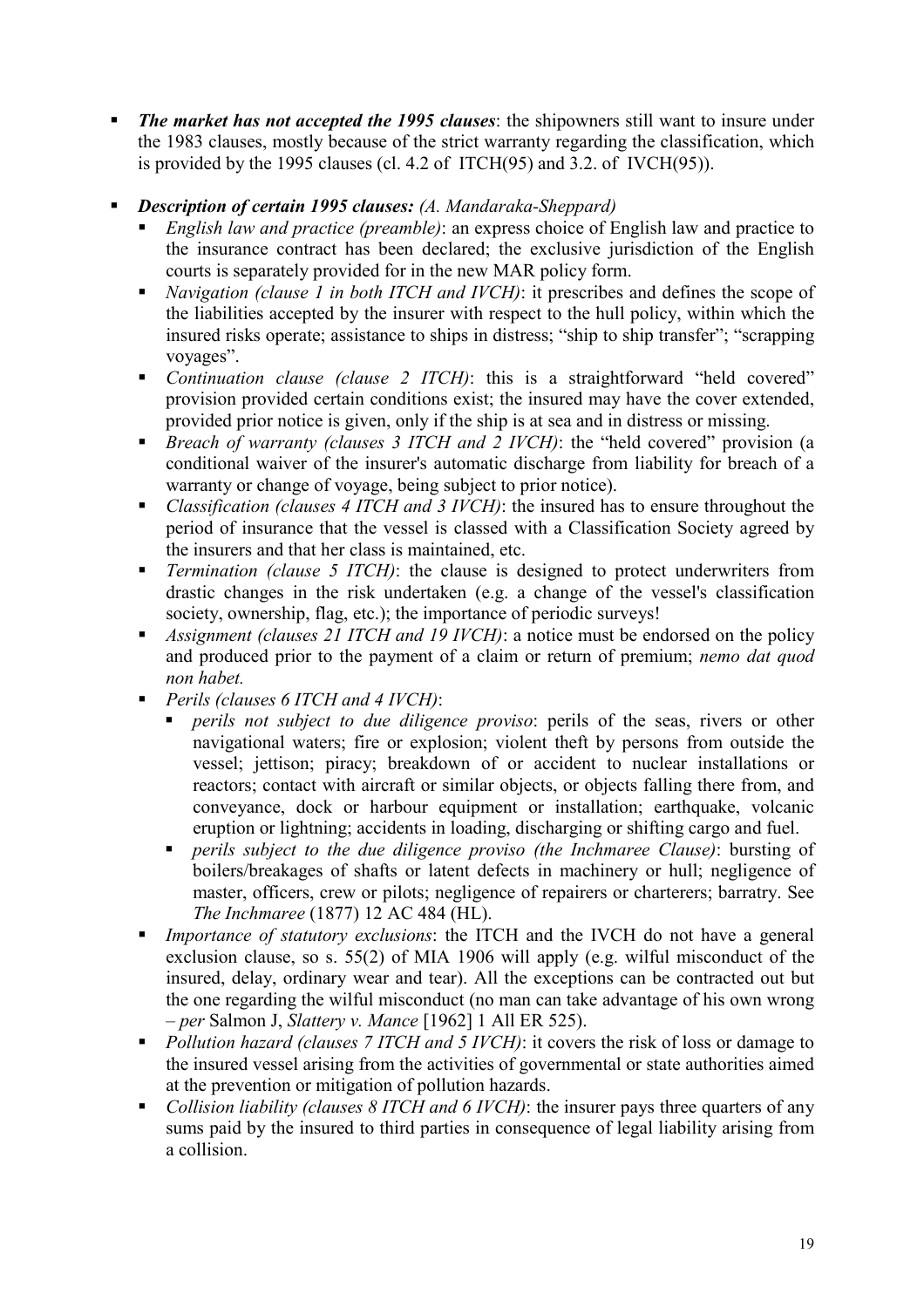- *Sistership (clauses 9 ITCH and 7 IVCH)*: it provides cover against collision and salvage services rendered to or by a ship within the same management as the insured vessel.
- *Notice of claim and tenders (clauses 13 ITCH and 11 IVCH)*: the notice must be given to underwriters promptly after the date on which the insured, owners or managers, become or should have become aware of the loss or damage and prior to survey; a 12 month time limit.
- **Divident Chinager 6** *Other time clauses (hulls)*: restricted perils, total loss, general average and three fourths collision liability; total loss only; disbursements and increased value; excess liabilities; war and strikes; war and strikes – limited conditions.
- **•** *Other voyage clauses (hulls)*: total loss, general average and three fourths collision liability; war and strikes.
- *The Institute Mortgagees Interest Clauses Hulls (1986)***:** to protect his interest fully, a mortgagee would be well-advised to take out these clauses.
- **The new International Hull Clauses 1/11/2003:** published on 5<sup>th</sup> November 2003. The new clauses are designed to update both the 1/10/83 and the 1/11/95 Institute Time clauses – Hull and the earlier version of these new clauses, the 1/11/2002 version. These clauses are designed to compete with clauses found in other marine insurance markets. The IUA has all but removed reference to the English 'warranty' from the hull clauses. The navigational limits clause is no longer referred to as a warranty, and the consequences of its breach are now spelled out - in a way similar to the change of class/management clauses. The effect of a breach of navigational limits clauses is now *suspension* of cover for the duration of the breach (even in relation to loss or damage not caused by the breach of warranty) but cover is restored on remedy of the breach. See http://www.geocities.com/Heartland/Hollow/5666/form2.html.

#### . **25. UNCTAD MODEL CLAUSES ON MARINE HULL AND CARGO INSURANCE (1984)**

- *UNCTAD*: the United Nations Conference on Trade and Development was established on December 30, 1965, by a UN General Assembly resolution as a permanent organ of the General Assembly, with the purpose to promote international trade especially amongst emerging nations.
- *New standard insurance clauses*: they were drafted in order to decrease "the monopoly" of the London market and its Institute Clauses. Unfortunately, they have remained a "dead letter" as they are not used in practice.
- *Marine Hull Insurance (All Risks Cover)***:** coverage, general exclusions, additional coverage, period of coverage, duties of the assured, measure of indemnity, claims settlement, annex of additional coverage which may be available under all risks cover (extended cover clause).
- *Marine Hull Insurance (Named Perils Cover).*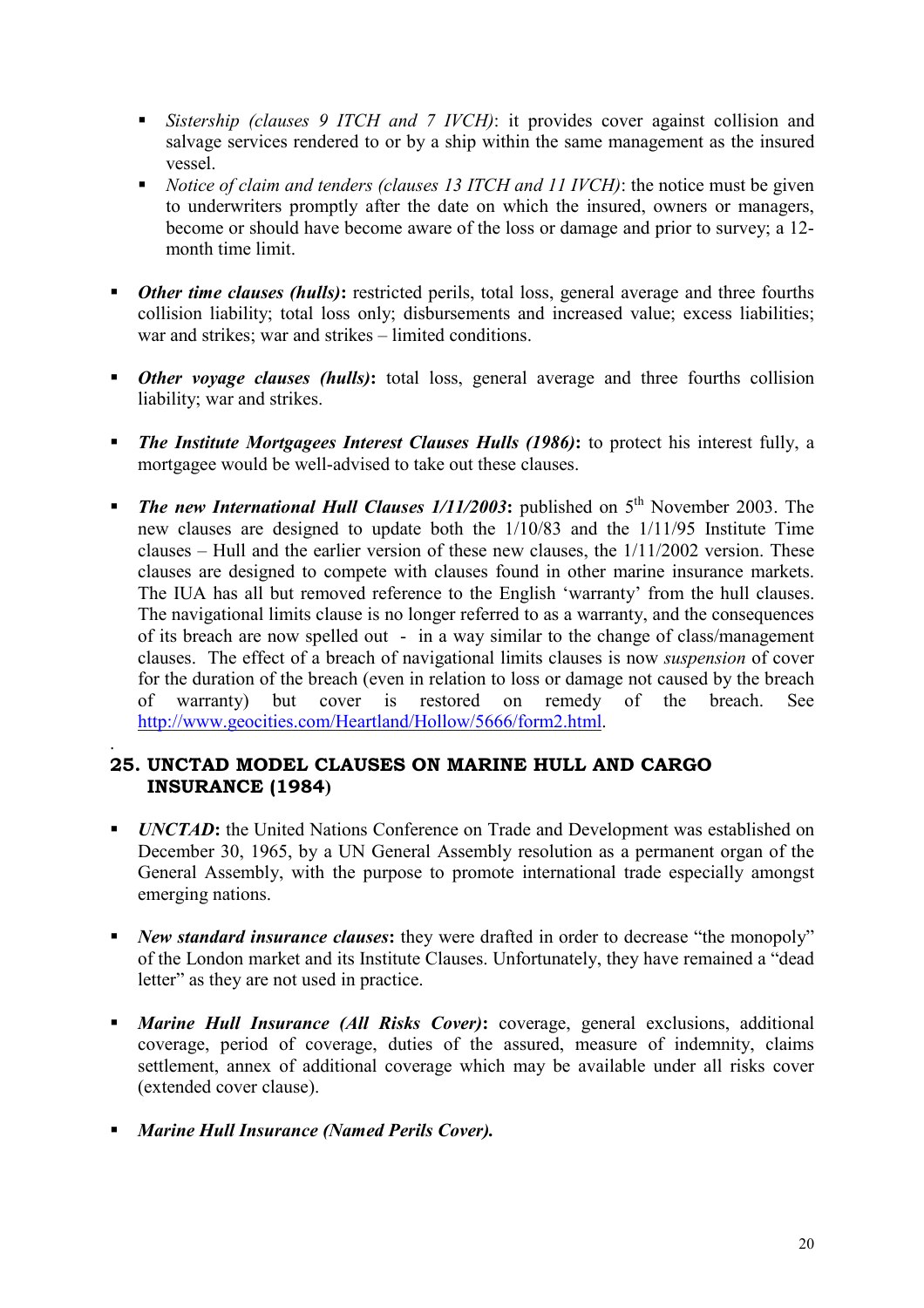- *Cargo Insurance (All Risks Cover)***:** coverage, general exclusions, additional coverage, period of coverage, measure of indemnity, insurable interest.
- *Cargo Insurance (Intermediate Cover).*
- *Cargo Insurance (Restricted Cover).*

# **26. OTHER EXAMPLES OF STANDARD MARINE INSURANCE TERMS AND CONDITIONS**

- *Marine Insurance Policy of Antwerp put into Force on 1st July 1859 (+ Clauses 1900, modified in 1931)***:** nowadays the policy is only used for cargo.
- *The Norwegian Marine Insurance Plan 1996, Version 1999 (NSPL)***:** an agreed document established by the Norwegian marine insurance market to regulate insurance of ships and offshore structures (P&I insurance no longer included). Separate conditions were adopted for cargo: *Conditions Relating to Insurance for the Carriage of Goods, 1995*.
- *DTV Cargo Insurance Conditions 2000 (DTV Cargo 2000)***:** "the most modern conditions for cargo insurance in the world today". All risk; Limited Cover; Open Policy; War Clauses; Strikes, Riots and Civil Commotions Clause; Confiscation Clause; Contingency and DIC Insurance Clauses; Classification and Age Clause.

# **27. PROTECTION AND INDEMNITY INSURANCE (P & I)**

- **Mutual insurance:** one where two or more persons mutually agree to insure each other against marine losses. See s. 85 of MIA 1906.
- *Origins***:** P & I insurance came into common use after the 1835 case of *De Vaux* v. *Salvador* 111 Eng.Rep. 845 (K.B.1836): collision liability was not a "peril of the sea" and thus not covered under the basic Lloyd's S.G. policy.
- **Running Down Clause:** it covers only three fourths of the collision liability.
- *P & I clubs (mutual insurance societies)*: they were founded to cover the remaining one fourth of the collision liability; now they also cover other third-party risks and risks not covered by hull policies; approximately 25 P  $\&$  I clubs in the world, a large majority located in the U.K. (the largest club is U.K. P& I Club with approx. 5000 vessels insured). 13 Clubs are members of the International Group of P% I Clubs (a special pool).
- **Problems regarding competition law:** the European Commission adopted two formal decisions clearing the co-operative arrangements between the International Group of P&I Clubs (1985, 1999).
- **Examples of risks covered:** personal injury to or illness or loss of life of crew members, passengers and others, loss of personal effects, life salvage, collision liabilities, pollution, towage contract liabilities, wreck liabilities, cargo liabilities.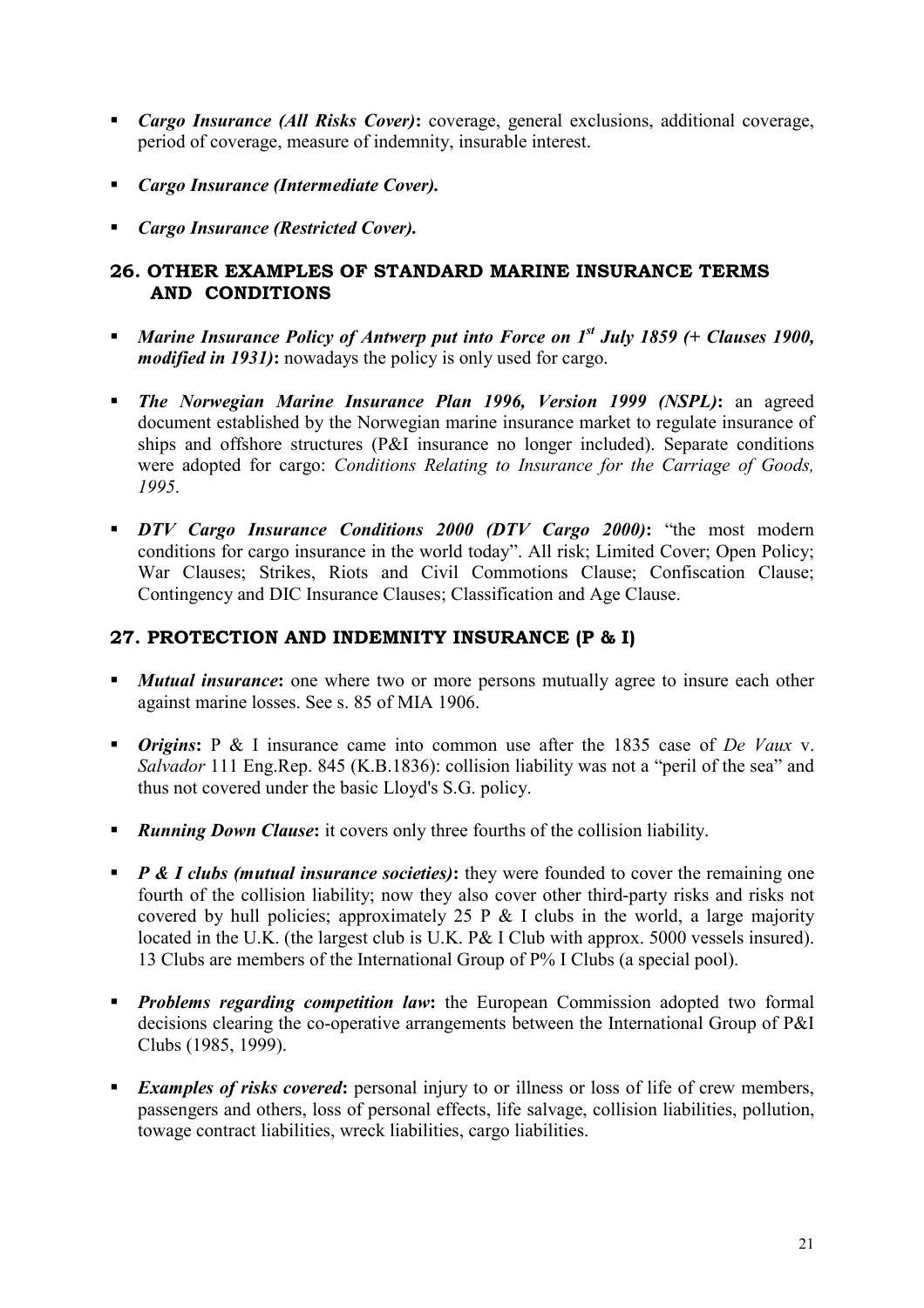*"Pay to be paid"***:** the P & I clubs only indemnify the insured if he has paid the third party claimant, is up-to-date in his "calls" and has complied with the other exigencies of club membership; no *direct action* in the U.K. and the U.S.

# **28. MARINE REINSURANCE**

- *Definition*: the insuring of a risk or part of a risk by the principal insurer (the insurance company, the ceding company, the cedant, the reinsured) with another insurer (the reinsurer, the reinsurance company). The insurer under a contract of marine insurance has an insurable interest in his risk and may reinsure in respect of it (s. 9(1) of MIA 1906). In simple words, reinsurance is "insurance of insurance".
- **Difference between reinsurance and co-insurance:** the latter is effected by a number of insurers and it is based on the principle of joint and several liability.
- **The role of reinsurance:** (1) providing capacity, (2) creating stability and (3) strengthening finances.
- *Marine reinsurance contract***:** it is based on the principles laid down in law for the conduct of direct marine insurance (insurable interest, utmost good faith, proximate cause, indemnity, subrogation).
- *No legal relationship between the insured and the reinsurer***:** unless the policy otherwise provides, the original insured has no right or interest in respect of reinsurance (s. 9(2) of MIA 1906).
- *The "Cut-Through" clause***.**
- *Forms of reinsurance***:**
	- *facultative*: each risk is considered separately by the reinsurer. *Drawbacks*: e.g. the large amount of clerical work, the time taken to place a risk, lower commission. *Purposes*: e.g. to reinsure special risk or excess of the existing treaty limits;
	- *treaty*: the reinsurer no longer examines each risk individually and he has no power to decline or rate a risk as long as it falls within the scope of the treaty. There are also facultative obligatory treaties and open covers.
- *Categories (types) of reinsurance***:**
	- *proportional:* quota share, surplus;
	- *non-proportional*: excess of loss, stop loss, aggregate excess of loss.
- **Retrocession:** "reinsurance of reinsurance"
- **Fronting reinsurance:** one reinsurer "fronts" for another reinsurer.
- **Tonners policies:** this is a contract between two underwriters whereby one reinsures with the other the likelihood of total losses in certain classes of vessel over an agreed period.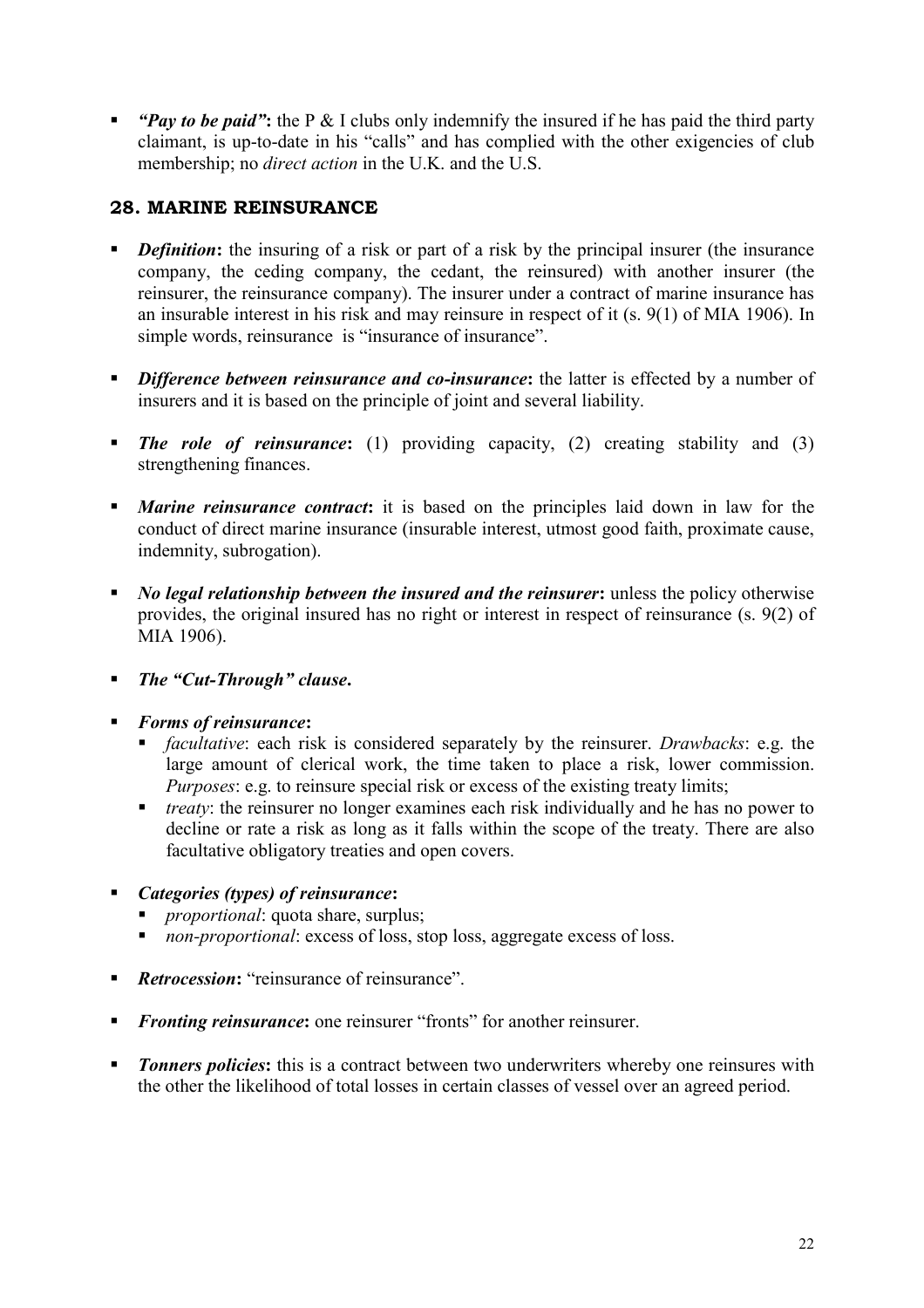# **29. SUGGESTED BIBLIOGRAPHY**

### **Books**

- Barlow, Lyde & Gilbert, *Reinsurance Practice and the Law*, Lloyd's of London Press Ltd., London, 1999.
- Bashford A.S., *Guidelines to Charter Parties, Towage Contracts and Their Insurances*, Witherby & Co. Ltd., London, 1997.
- Bellerose R.P., *Reinsurance for the Beginner*, Third Edition, Witherby & Co. Ltd., London, 1987.
- Bennett H.N., *The Law of Marine Insurance*, Oxford Press, Oxford, 1996.
- Brown R.H., *Introduction to Marine Insurance: Training Notes for Brokers*, Second Edition, Witherby & Co. Ltd., London, 1995.
- Brown R.H., *The Cargo Insurance Contract and the Institute Cargo Clauses: Training Notes for Brokers*, Witherby & Co. Ltd., London, 1995.
- Brown R.H., *Marine Insurance: Hull Practice*, Volume Three, Second Edition, Witherby & Co. Ltd., London, 1993.
- Brown R.H., *The Institute Time Clauses Hulls 1995*, Witherby & Co. Ltd., London, 1996.
- Brown R.H., *Marine Insurance: Cargo Practice*, Volume Two, Fifth Edition, Witherby & Co. Ltd., London, 1998.
- Brown R.H., Reed P.B., *Marine Reinsurance*, Witherby & Co. Ltd., London, 1981.
- Felice-Pace J., *Marine Cargo Clauses: A Collection of Non-Institute Clauses*, Witherby & Co. Ltd., London, 1997.
- Gilman J.C.B., *Arnould's Law of Marine Insurance and Average*, Sweet & Maxwell, London, 1997.
- Gilmore G., Black C.L., *The Law of Admiralty*, Second Edition, The Foundation Press, Inc., Mineola, New York, 1975, pp. 53 – 92 (Chapter II: Marine Insurance).
- Golding C.E., Louw K.V., *Golding: The Law and Practice of Reinsurance*, Witherby & Co. Ltd., London, 1987.
- Hill C., Robertson B., Hazelwood S., *Introduction to P&I*, 2<sup>nd</sup> edition, Lloyd's of London Press Ltd., London, 1996.
- Hodges S., *Law of Marine Insurance*, Cavendish Publishing Limited, London, 1996, reprinted in 2001.
- Hodges S., *Cases and Materials on Marine Insurance Law*, Cavendish Publishing Limited, London, 1999.
- Hudson G., Allen J.C., *The Institute Clauses*, 3<sup>rd</sup> edition, Lloyd's of London Press Ltd., London, 1999.
- Huybrechts M. (Ed.), *Marine Insurance at the Turn of the Millennium*, Volume 1, 2, European Institute of Maritime and Transport Law, Antwerp University, Department of Law, Intersentia, Antwerpen, 1999, 2000.
- **Merkin R.M. (Editor),** *Colinvaux's Law of Insurance*, Sixth Edition, Sweet & Maxwell, London, 1990, pp. 391 - 421 (Chapter 23: Marine Insurance).
- Merkin R.M., *Annotated Marine Insurance Legislation*, Lloyd's of London Press Ltd., London, 1997.
- Miller M.D., *Marine War Risks*, 2<sup>nd</sup> edition, Lloyd's of London Press Ltd., London, 1994.
- O'Neil T., Woloniecki J.W., *The Law of Reinsurance in England and Bermuda*, Sweet & Maxwell, London, 1998.
- Rodière R., du Pontavice E., *Droit maritime*, Dixième édition, DALLOZ, Paris, 1986, pp. 619-741 ("Cinquième partie: Assurances maritimes").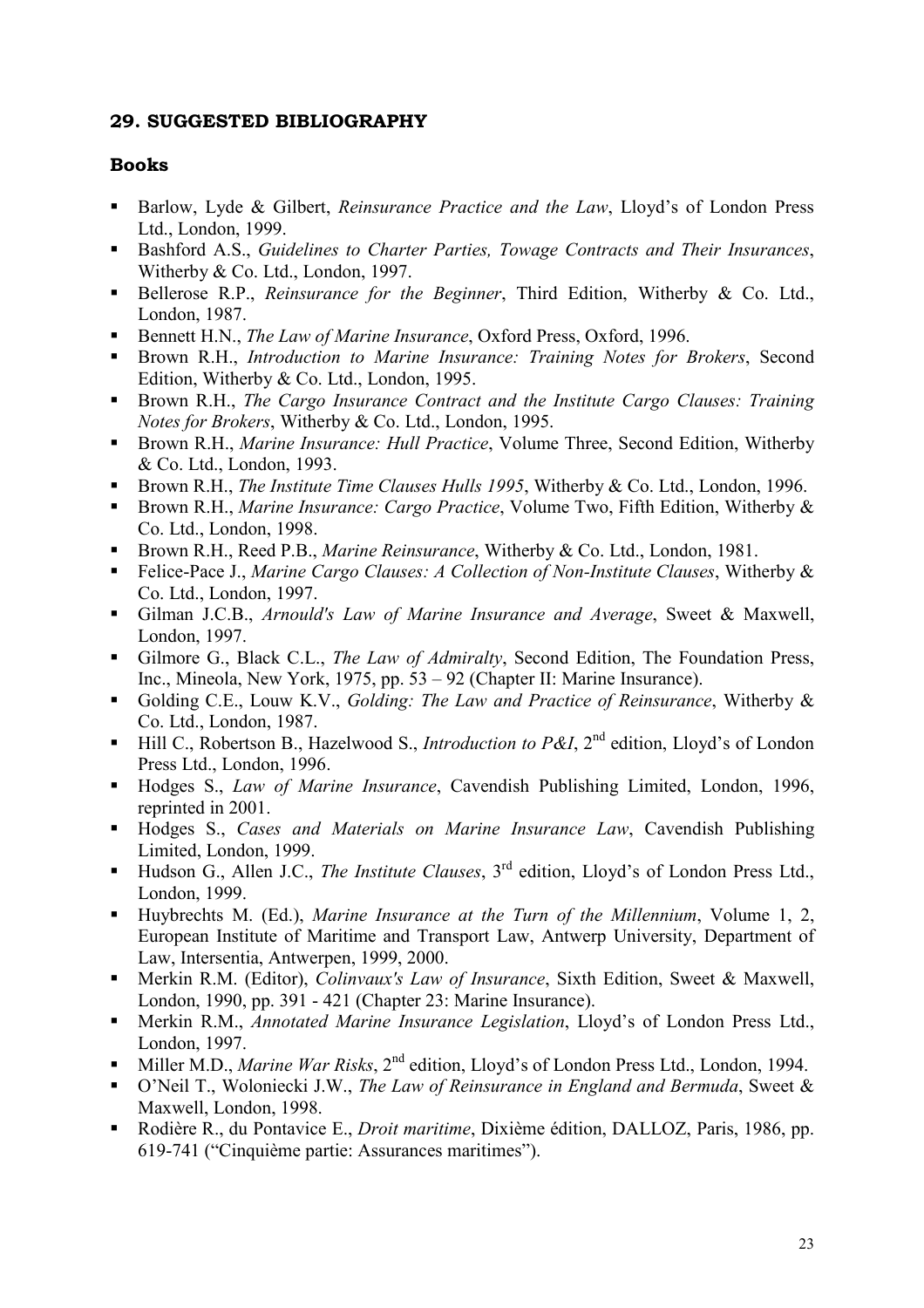- Rose, F.D. *Marine Insurance Law and Practice*, Lloyd's of London Press Ltd., London, 2004.
- Schoenbaum T.J., *Admiralty and Maritime Law*, West Publishing Co., St. Paul, Minn., 1987, pp. 556 – 592 (Chapter 18: Marine Insurance).
- Schoenbaum T.J., *Key Divergences Between English and American Law of Marine Insurance: A Comparative Study*, Cornell Maritime Pr., 1999.
- Shaw, G., *The Lloyd's Broker*, Lloyd's of London Press Ltd., London, 1995.
- Soyer B., *Warranties in Marine Insurance*, Second edition, Cavendish Publishing Limited, London, 2006.
- Tetley W., *International Conflict of Laws: Common, Civil and Maritime*, BLAIS International Shipping Publications, Montreal, 1994, pp. 331 – 383 (Chapter XI: Marine Insurance).
- Tetley W., *Maritime Liens and Claims*, Second Edition, BLAIS International Shipping Publications, Montreal, 1998, pp. 825 - 847 (Chapter 23: Liens for Marine Insurance Premiums).
- Thomas D.R. (Editor), *The Modern Law of Marine Insurance*, Lloyd's of London Press, London, 1996.
- Thomas D.R. (Editor), *The Modern Law of Marine Insurance*, 2nd edition, Lloyd's of London Press, London, 2002.
- Thomas D.R. (Editor), *Marine insurance: The Law in Transition*, Lloyd's of London Press, London, 2006.

# **Articles**

- Clift R., *Fraudulent Insurance Claims*, [2007]5 ETL 571
- Derrington S., *Non-disclosure and misrepresentation in contracts of marine insurance: a comparative overview and some proposals for unification,* [2001] LMCLQ 66
- Hemsworth M.C.: *The nature of the insurer's obligation reconsidered: property and liability insurance*, [2001] LMCLQ 296
- Soyer B.: The Star Sea a lode star?, [2001] LMCLQ 428

# **Other Sources**

- *DTV Cargo Insurance Conditions 2000 (DTV Cargo 2000)*, Gesamtverband der Deutschen Versicherungswirtschaft e.V., 9/99.
- *Reference Book of Marine Insurance Clauses*, Sixty-Nineth Edition, Witherby & Co. Ltd., London, 1997.
- *UNCTAD Model Clauses on Marine Hull and Cargo Insurance*, TD/B/C.4/ISL/50/Rev.1, United Nations, Geneva, 1989.

# **30. INTERESTING WEBSITES**

# **Maritime Law**

- 
- 
- 
- 
- 
- *Australian law*: http://www.alrc.gov.au/ http://www.law.uq.edu.au/cml http://www.aar.com.au/services/insurance/index.htm *British Mar. Law. As*.: http://www.bmla.org.uk *Chinese maritime law*: http://www.qis.net/chinalaw/prclaw28.htm ■ *CMI*: http://www.comitemaritime.org/ ■ *EU law*: http://europa.eu.int/eur-lex/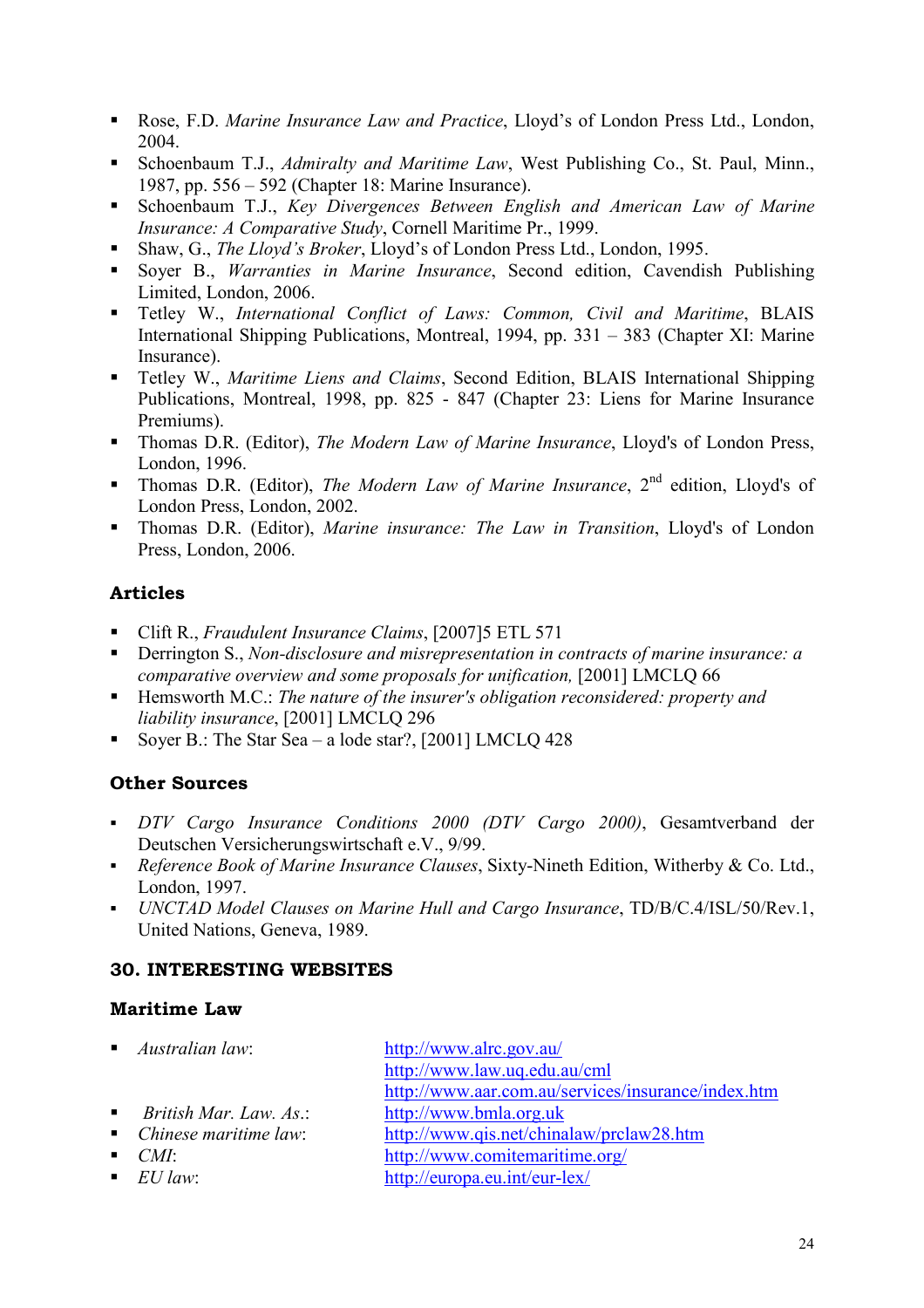- 
- 
- 
- *International law etc*.: http://www.lexadin.nl
- 
- 
- 
- 
- 
- 
- 
- 
- 

#### **Insurance**

- 
- 
- *Int. Underwriting Assoc*.: http://www.iua.co.uk/
- *Int. Union of Mar. Ins.*: http://www.iumi.com
- 
- 
- 
- *German transport law*: http://www.jura.uni-hamburg.de/~issr/; http://www.transportrecht.org/ *IMO*: http://www.imo.org *IMO IMLI*:http://www.imli.org http://lexmercatoria.org/ *Italian law*: http://www.altalex.com/ http://www.giustizia.it/ *Legal browser*: http://www.lawguru.com/ *Maritime law*: http://www.admiraltylaw.com ■ *Tetley's Law*: http://tetley.law.mcgill.ca/ ■ *UN - Law*: http://www.un.org/law/ *UNCITRAL*: http://www.uncitral.org/ ■ *UNCTAD*: http://www.unctad.org *UNIDROIT*: http://www.unidroit.org/ *US Congress Library*: http://www.loc.gov/harvest/query-lc.html
- *Institute Cargo Clauses*: http://www.lmalloyds.com , http://www.rhlg.com . *Insurance browser*: http://www.ambest.com/directory/ascdir.html *Lloyd's of London*: http://www.lloydsoflondon.com *Loss Prevention*: http://www.containerhandbook.de *Marine insurance*: http://www.swissre.com (search for "*Marine insurance*" and see the excellent publication which can be downloaded in English) http://www.admiraltylaw.com http://www.insurance-marine.com/ http://www.lsso.com/ http://www.members.tripod.com http://www.llplimited.com http://www.brs-paris.com http://www.geocities.com/Heartland/Hollow/5666/form2 .html. http://www.marineinsureservices.com/c42.html ■ *Munich Re*: http://www.munichre.com *Mutual insurance (TT Club)*: http://www.ttclub.com/ *Norvegian marine ins. plan*: http://exchange.dnv.com/nmip/index.htm
- 
- *South African Ins. Institute*: http://www.iisa.co.za/
- *Swiss Re*: http://www.swissre.com
- *UK Ins. Association:* http://www.abi.org.uk/

### **Freightforwarding**

- http://www.altalex.com
- http://www.amacarga.org.mx/search.htm
- **http://www.apat.pt/e\_APAT.html**
- http://www.bifa.org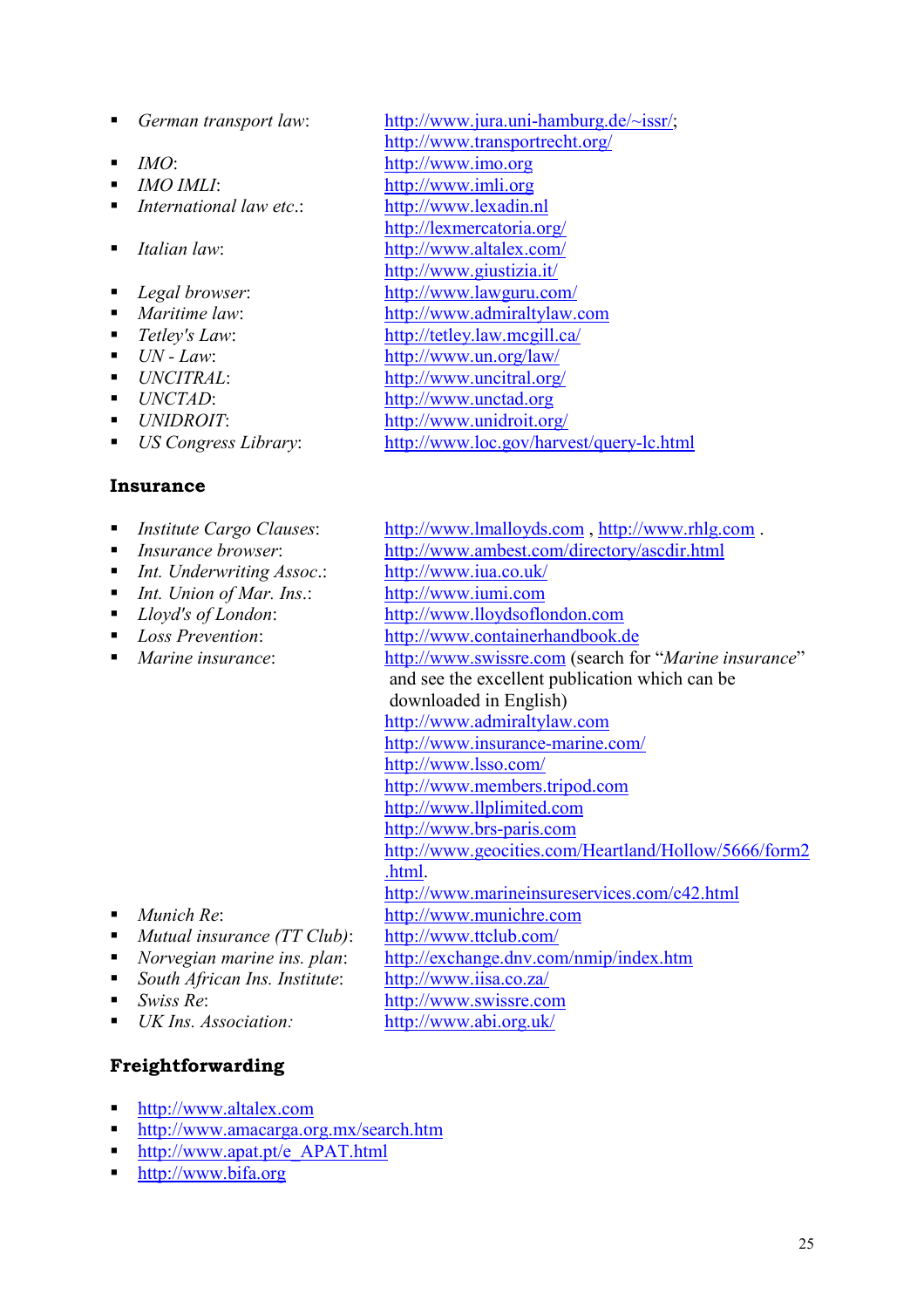- http://www.btl.se/schenker\_btl/schenker\_btl\_denmark/about/english/nsab\_5f2000.html
- http://www.cargolaw.com
- http://www.cargolog.com
- http://www.ciffa.com
- http://www.effa.com/
- http://www.e-tlf.com/index.htm
- http://www.fedespedi.it/index.htm
- http://www.fenex.nl
- http://www.feteia.org
- http://www.fiata.com
- http://www.fog.it
- **http://www.forwarderlaw.com**
- **http://www.gestiv.com/podmienky\_en.html**
- http://www.haffa.com.hk
- http://www.handylex.org
- http://www.iifa.ie/conditions.doc
- http://www.intracen.org/
- http://www.mantraco.com.tw/stc.htm
- http://www.maxx.be/trade\_conditions/index.html
- **http://www.otenet.gr/syndde/indexen.htm**
- http://www.sla.org.sg/
- http://www.sslczech.cz/index.en.html
- http://www.ssvschweiz.com
- http://www.user.ro/
- http://web.uzt.kiev.ua/uzt/

### **Combined transportation**

■ http://www.uirr.com/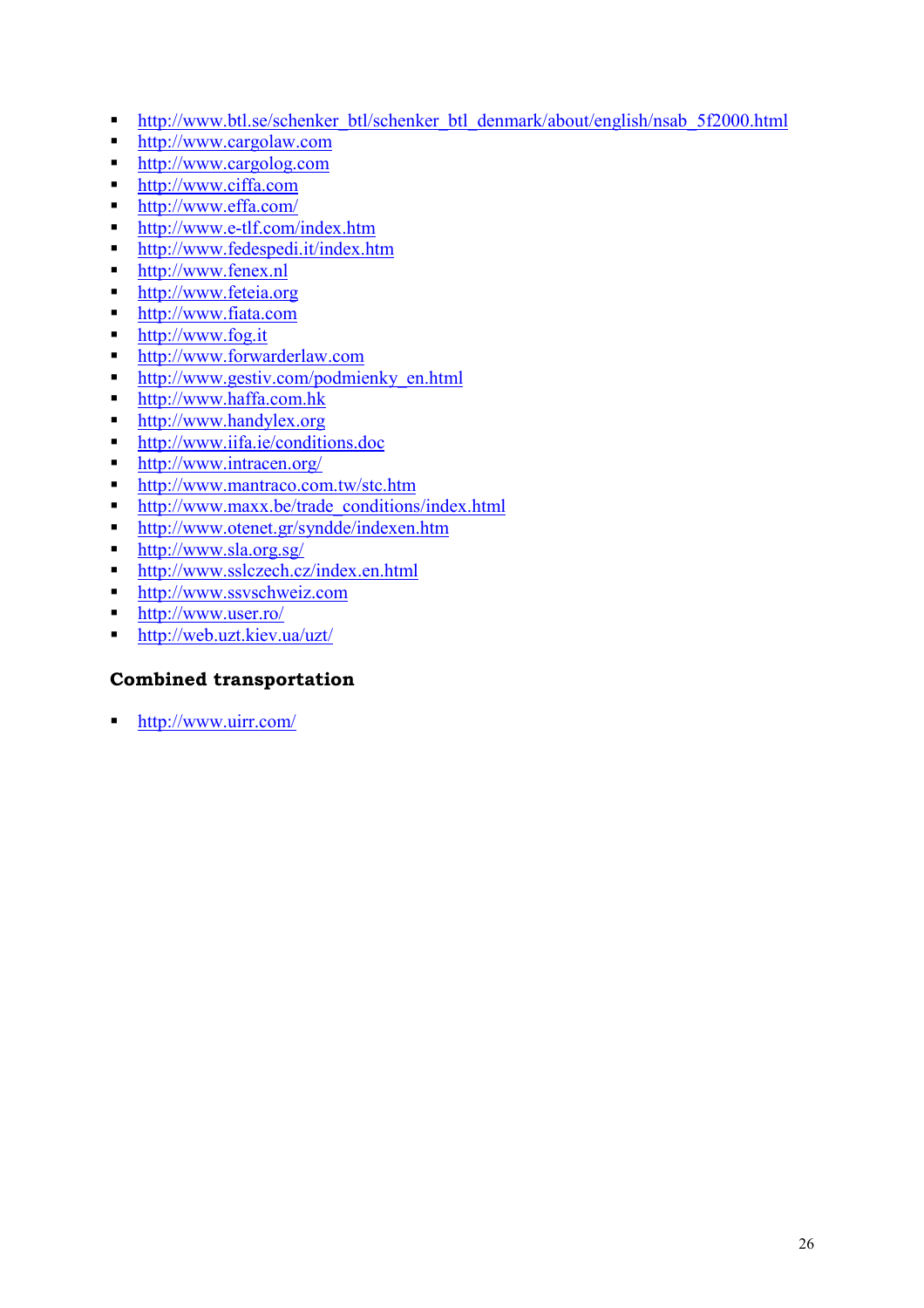# **APPENDIX I**

# **Case Study**

In January 2002, Best Trading Co Pty Ltd contracts with Double Happiness Pte Ltd of Hong Kong for the sale of 15MT of stilton cheese, 15 MT of gorgonzola cheese and 30 MT of cheese spread in jars, all on terms CIF Hong Kong. Best trading engages Sendit & Hope Forwarders Pty Ltd to arrange for door to door carriage from its Melbourne cool store to Double Happiness's Hong Kong cool store.

The consignment of cheese is stuffed into 4 reefer containers by Sendit & Hope at Best Trading's Melbourne cool store. The stilton is in one container, the gorgonzola in another and the cheese spread in two others. All of the cheese is to be carried chilled but the stilton and the gorgonzola are to be carried at much lower temperature than the cheese spread.

Best Trading fills out an insurance certificate in the standard Institute Frozen Food Clauses A form, issued by Inherently Equitable Insurance Co., which is in identical terms to the Cargo A Risks form except for Clause 1 which provides:

- *1. This insurance covers, except as provided in Clauses 4, 5, 6 and 7 below,*
- *1.1 all risks of loss of or damage to the subject-matter insured, other than loss or damage resulting from any variation in temperature howsoever caused.*
- *1.2 Loss of or damage to the subject-matter insured resulting from any variation in temperature attributable to*
- *1.2.1 breakdown of refrigerating machinery resulting in its stoppage for a period of not less than 24 consecutive hours*
- *1.2.2 fire or explosion*
- *1.2.3 vessel or craft being stranded grounded sunk or capsized*
- *1.2.4 overturning or derailment of land conveyance*
- *1.2.5 collision or contact of vessel craft or conveyance with any external object other than water*
- *1.2.6 discharge of cargo at a port of distress*

The certificate refers to 30MT cheese spread and 30MT "cheese various". Best Trading sends a copy of the completed certificate to Inherently Equitable.

Sendit & Hope arranges road carriage of the four containers to Melbourne container terminal where they remain for five days awaiting arrival of the "Platter", the ship on which they are to be carried to Hong Kong. During their stay at the container terminal, the settings and Partlow charts on the containers are monitored by Amnesiac Monitors Pty Ltd. The weather is very hot and unseasonably humid.

On arrival of the "Platter" at Melbourne, the containers are shipped on board and Three Monkey's Inc, the operator of the "Platter", issues a bill of lading naming Sendit  $&$  Hope as the shipper. The ship's departure is delayed for three days because of engine problems. The weather continues to be hot and humid. Finally, the "Platter" departs Melbourne.

After departure from Melbourne, the "Platter" experiences further engine trouble necessitating a salvage tow to Sydney, the next port of call. The vessel is detained there for a week, while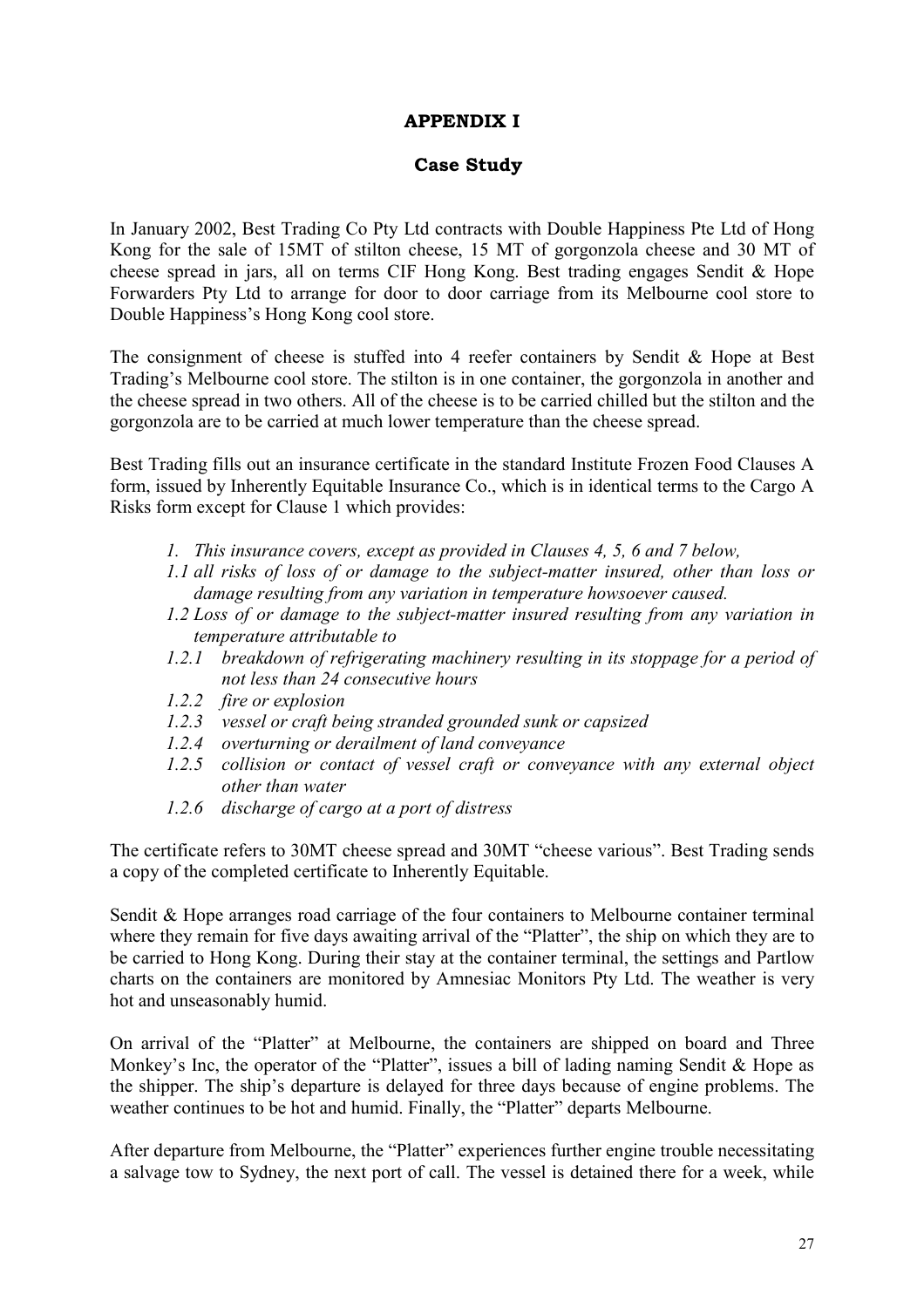spares are air-freighted from Singapore and repairs are undertaken. Sydney is now experiencing hot and humid weather. Finally, the "Platter" departs Sydney.

By the time the vessel arrives in Brisbane, nearly three weeks after leaving Melbourne, the crew members have noticed an overpowering and unpleasant smell of decay from two of the four containers. Three Monkeys contacts Sendit & Hope, saying that the ship's crew is revolting (as, by their smell, are the contents of the containers), and that the containers should be discharged from the ship in Brisbane. Sendit & Hope contacts Best Trading. Further investigation reveals three things:

- 1. that the powerful smell is coming from the two containers containing the stilton and the gorgonzola;
- 2. that the temperature setting on those two containers is at the level intended to chill the cheese spread;
- 3. that the temperature setting on the two containers containing the cheese spread is at a level colder than that intended for the stilton and the gorgonzola.

Best Trading agrees that the two foul smelling containers should be discharged from the ship at Brisbane, saying that it wishes to protect its commercial relationship with Double Happiness. It also requests the discharge of the two containers of cheese spread as it suspects it may have been damaged by over chilling. Three Monkey's discharges the goods in return for the original bill of lading which had not yet been sent to Hong Kong.

When the containers are opened in Brisbane, it is found that the stilton and the gorgonzola are in an advanced state of decay. Much, but not all of the cheese spread has frozen solid. When thawed, the frozen cheese spread separates into a thick curd sludge and an unpleasant astringent whey.

Discuss the insurance implications.

*<sup>[</sup>This problem is an adaptation of one set by Professor Martin Davies as an insurance hypothetical at the MLAANZ Conference 1996. The adaptation was made by Dr. Sarah Derrington of The University of Queensland, T.C. Beirne School of Law, Brisbane]*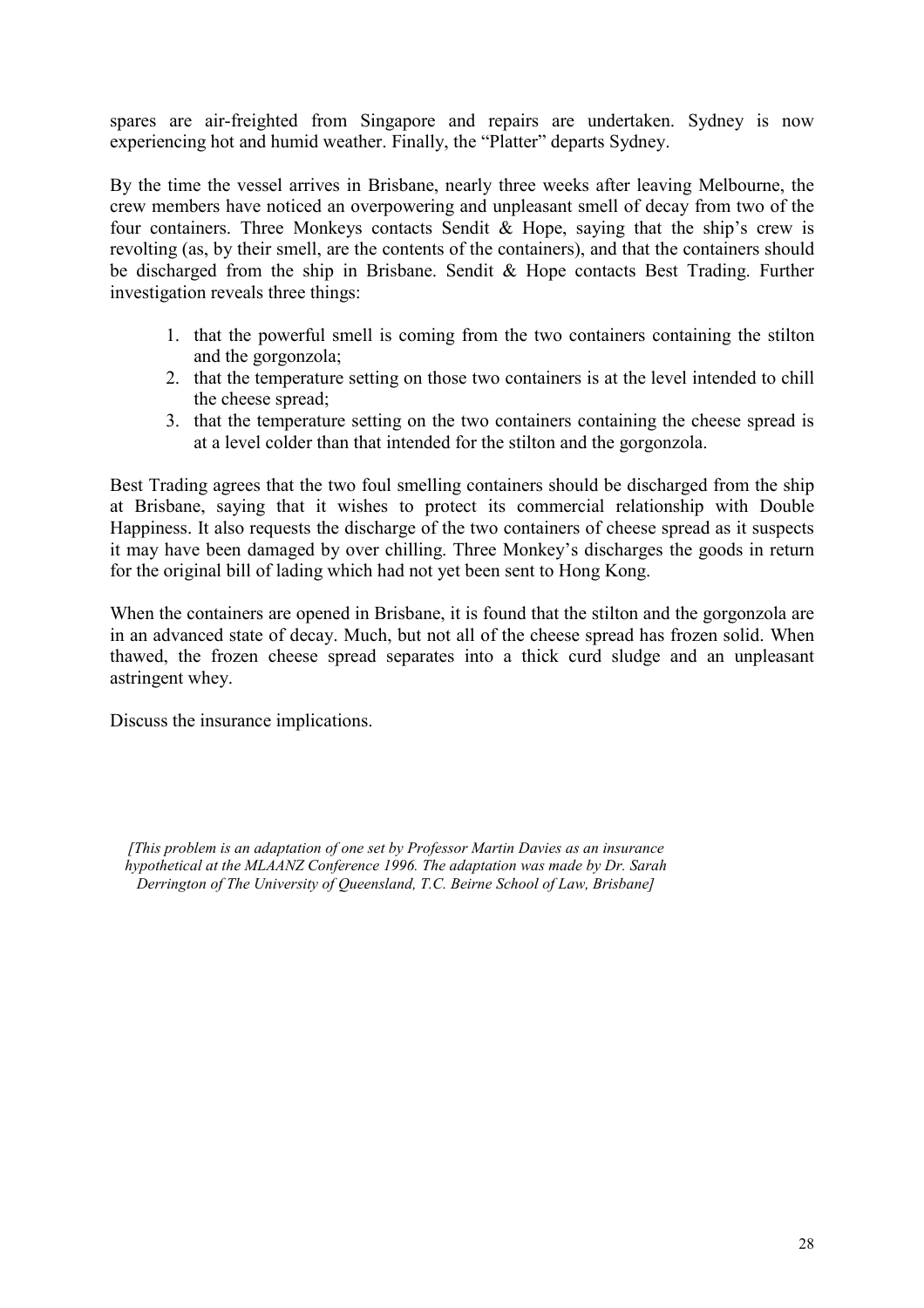### **APPENDIX II**

### **World insurance in 2008**

#### *Sigma, Swiss Re, 30 June 2009*

World insurance premium volume rose slightly to USD 4270 billion in 2008. However, adjusted for inflation, premiums declined by 2%. Global life premiums fell by 3.5% in 2008, mainly driven by a sharp fall in the sale of unit-linked and single premium life insurance products in the industrialised countries. Non-life premiums decreased by 0.8%.

The global financial crisis hit life insurance premium growth in particular, mainly in the second half of 2008. Sales of unit-linked products and products linked to equity markets were severely impacted by falling stock markets in 2008, causing life insurance premiums in industrialised countries to drop by 5.3% (USD 2 219 billion). Sales of non-linked savings products, such as fixed annuities and traditional life savings, continued to increase in many countries, but failed to offset the declines seen in the unit-linked business.

In contrast to the industrialised countries, life premium growth in the emerging markets accelerated to 14.6%. Daniel Staib, one of the authors of the new *sigma study*, said: "Since many emerging market countries profited from a sharp increase in commodity prices during the first half of last year, their economies continued to perform well, even as the decline in industrialised countries set in from September."

As a result of the turmoil in financial markets in 2008, shareholder capital in the life insurance industry shrank by 30-40% on average, with some companies suffering declines of up to 70%. Staib noted: "The size of the loss of shareholder capital in the life insurance industry is a reflection of the fact that a life insurer not only assumes insurance risks, but also asset risks. It has to be said though that the extent of the losses does demonstrate the extraordinary dimension of the crisis."

#### **Non-life insurance remains profitable, despite falling premiums**

In contrast to life insurance, non-life premiums declined only marginally by 0.8% in 2008 (USD 1 779 billion), mainly due to lower demand for cover and softening rates. While nonlife premiums fell 1.9% in the industrialised countries, growth in the emerging markets remained strong at 7.1% compared to 2007 levels.

At the same time, underwriting results in non-life remained equally positive in most markets, despite very high losses from natural catastrophes. Towards the end of the year, rate increases were observed in selected countries and lines of business.

#### **Outlook: subdued in 2009, recovery to be expected in 2010**

"Though financial markets remain vulnerable, they have stabilised recently, reducing pressure on asset prices and shareholder capital," said Staib. Still, according to Swiss Re's economists, growth in life insurance premiums in 2009 is expected to remain subdued or may even turn negative as turbulent stock markets and gloomy employment prospects continue to negatively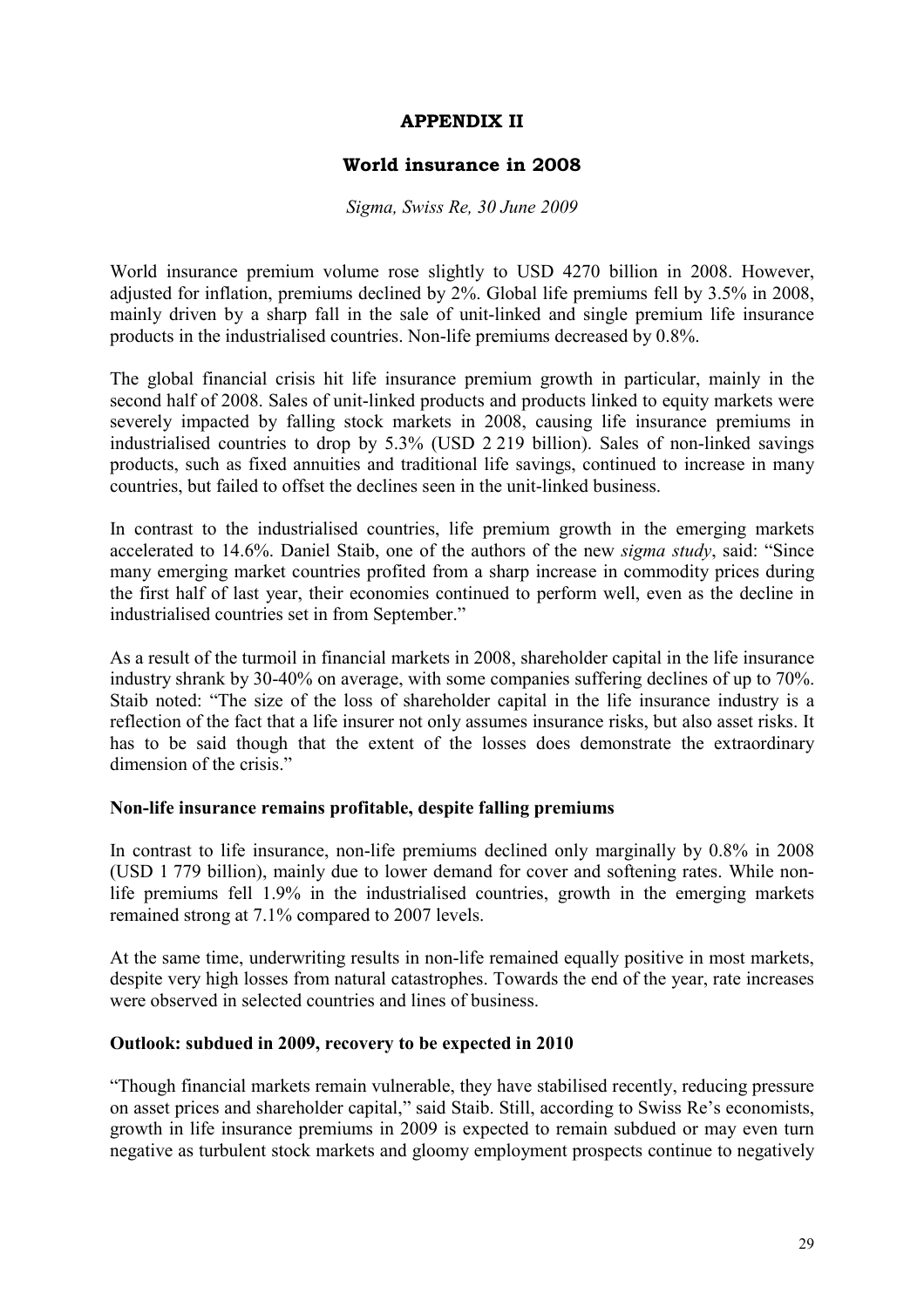impact sales of unit-linked savings products. Markets with a large volume of single premium unit-linked business in proportion to total in-force business will be impacted the most.

Staib said: "As the economy recovers, we expect both higher life premiums and better investment results as asset prices are expected to improve. This will not only have a positive impact on profitability, but also on shareholder capital and the ability to raise capital. In the medium and long-term, the outlook for life insurance remains positive."

In non-life, real premiums, i.e. premiums adjusted for inflation, are expected to remain flat in 2009, as the economic downturn is likely to curb demand, particularly in the commercial lines of business. Staib said: "Demand for personal lines of insurance, for example motor, is likely to be less affected, since insurance spending is less discretionary, particularly in the industrialised markets. Nevertheless, the economic situation will also impact this segment."

Staib concluded: "While it is expected that the recession will reduce demand for insurance cover, capital shortages will support the upward movement of prices. Furthermore, demand for additional cover should increase in 2010 along with the economy. Profitability in non-life is likely to improve, mainly due to rising prices and stronger investment results."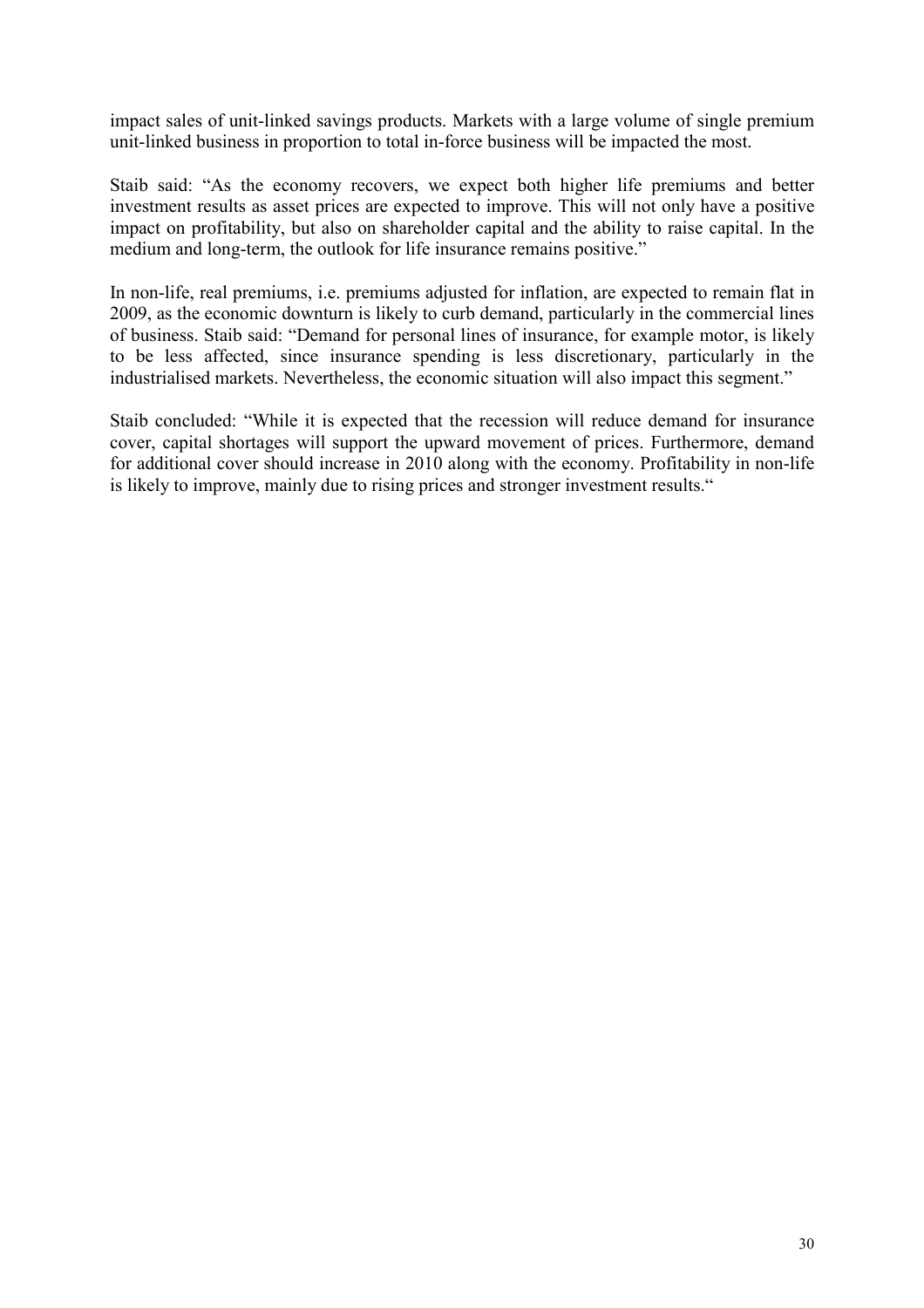### **APPENDIX III**

### **Marine insurance 2009/2010**

#### *AON, Marine Insurance market Outlook 2009/10*

#### **Unprecedented challenges for shipowners**

The world economy ran out of steam in 2008 and the momentum has finally stopped carrying the shipping industry forward. While 2008 was a record year for some as the economic boom reached its peak in the first half of the year, the first quarter of 2009 looks set to be the worst in many years.

As a result, the shipping industry issues identified in Aon's 2008 Marine Insurance Market Review have been turned sharply on their head. The challenges of under-supply of tonnage have violently switched to severe cases of supply overhang.

The industry may therefore be somewhat relieved to know that, so far at least, the recession has had much less impact on the marine insurance market. While showing signs of firming or even hardening prices, insurers continue to offer attractive terms to well managed risks.

#### **Firming insurance markets**

Commercial marine insurance underwriting results have been acceptable or better in recent years, particularly in the dominant London market. While the markets may attempt to talk up pricing simply because it seems logical to do so in the present difficult economic circumstances, the evidence suggests there is no reason to overreact at this point.

Even so, commercial underwriters are in business to make profits and it would be misleading to imply that the marine insurance industry does not face challenges in these difficult times, which may become more entrenched as the economic situation develops.

Insurers are struggling to adapt to the prospect of falling revenues due to reduced activity and decreasing investment income through lower asset values, equity and bond yields and interest rates. With a much slimmer stream of investment income, insurers are likely to be forced to focus more on pure underwriting profit, which has been elusive in some classes. Protection and Indemnity (P&I) insurance is a good example: rates have been forced up sharply in recent years but most P&I clubs still lose money on their underwriting account.

These challenges to the top line combined with increasing costs, (including higher reinsurance prices as a result of catastrophe losses in 2008 – particularly Hurricanes Ike and Gustav), probably sounded the death knell for the soft phase of the commercial marine insurance markets. The market perceptibly turned a corner during the January 2009 renewal season. Although the commercial insurance markets may not have the same ability to force rate increases as their counterparts in the mutual P&I industry, there is an increased sense of determination on the part of underwriters to move rates back up again.

This desire applies more or less to all areas. Protected by their competition dispensation, at the 20 February 2009 renewal the International Group P&I clubs probably achieved an average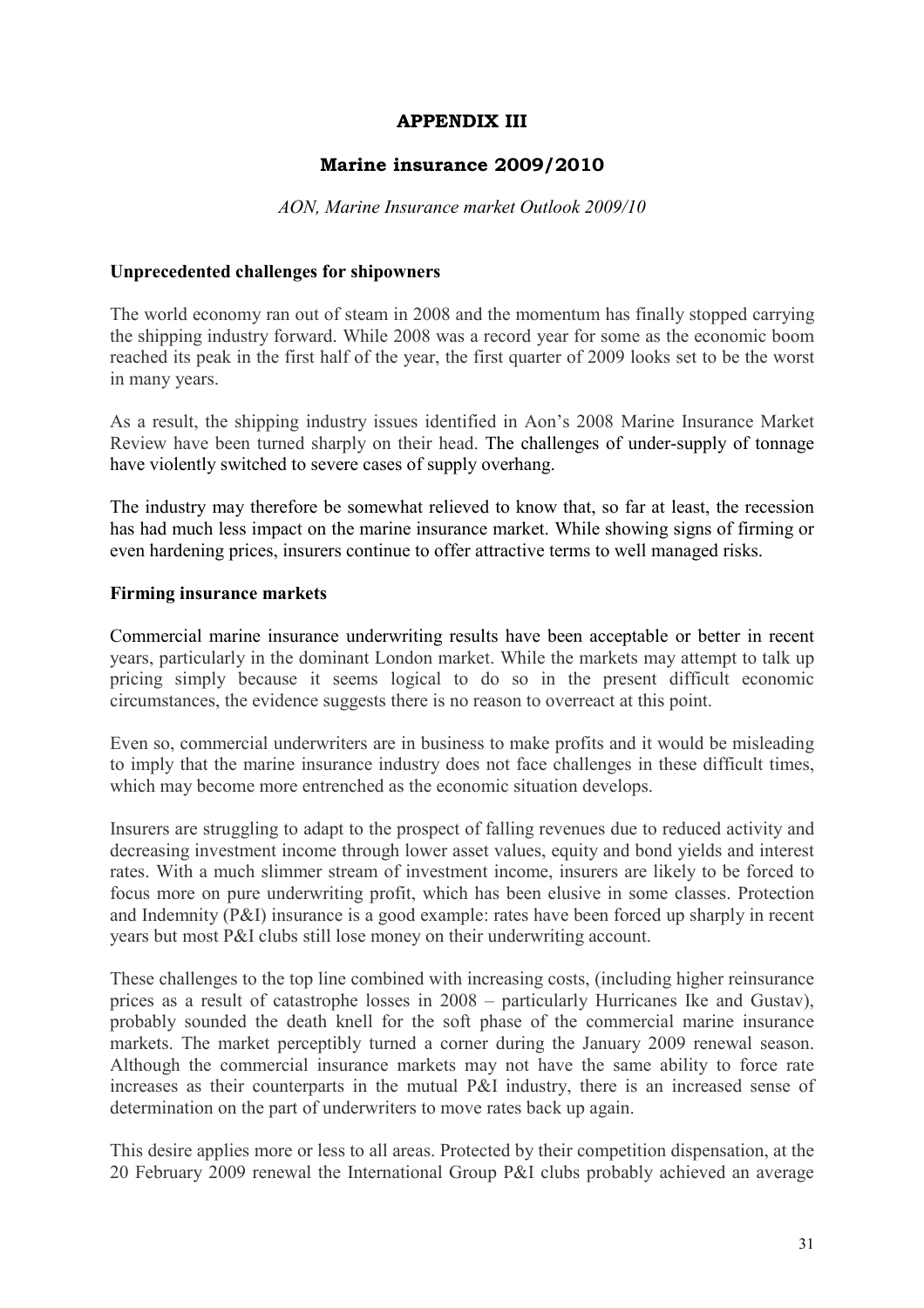increase in rates approaching 15%. Hull and machinery rates are moving up in the range of 2.5% to 7.5% for clean business. Liability is seeing similar rises. The only area that remains flat is cargo, though not for want of trying on the part of underwriters.

Moves to harden the marine insurance market come at a very challenging time for the shipping industry, but in view of the pressures on insurers generally, the situation could be much worse.

For the time being at least, abundant capacity in most classes of insurance is generally tending to keep a lid on rate rises, and there are no obvious signs that capacity for marine insurance risks will significantly decline in the short term.

This knowledge will not comfort insurers, who still have to pay the claims despite possible falls in revenue. Underwriters will be hoping that the reduction in activity will bring about a concomitant reduction in claims. Whether this will be so is open to debate.

#### **Claims**

Six months or so into a recession is too early to see any change in the pattern of marine insurance claims but the downturn could influence claims patterns in conflicting ways.

On one hand, claims costs should fall because fewer ships are at sea and repairs are likely to cost less as lower prices for steel and spare parts start to work through. On the other hand, there could be a short term surge in claims if vessels are laid up in large numbers and owners take the time to make the inspections that could lead to the discovery of unsuspected damage. That said, less activity tends to reduce losses and, as the downturn comes to an end, another surge in claims is possible as activity once again increases.

### **Hijackings hit new high**

Opinion is divided as to how serious a financial threat piracy poses to shipowners and insurers. The cost of kidnap and ransom (K&R) cover for the Gulf of Aden has certainly risen sharply in 2009, sometimes by as much as a factor of 10, and premiums in the region of US\$30,000 for a limit of US\$3 million for a single voyage have been quoted. Those shipowners opting to purchase K&R cover presumably prefer the certainty offered by these products rather than diverting around the Cape with the increased running costs that this entails.

A broader range of products is now becoming available. For example, in 2008 Aon launched a policy covering loss of earnings from a ship detained by pirates. The policy is available to shipowners, charterers, cargo owners and all other parties with an insurable interest. The cover responds from the day the vessel is detained and is a standalone policy to complement existing hull, war, cargo and P&I cover.

### **Conflicting requirements**

The relationship between the marine insurance markets and their customers is currently finely balanced. The squeeze will come when the understandable desire of the shipping industry to reduce costs in the face of a dramatic market about turn meets the requirement for insurers to continue to generate acceptable margins, without the benefit of investment income. There will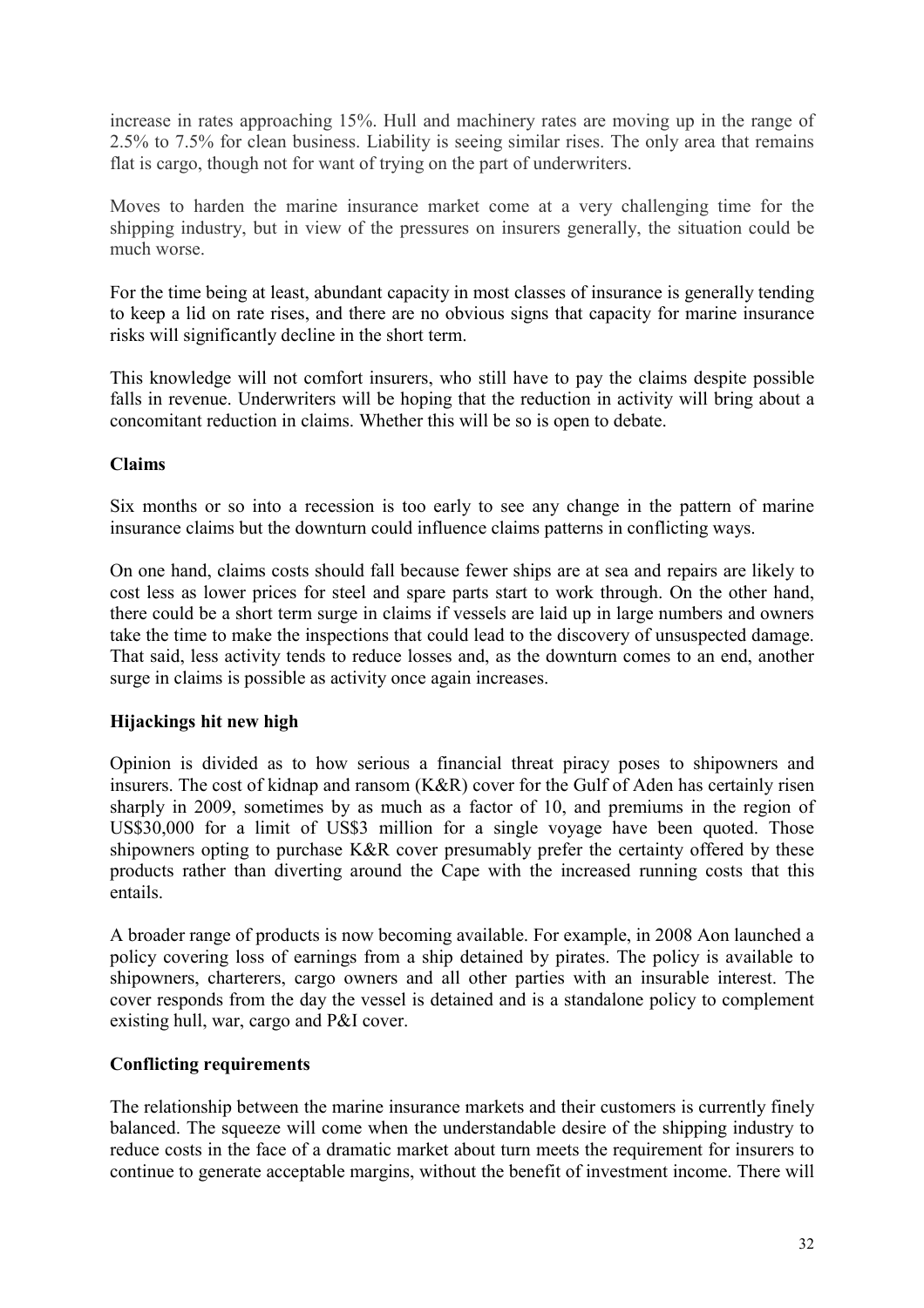be challenging negotiations ahead across the spectrum of marine insurance during 2009 and into 2010.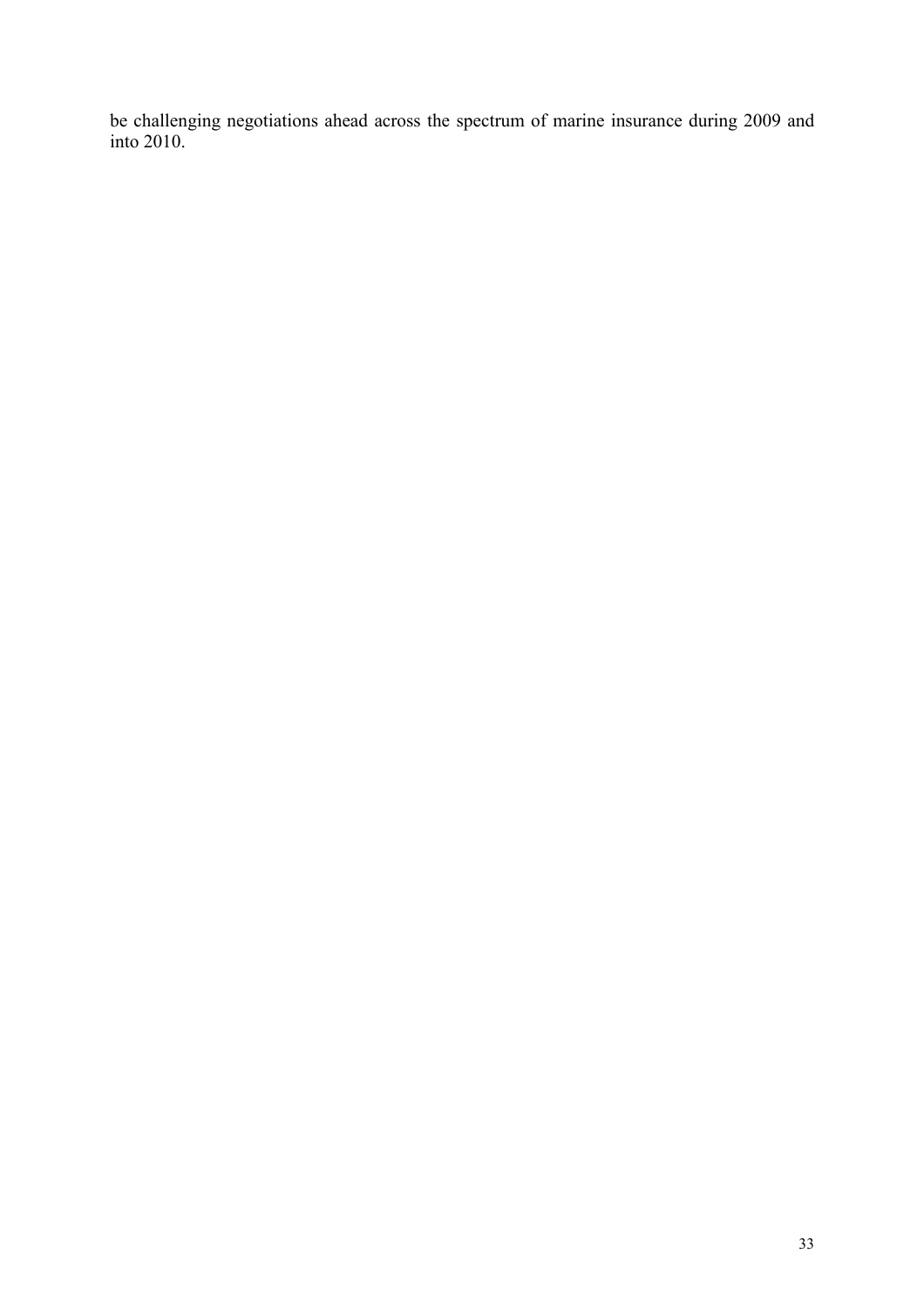#### **APPENDIX IV**

#### **Utmost good faith**

*Based on articles and other sources summarized by Miss Jana Rodica, LL.M (IMLI'09)* 

#### **Origins of the Common Law Duty of Good Faith**

The common law doctrine of "good faith" in insurance contracts originated in the 18th Century.

Lord Mansfield is credited with first articulating this concept in *Carter v. Boehm* (1766) 3 Burr 1905. Whilst many practitioners are aware of the reason for the celebrity of this case, they may not be familiar with its facts. They are worth summarizing, to put the learned Judge's reasoning into context.

The action was based upon a 12 month policy of insurance, commencing 16 October 1759, taken out for the benefit of the governor of Fort Marlborough, George Carter, against the loss of Fort Marlborough on the island of Sumatra by its being taken by a foreign enemy. The governor also had an insurable interest in goods, which he owned, which were kept at the fort. In fact the event insured against occurred: the fort was taken, by Count D'Estaigne, during the policy period.

The defendant underwriter, Mr Charles Boehm denied that underwriters were liable to indemnify the insured because of a fraud, as a result of the concealment (non-disclosure) of circumstances which ought to have been disclosed - particularly, the weakness of the fort, and the probability of it being attacked by the French. In support of the insurer's defense, two letters from the governor were relied upon - one to his brother, his trustee, the plaintiff in the case and the second to the governor of the East India Company.

The first letter to his brother indicated that the governor was more afraid than before that the French would attack. The governor wrote to his brother that rather than remain idle, (since they could not muster a force to relieve their friends at the coast), the French may pay him a visit. The governor speculated to his brother that the French had such an intention the previous year. In the same letter he asked his brother to arrange the insurance.

In his second letter to the East India Company, the governor wrote that the French had, in the previous year, a plan on foot to take the fort by surprise and that they would probably revive that idea. He also stated that the fort was badly supplied with arms, stores and ammunition and expressed his view that if there was an attack by a European enemy, it could not be repelled.

The underwriters argued that they had a right to know as much as the insured himself knows about the weakness of the fort. They asserted that if the governor had disclosed what he knew or, what he ought to have known, he could not have obtained the insurance of the fort. Therefore, this was a fraudulent concealment and the underwriters were not liable.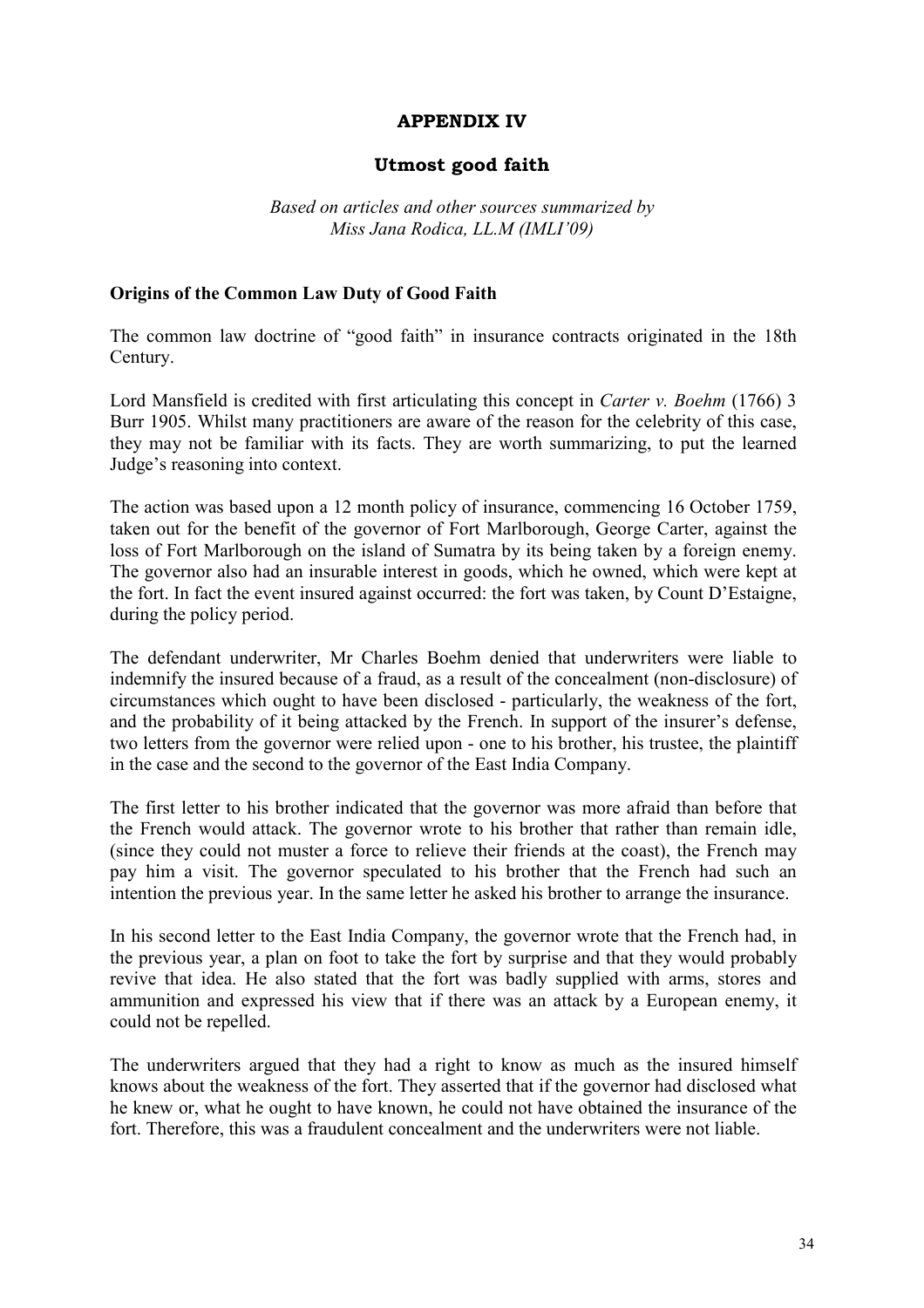The Court held that…"*the insurance is a contract upon speculation*". Lord Mansfield further stated that the keeping back of such circumstance is a fraud, and therefore, the insurance policy is void. Although the suppression of information may happen through a mistake, without any fraudulent intent, Lord Mansfield felt that, in such a situation, the underwriter was still deceived and the policy is void, because the risk run is really different from the risk understood and intended to be run, at the time of the agreement.

In crystallizing the duty of good faith, Lord Mansfield held that:

**"***The reason of the rule which obliges parties to disclose, is to prevent fraud, and to encourage good faith. It is adapted to such facts as vary the nature of the contract; which one privately knows, and the other is ignorant of, and has no reason to suspect.***"** 

On the specific facts, the Court determined that the underwriter in London, in May 1760, could make a much better judgment about the probability of the contingency occurring than Governor Carter could at Fort Marlborough, in September 1759. The underwriter knew the success of the operations of the war in Europe. He knew what naval force the English and French had sent to the East Indies and much more. In these circumstances, and with this knowledge, he insured against the general contingency of the fort being attacked by a European power. If there had been any plan or design on foot, or any enterprise begun in September 1759, to the knowledge of the governor, it would have varied the risk understood by the underwriter; because not being told of a particular design or attack then subsisting, he estimated the risk upon the footing of an uncertain operation which may or may not be attempted. However, the governor had no notice of any design subsisting in September 1759. There was no such design in fact.

Lord Mansfield found that the general state and condition of the fort, and of its strength was, in general, well known by most people acquainted with Indian affairs or the state of the company's factories or settlements and could not be kept secret or concealed from persons who should endeavor, by proper inquiry, to inform themselves.

The noble Lord concluded that the underwriter here, knowing the governor to be acquainted with the state of the place; knowing that he apprehended danger, and must have some ground for his apprehension; being told nothing of either; signed the policy, without asking a question, etc. It is a withering conclusion which has valid resonance, when applied to analogous circumstances, today.

In consequence, it was clear that although the insured is under a duty to disclose material facts to the insurer, he need not disclose facts which the insurer knows or is deemed to know. This seems to be fair enough. From its earliest days, the duty of good faith in making insurance contracts was a mutual obligation. It contemplated an active process of disclosure and questioning between the insured and the insurer but, within sensible boundaries.

#### **The Marine Insurance Act 1906**

The principle of good faith and fair dealing in insurance contracts was codified in the *Marine Insurance Act 1906*, ("MIA 1906"). Under the major heading "Disclosure and Representations", section 17 of the Marine Insurance Act 1906 provided as follows: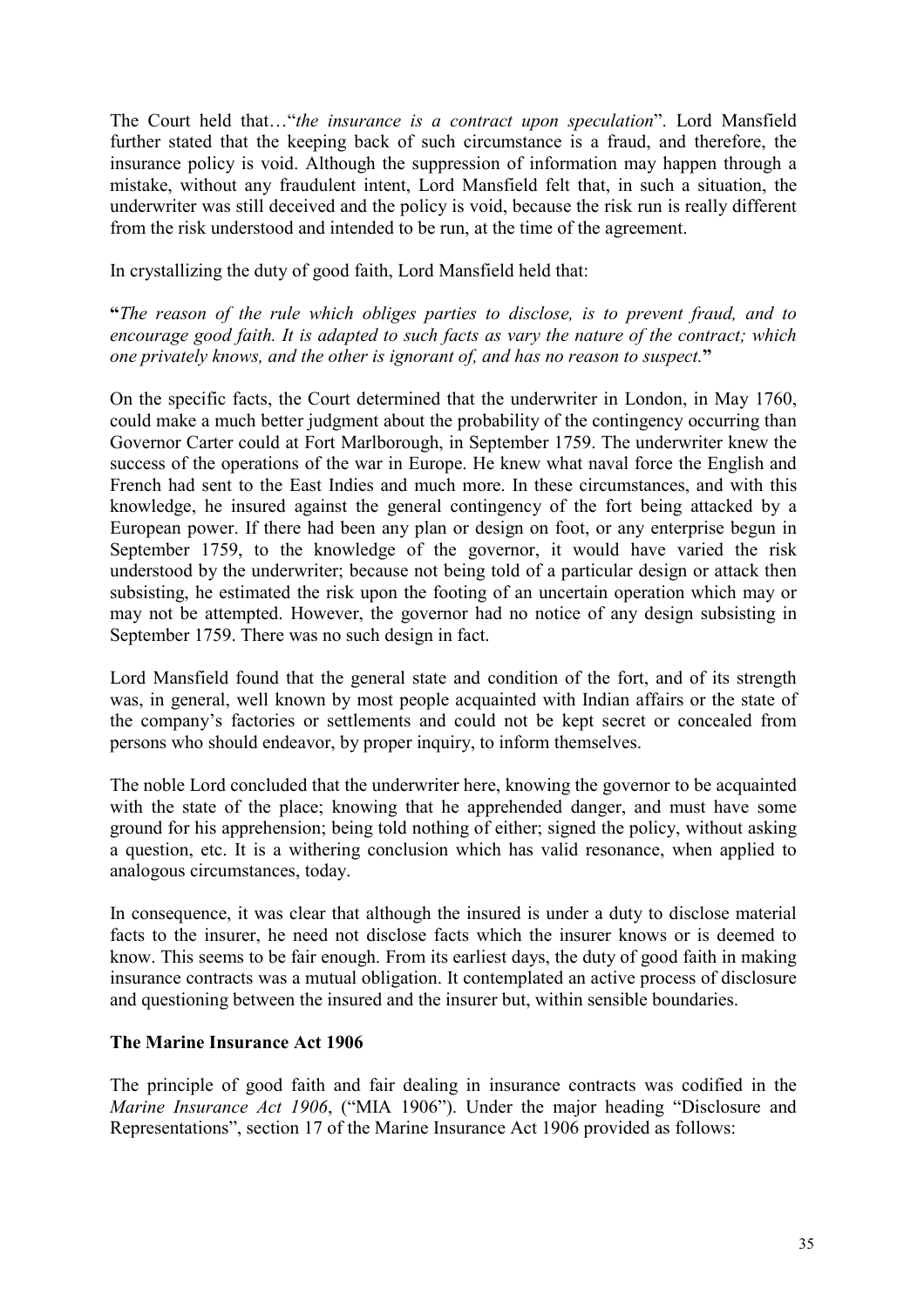### **"***17 Insurance is uberrimae fidei"*

*"A contract of marine insurance is a contract based upon the utmost good faith, and, if the utmost good faith be not observed by either party, the contract may be avoided by the other party.***"** 

It is notable that at this point, the bar was raised from the standard of mere "good faith" contained in the previous case law to "utmost good faith" in the statutory expression of the duty. One may reasonably suppose that "utmost" good faith means something more than plain "good faith". One would ordinarily understand it to mean the highest degree of good faith.

The fundamental components of the duty of utmost good faith are to ensure proper disclosure of all material circumstances and to avoid making misrepresentations about material facts, circumstances or beliefs.

Up until the mid-1980's, Court time was mainly taken up with resolving disputes concerning alleged breaches of the duty of utmost good faith, in the context of the formation of the contract - namely the underwriting process. During the last 10 - 15 years, the English Courts have become accustomed to dealing with closely fought issues concerning allegations of breach of the duty of utmost good faith, in the context of the performance of the contract and particularly, the claims process. It is instructive to evaluate, as the doctrine moves from the 18th to the 21st Century, whether the English Courts are managing to strike a fair balance between the interests of the policyholder in having legitimate claims paid and the interests of the insurer/reinsurer in receiving the risks that they bargained for. In the words of Lord Mansfield:

"*The question therefore must always be whether there was, under all the circumstances at the time the policy was underwritten, a fair representation; or a concealment; fraudulent, if designed; or, though not designed, varying materially the object of the policy, and changing the risque understood to be run*".

#### **Interpretation of Sections 17-20 MIA 1906**

It is important to bear in mind that section 17 of MIA 1906 prescribes that if utmost good faith is shown not to have been observed by either party the contract may be "avoided", (rescinded) by the other party. The statutory duty imposed by section 17 enables the aggrieved party to rescind the contract *ab initio*, thereby restoring the parties to the position they were in, as between themselves, as if they had not entered into the contract. This may involve a complex unravelling of numerous financial transactions. The process of putting the parties back into their pre-contract position does not take place under the terms of the relevant contract, because this has been rescinded but, under the law of restitution. Accordingly, the remedy for breach of the statutory duty of utmost good faith cannot be the payment of damages. It is much more severe.

Furthermore, in avoidance, it is not simply the relevant claim which is avoided but the whole policy. An attempt by an insurer to keep the policy alive but argue that it is not obliged to pay the claim on the grounds of non-disclosure, may risk the loss of the right to avoid, as was shown in the case of *West v. National Motor and Accident Insurance* [1955] 1 Lloyd's Rep 207. Rescission is also retroactive. The insurer is not liable for claims arising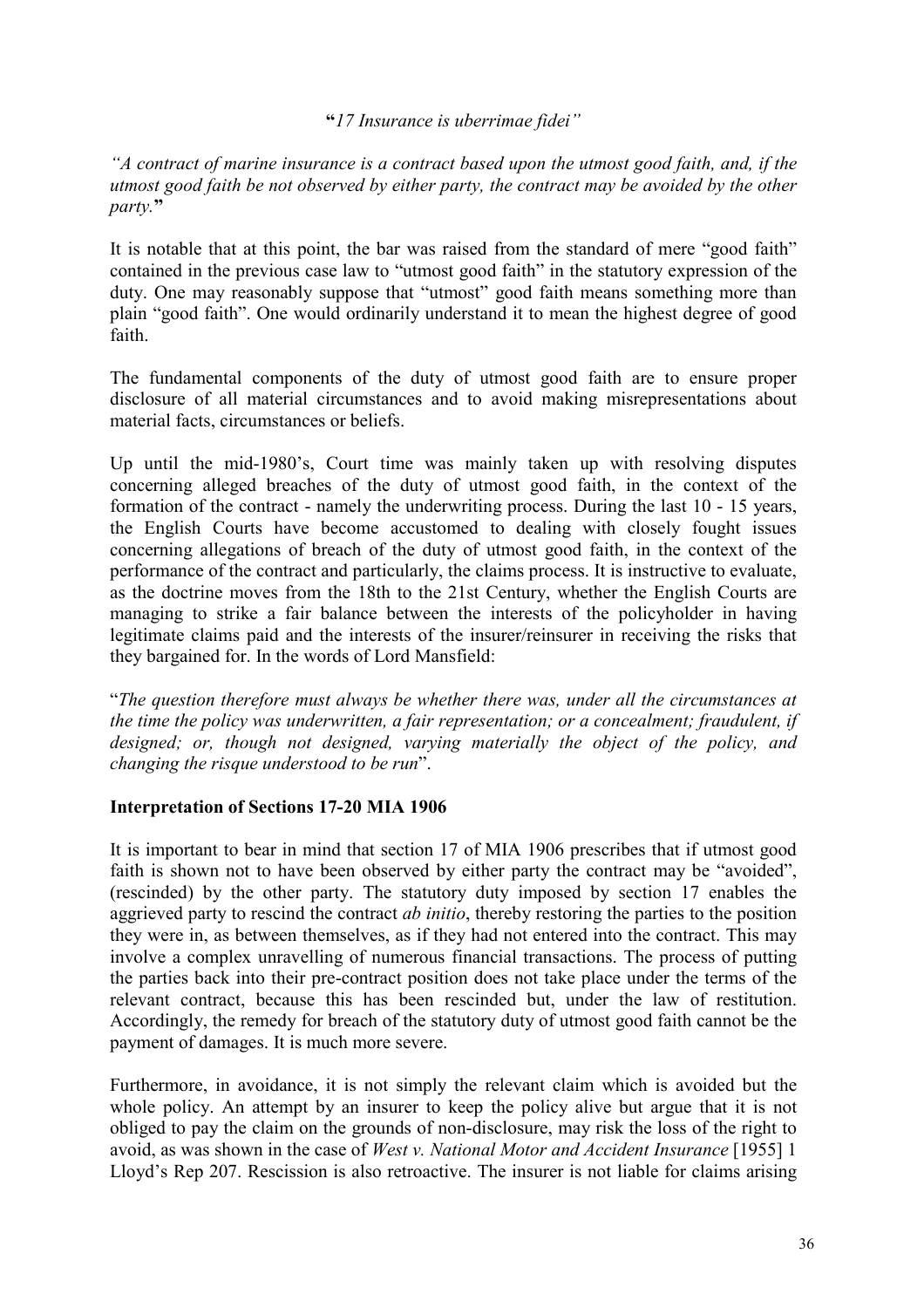between the making of the contract and the time of avoidance (*Standard Accident v. Pratt*, 278P 2d, 489). In order to constitute a valid avoidance, the insurer must return the premiums paid under the policy.

For some time, the remedy of avoidance of the contract *ab initio*, has been criticized as being too severe, in certain circumstances. It is said that other remedies should be available which are proportionate to the harm or damage caused by the non-disclosure and reflecting the culpability and conduct of the offending party.

However, the advocates of radical reform in this area should not lose sight of the fact that the purpose of the doctrine "*is to prevent fraud and to encourage good faith*", thereby giving a fair presentation to enable the insurer to understand and evaluate the risk to be run. A sanction which is too lenient may encourage proposers of insurance and reinsurance, (and their agents), to cut corners and take a chance.

Such fluidity and the resultant uncertainty would not be in anyone's interests. Yet, the English Courts have shown signs of interpreting the requirements imposed by the duty of utmost good faith, in keeping with the standards of the times, and the nature of the particular transaction, and the conduct of the parties, in an effort to maintain the appropriate balance of interests and to do justice.

In the formation of an ordinary contract, unless expressly stated otherwise, the legal maxim of *caveat emptor* (let the buyer beware) applies, despite Lord Mansfield's assertion that good faith (perhaps as distinct from utmost good faith) is applicable to "*all contracts and dealings*". This means that one contractual party is under no general positive duty of disclosure to the other party. In the case of insurance and reinsurance contracts, the legal duty of *uberrima fides* (utmost good faith) does apply.

This difference of approach (and obligation) in relation to contract formation, can sometimes lead to misunderstandings and differences of expectation between the parties. There are signs that this may have occurred, during the last few years, where insurers and reinsurers have been asked to support and participate in complex specialist transactions involving interaction with the banking and capital markets. In such circumstances, it is advisable for all parties to analyze the true nature and substance of the transaction, not only to understand the commercial deal proposed but also to determine which legal principles and obligations may apply.

In view of the statutory duty of utmost good faith, imposed since 1906 upon each contractual party to inform the other with all material information relevant to their decision to participate, each party must conduct themselves in negotiations and contract formation in a more rigorous way than if they were negotiating a non-insurance contract. On the one hand there is the positive obligation on the prospective insured to consider and disclose all material facts and on the other, the burden on the prospective insurer to consider that information and other relevant information in the public domain which need not be disclosed but which the insurer ought to know in the ordinary course of his business, and thereafter make all necessary enquiries both to understand and evaluate the risk and not waive disclosure of any important information.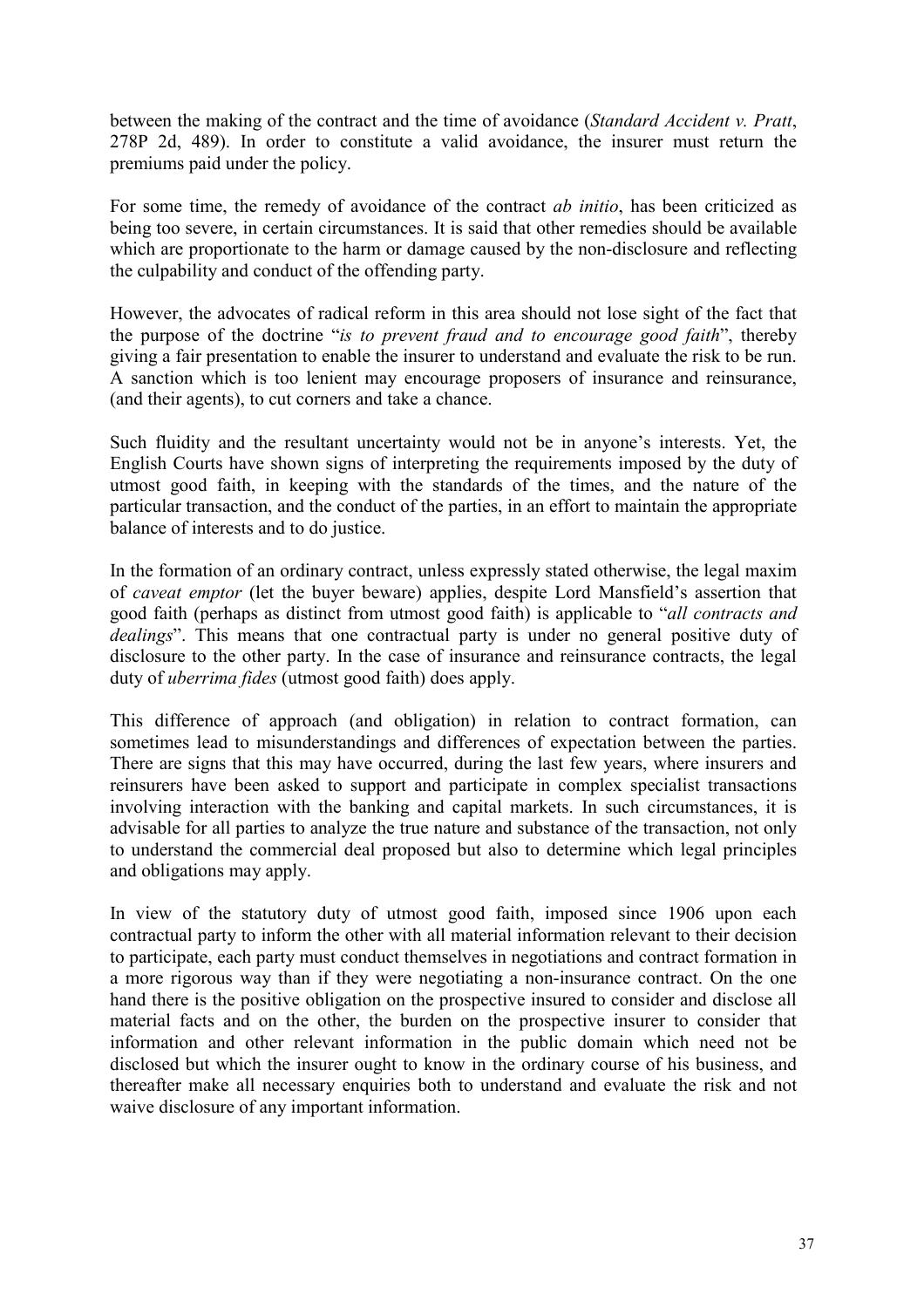#### **The Oceanus and Pan Atlantic phase**

Over 50 years later, when the world of trade and commerce had changed very significantly, the Court of Appeal was faced with a similar predicament in the case of *Container Transport International v. Oceanus Mutual Underwriting Association* [1984] 1 Lloyd's Rep 476.

In his comprehensive and well known judgment, Kerr L.J. considered extensively the theoretical and practical difficulties concerning the interpretation of section 18(2) MIA 1906 concerning materiality. He balanced the competing interests in the following way:

**"***the principle is that if a certain fact is material for the purposes of ss. 18(2) and 20(2), so that a failure to draw the underwriter's attention to it distorts the fairness of the brokers presentation of the risk, then it is not sufficient that this fact could have been abstracted by the underwriter from material to which he had access or which was cursorily shown to him. On the other hand, if the disclosed facts give a fair presentation of the risk, then the underwriter must enquire if he wishes to have more information***."** 

It seems therefore, that once the threshold point has been reached, in any specific circumstances, where a fair presentation has been made, the burden transfers to the insurer or reinsurer to request more information, if he wishes. However, at that time, the insured's duty of disclosure has been satisfied. In such a situation, the preferable view seems to be that, after the disclosure threshold point had been reached, in any individual case, a failure by the insurer to ask further questions should not lead to an inference of wavier against the insurer because this may result in the dangerous erosion of the duty of disclosure which Lord Justice Scrutton feared, over 50 years previously. In any event, the Oceanus case became notorious for interpreting the definition of materiality in s. 18 MIA 1906 in a much criticized way.

The facts are as follows: CTI hired out containers for ocean transportation. Frequently, problems occurred regarding the liability of the container lessees for repairs under the container hire contracts. It was agreed that CTI would cover an initial part of certain repair costs. CTI obtained insurance of their exposure to the cost of repairs for the containers, initially through Crum & Forster. As a result of their concerns with the claims experience, Crum & Forster quoted renewal on terms which were not acceptable to CTI. The cover was placed subsequently with Lloyd's but, Lloyd's also became unhappy with the claims experience - following which the insurance was proposed to and placed with Oceanus. Subsequently, Oceanus, became unhappy with the claims and alleged that incomplete information concerning the claims history was presented to them, constituting a material misrepresentation. Expert evidence was produced to the Court, on behalf of Oceanus, that a prudent insurer, within the terms of s. 18 (2) of MIA 1906, would have been influenced in his judgment in determining whether he would take the risk or in fixing the premium, if he was made aware of the full facts.

The Court of Appeal decided that the correct test of materiality was whether the fact which was undisclosed or misrepresented was one which a notional prudent insurer would have taken into account in reaching his decision whether or not to accept the risk or in fixing the premium. Controversially, the Court of Appeal determined that it was not necessary to show that the actual underwriter would have been influenced by the non-disclosure or misrepresentation to act in a different way.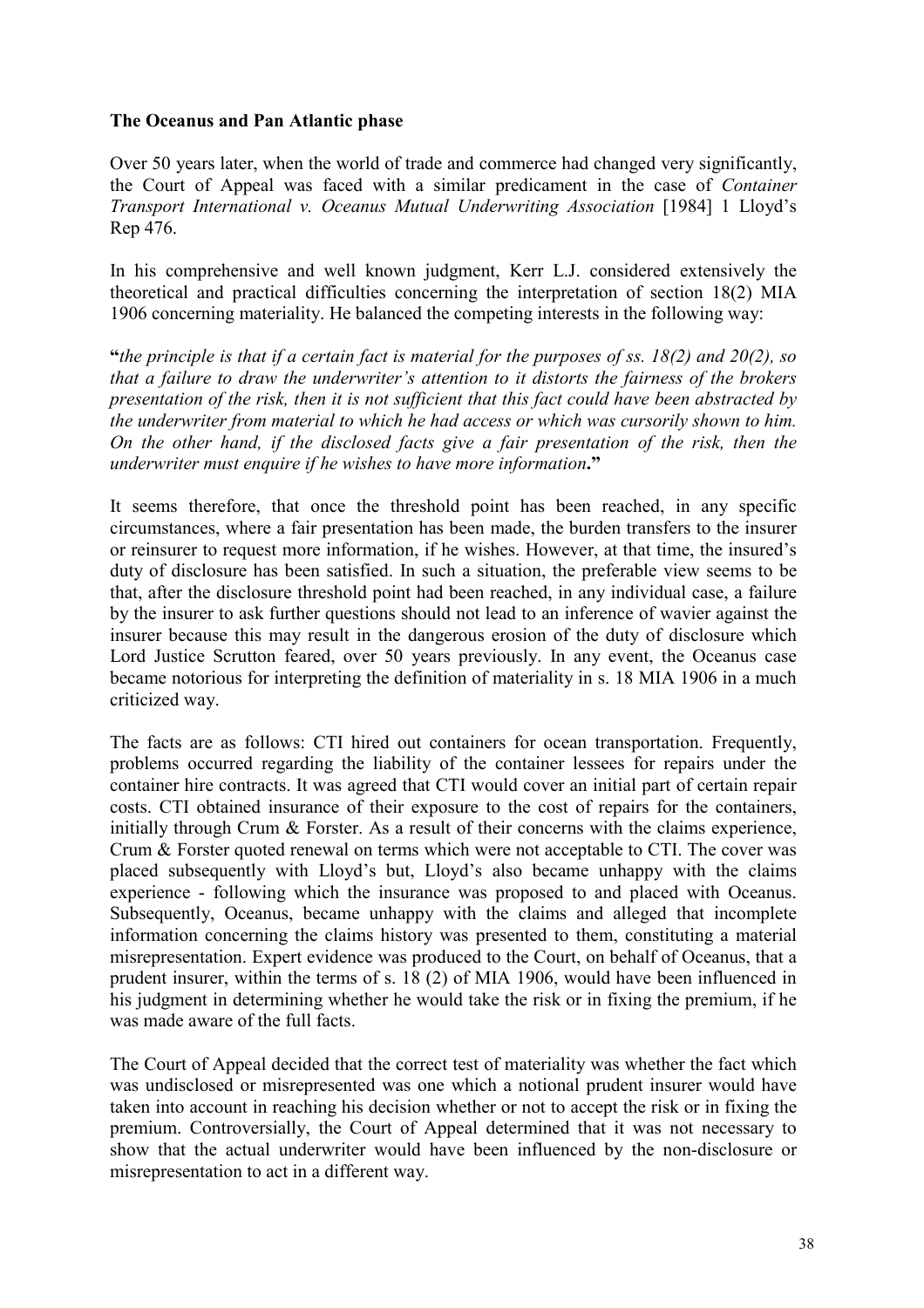The decision was criticized in the English market because it encouraged ingenious reinsurers to base rescission defenses on the objective test of what a prudent underwriter would have done, whilst ignoring what the actual underwriter had done. It was relatively easy for an insurer to show that the facts not disclosed or misrepresented were worth consideration by the underwriter in formulating his decision by calling expert underwriting evidence, even though their actual underwriter would not have acted any differently if the withheld or misrepresented facts were made known to him.

Such was the extent of the concern in the English insurance market, immediately following the decision, at what was portrayed as a charter to protect the incompetent underwriter, that it was necessary to find another case, to take to the House of Lords, to re-address some of the more unsettling aspects of that judgment.

A landmark judgment arrived within the next decade, in the case of *Pan Atlantic Insurance Company Limited v. Pinetop Insurance Company* [1994] 2 Lloyd's Rep 427. The facts were relatively straightforward and for present purposes can be easily summarized. A predominantly US casualty account was reinsured by Pine Top with Pan Atlantic, under various excess of loss reinsurance contracts in 1980, 1981 and 1982. As part of the placing information to the underwriter of Pan Atlantic, the placing broker had shown the underwriter the loss record for the risk for 1980 and 1981. The loss record for 1981 was inaccurate. It showed losses of US\$ 235,768, whereas, as the reinsured were aware, the true position was that US\$ 468,168 of claims had been incurred.

Also, Pine Top's broker had failed to disclose to Pan Atlantic's underwriter the loss record for the years 1977 - 1979. When the case was heard in the Commercial Court, the Judge held that, in relation to Pine Top's failure to disclose their loss record for 1977 - 1979, there had been a fair presentation of the risk. He weighed up whether the duty of disclosure had been fulfilled either on the right side of the borderline or, whether the doctrine of waiver should defeat any reliance on the alleged material non-disclosure. On the facts, the Judge concluded that an underwriter knows full well that the earlier years are the only real guide to assessing a risk and its rate. The Court held, on the evidence, that the broker brought along for the underwriter to see the history in relation to the earlier years and that history, if the underwriter had bothered to study it, was a perfectly fair presentation of those earlier years. The Judge felt that the broker did not have an obligation to tell the underwriter how to do his job.

The Court of Appeal agreed with the Judge and so did the House of Lords. In relation to the alleged material non-disclosure of the additional US\$ 230,000 of losses in respect of the 1981 underwriting year, - Pan Atlantic were entitled to avoid. The Court of Appeal, applying the prudent underwriter test previously formulated in the Oceanus case, upheld the trial Judge, as did the House of Lords, who adopted the conclusion of the trial Judge that:

"*If these additional losses had been brought to his…[i.e. the actual underwriter of Pan Atlantic]… attention in the way that he was looking at this business by reference to the short record, it might well have influenced him as to the terms of the renewal*".

Even so, the House of Lords took the opportunity of reformulating the test of "materiality". There is now a two part test which needs to be satisfied. The House of Lords did not change the first limb. It is still necessary to demonstrate materiality by reference to a hypothetical prudent underwriter. However, as the second limb, it is now necessary to show that the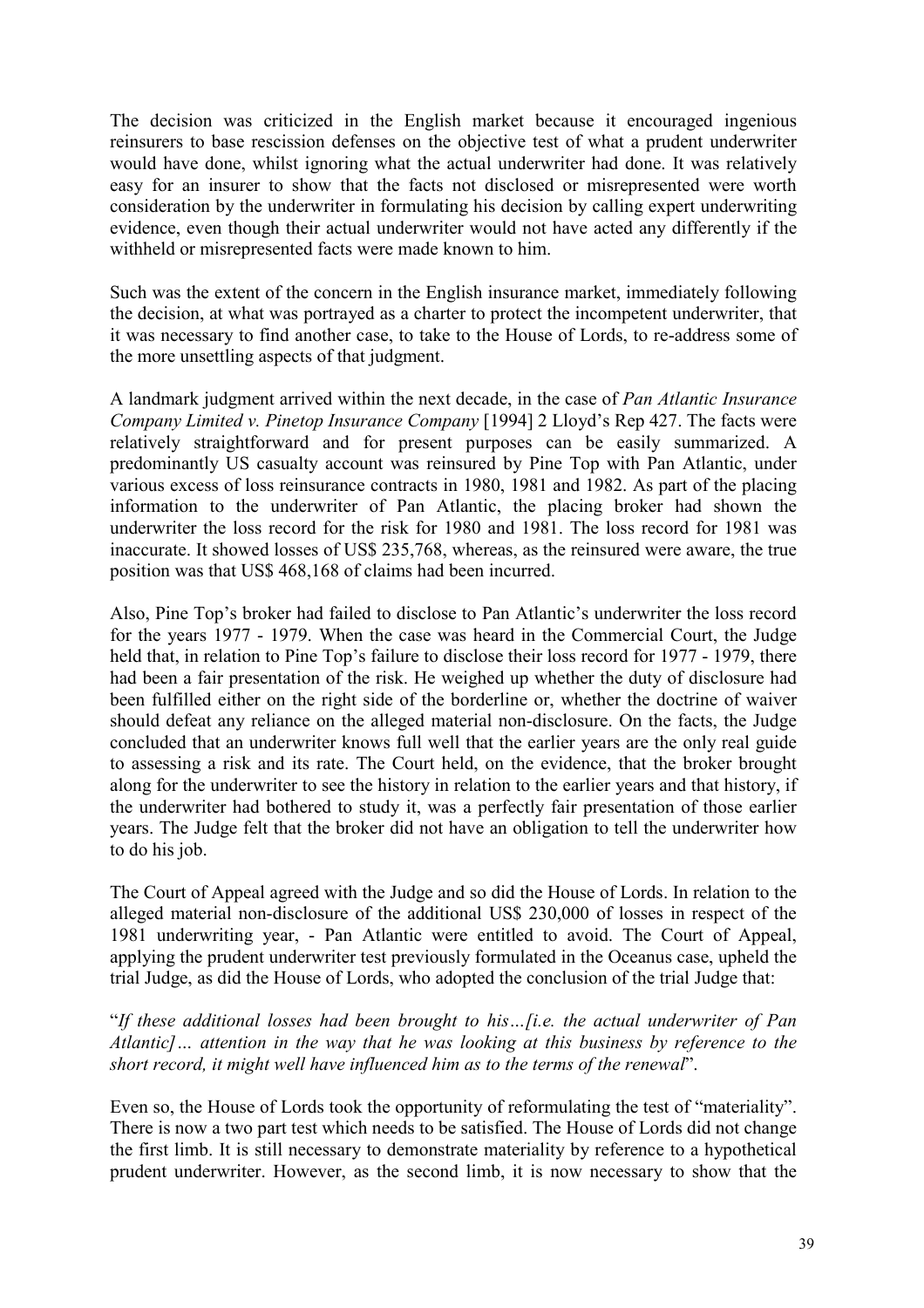actual underwriter was induced by the misrepresentation or non-disclosure to enter into the contract.

As ever, Lord Mustill gave some helpful guidelines in his speech in the House of Lords [1994] 2 Lloyds Rep 427 at p. 453:

**"***I have concluded that it is an answer to a defence of misrepresentation and non-disclosure that the act or omission complained of had no practical effect on the decision of the actual underwriter. As a matter of common sense however even where the underwriter is shown to have been careless in other respects the assured will have an uphill task in persuading the Court that thewith holding or misstatement of circumstances satisfying the test of materiality has made no difference. There is ample material both in the general law and in the specialist works on insurance to suggest that there is a presumption in favour of a causative effect***".** 

Although the judgment was viewed as striking a fairer balance on the question of "materiality" between the reinsured and the reinsurer, it is significant that ss.17 - 20 MIA 1906 make no reference to a concept of "inducement".

Things settled down during subsequent years, as the English Courts applied the refined tests set out in Pan Atlantic, in a variety of non-disclosure cases. Many of these were settled but, Judges became concerned about the explosion of documentation being called for in the disclosure (discovery) process in litigation and the amount of expert evidence which they were being asked to consider on market practice and issues of construction. Fortunately, the Commercial Court Judges are generally well versed in the practices and procedures of the English insurance market. Therefore, they were becoming increasingly keen to disallow "fishing expeditions," in the discovery process, for materials of dubious relevance and to reserve to themselves the duty of placing a legal construction upon disputed contracts of insurance and reinsurance. This was, after all, the function of the Court.

In *Marc Rich v. Portman* [1997] 1 Lloyds Rep 225, Lloyd's underwriters alleged that the brokers had failed to disclose the loss experience of the insured and the demurrage claims made or paid by them as charterers to ship-owners for vessels performing voyages from Kharg Island/Ain Sukhana or voyages out of Constantza and pleaded further non-disclosure of particular features of the port of Ain Sukhana which would be likely to give rise to demurrage claims - such as bad weather, difficult tides, likelihood of congestion and other such matters. The insured argued that, even if the allegedly material facts had been disclosed, it would not have affected the judgment of the actual underwriter who was described in submissions to the Court on behalf of the insured as …"a man who had abrogated his underwriting functions and existed in an intellectual stupor". In consequence, the insured asked that their insurers disclose their actual underwriter's writings, over a period of five years, presumably in order to try to undermine his competence. Understandably, insurers had declined to agree to such broad ranging disclosure.

At the trial, Mr Justice Longmore (as he then was) observed that it would be most unfortunate, as a consequence of the Pan Atlantic case:

*"…if cases of this kind were to be saturated with inquiries about a plethora of risks written by the actual underwriter on occasions other than the time when the relevant risk was itself written.… the question whether the actual underwriter was induced to write the relevant*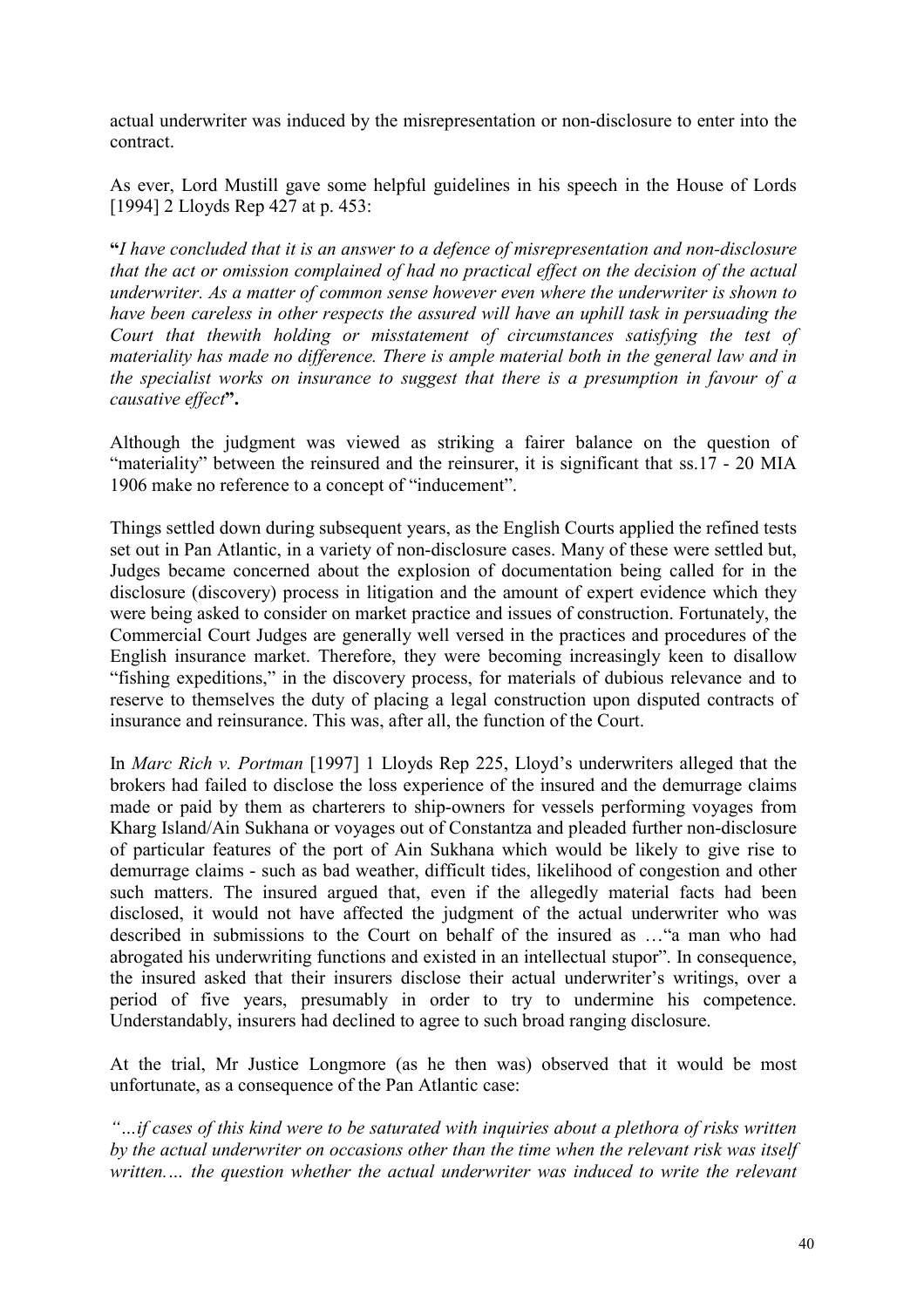*risk is to be determined by reference to the actual risks underwritten and their immediate context. The question in this case is then whether the underwriter abrogated his functions in relation to these risks, not in relation to numerous other risks written on different occasions***".** 

In *Manifest Shipping Co Limited v. UniPolaris Insurance Co Limited (The "Star Sea")* the insurers relied on s. 17 of MIA 1906, pleading that the owners of the vessel failed to disclose facts relating to an earlier fire aboard another vessel, Kastora, at the time when the insurers' solicitors were investigating the Star Sea claim. In giving the leading speech in the House of Lords, Lord Hobhouse distinguished between a contractual obligation of good faith in the performance of a contract and the statutory duty imposed by s. 17 MIA 1906. He pointed out that the right to avoid the contract, ab initio, in s. 17 is different from the applicable remedy for breach of the duty of utmost good faith during the performance of the contract. The right to rescind under s. 17 enables the innocent party to rescind the contract ab initio thereby totally nullifying the contract and requiring everything done under the contract to be undone, including any adjustment of the parties' financial positions. Lord Hobhouse explained that this was entirely appropriate where the lack of good faith has preceded and been material to the making of the contract. However, when the want of good faith first arises after the making of the contract and during its performance, he felt that it becomes anomalous and disproportionate that a breach should entitle the aggrieved party to avoid the contract, from inception. Accordingly, Lord Hobhouse considered that there was a clear distinction between the pre-contract duty of disclosure and any duty of disclosure which may exist after the contract has been made.

The Courts have consistently set their face against allowing the insured's duty of good faith to be used by the insurer as an instrument to enable the insurer himself to act in bad faith. Lord Hobhouse concluded that for the insurers to succeed in avoiding the contract, *ab initio*, under s. 17 MIA 1906, due to non-disclosure during the performance of the contract, the insurers would have to show that the claim was made fraudulently.

It is becoming increasingly common, in certain species of commercial insurance and reinsurance policies, to try to exclude the full force of the consequences of the avoidance remedy under s. 17 MIA 1906, by including an inadvertent non-disclosure clause. This provides that the insurers can only rescind the policy for non-disclosure if the nondisclosure arose otherwise than from fraudulent conduct or an intention to deceive. Sometimes such clauses expressly allow insurers the right to exclude losses relating to nonfraudulent non-disclosure, rather than allowing the policy to be rescinded, *ab initio*.

As previously mentioned, it is clear that banks and financial institutions are not protected by the common law duty of utmost good faith in their day-to-day lending and financing business. Where serious and substantial sums of money are at stake or professional reputations are involved (or both), banks frequently demand bullet-proof protection and instant recourse, rather than run the risk of insurers seeking out a breach of some perceived and intangible archaic utmost good faith obligation. Furthermore, in soft market conditions and where there is premium hungry excess capacity, insurers have been persuaded to dilute or dispense with the "all or nothing" remedy of avoidance under s.17 MIA 1906. Banks, capital providers and financiers often demand a less harsh approach to the consequences of breach.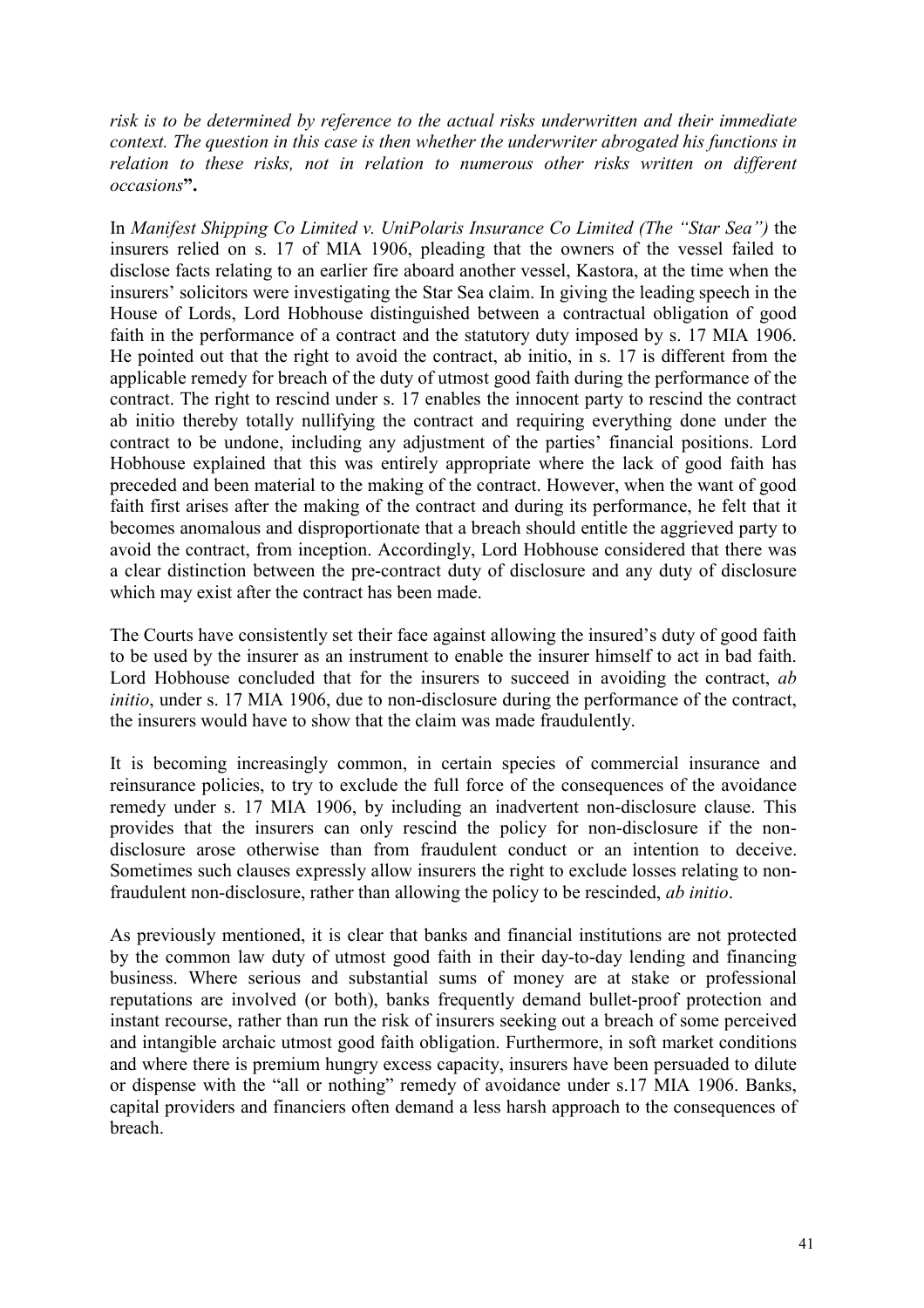#### **So where does that leave us?**

Even hardliners in the insurance industry opposed to change, may accept privately that reform is long overdue. The duty of disclosure, as it presently stands, can operate too harshly against the insured.

For example, the insured may not be aware that, after giving his responses to questions on a proposal form, he is still under a duty to disclose any other material facts to which none of the questions related. Also, in relation to renewals, an insured may not know that in law a renewal constitutes a new contract of insurance and so his duty of disclosure arises afresh, at every renewal, so that he is under an obligation to disclose any material facts arising in the interim. Perhaps after all, the duty of disclosure is not too stringent but, the range of remedies available do not adequately allow for different degrees of culpability which merit different remedies, in order for the dispute to be dealt with fairly. The ultimate sanction of avoidance should remain but, only for the ultimate breach (e.g. fraud). An all or nothing sanction in the modern world should not apply regardless. It is perhaps for this reason, that the BILA report makes an additional suggestion to the effect that there should be a change in the law so that insurers are put under a duty to ask reasonable questions about a risk on matters it considers are material and which require further information. This may signal a future and welcome market-wide emphasis on true underwriting skill and judgment, combined with verbal craftsmanship in documenting contracts of insurance and reinsurance. There is still room for underwriting flair but, with discipline.

In conclusion, it is almost impossible to do better than repeat the clearly expressed advice and underwriting approach of Mr Robert Kiln, the well known former Lloyd's underwriter, in seeking to minimize the risk of being involved in disputes concerning alleged nondisclosures and breaches of the duty of utmost good faith. These comments were made in Mr Kiln's book "*Reinsurance Underwriting*" - the first edition of which was published in England in 1989. Mr Kiln's views are as appropriate today, as when they were first committed to paper:

"*My experience during the last few years as an arbitrator, expert witness or consultant in some seventy disputes in the reinsurance field has been any eye opener. The disputes have involved a total of several billion dollars in total, nearly all of them arising out of bad faith by one or all parties allied to sheer greed or stupidity. For example, by reassureds and their brokers deliberately misleading their reinsurers by "clever wordings" or by nondisclosure or veiled non-disclosure. Reinsurers not even reading slips, or if they have, not understanding them and producing them and producing no wordings and not asking questions. The courts in the UK (but not so in the USA) have come down strongly in favour of requiring disclosure of any information which would influence a prudent reinsurer. They have placed less stress on the duty of the reinsurer to ask questions.*"

"*There are two views on most of these disputes. One is that some reassureds, and in particular placing brokers, have deliberately and consistently taken innocent reinsurers for a ride. The second view is that reinsurers have imprudently taken on contracts, and having deliberately done so, are now ratting on those contracts, often years later for any reason they think will delay payment and force a compromise, or even a verdict, in their favour. Good faith and integrity, if it ever existed, has long gone out of the window. In my view both views have validity and both are equally common*."